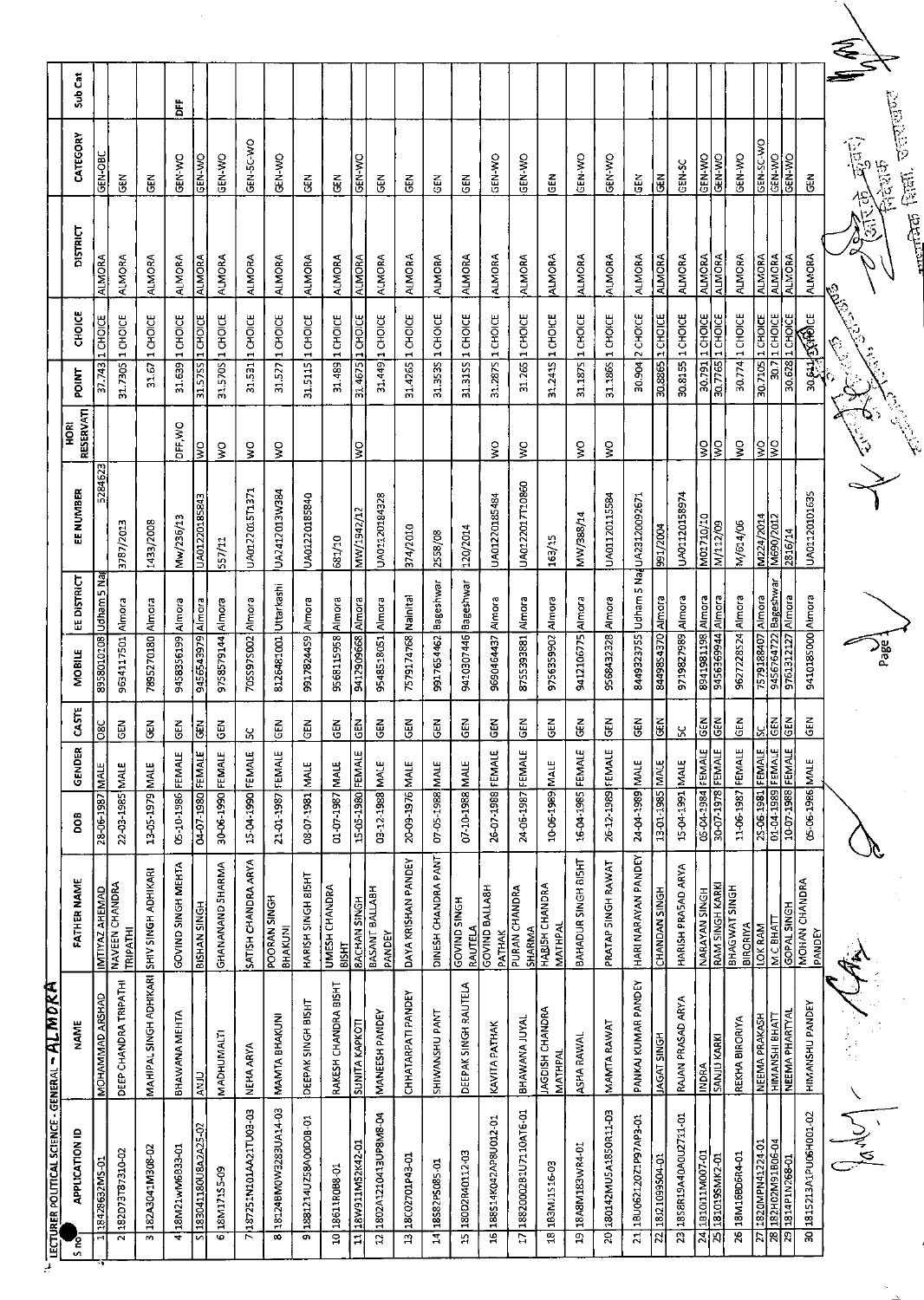| Sub Cat                                                                     |                       |                       |               |                                         |                   |                           |                     |                   |                                 |                             |                                                       |                                  |                          |                      |                                       |                                 | õ                                |                                                          | 문                                                  |                           |                        |                       |                                    |                 |                              |                     |                       |                       |                                |                       |                                                               |                        | ă                  | ă                     |                                                   |
|-----------------------------------------------------------------------------|-----------------------|-----------------------|---------------|-----------------------------------------|-------------------|---------------------------|---------------------|-------------------|---------------------------------|-----------------------------|-------------------------------------------------------|----------------------------------|--------------------------|----------------------|---------------------------------------|---------------------------------|----------------------------------|----------------------------------------------------------|----------------------------------------------------|---------------------------|------------------------|-----------------------|------------------------------------|-----------------|------------------------------|---------------------|-----------------------|-----------------------|--------------------------------|-----------------------|---------------------------------------------------------------|------------------------|--------------------|-----------------------|---------------------------------------------------|
| CATEGORY                                                                    | 忌                     | <b>GEN-WO</b>         | 剛             | GEN-OBC                                 | GEN-WO            | <b>GEN</b>                | <b>GEN-SC</b>       | GEN-WO            | GEN-WO                          | OM-N39                      | ă<br> ୪                                               | ပ္တ                              | ŏ                        | <b>CM-3S</b>         | SC                                    | 3                               | OBC-WO<br>$rac{C}{C}$            | ပ္တ                                                      | ¦ã∣                                                | Š,                        | ă                      | 5                     | ă                                  | ပ္တ             | OBC-WO                       | OBC-WO              | SC-WO<br> ႘           |                       | SC-WO                          | O.A-3S                | <b>ST-WO</b><br>90<br>O                                       | ST-WO                  | GEN                | ă                     | <sub>ारक</sub> हिला, उत्तर्गण्डैं<br>.<br>फ़िरेशक |
| <b>DISTRICT</b>                                                             | <b>ALMORA</b>         | <b>ALMORA</b>         | <b>ALMORA</b> | <b>ALMORA</b>                           | ALMORA            | <b>ALMORA</b>             | <b>ALMORA</b>       | <b>ALMORA</b>     | ALMORA                          | <b>ALMORA</b>               | ALMORA<br>ALMORA                                      | <b>ALMORA</b>                    | ALMORA                   | <b>ALMORA</b>        | <b>ALMORA</b>                         | <b>ALIMORA</b>                  | <b>ALMORA</b><br><b>ALMORA</b>   | <b>ALMORA</b>                                            | <b>ALMORA</b>                                      | <b>ALMORA</b>             | <b>ALMORA</b>          | <b>ALMORA</b>         | <b>ALMORA</b>                      | <b>ALMORA</b>   | <b>ALMORA</b>                | <b>ALMORA</b>       | <b>ALMORA</b>         | <b>ALMORA</b>         | <b>ALMORA</b>                  | <b>ALMORA</b>         | <b>ALMORA</b><br><b>ALMORA</b>                                | <b>ALMORA</b>          | <b>ALMORA</b>      | <b>ALMORA</b>         |                                                   |
| CHOICE                                                                      | 1 CHOICE              | 1 CHOICE              | 1 CHOICE      | $2$ CHOICE                              | 2 CHOICE          | $\sqrt{2 \text{ CHOICE}}$ | $\frac{1}{2}$       | 30.349 1 CHOICE   | 3 CHOICE                        | 30.3055 1 CHOICE            | 30.11 1 CHOICE<br>1 CHOICE                            | 29.544 1 CHOICE                  | 1 CHOICE                 | $\frac{1}{2}$ CHOICE | 2 CHOICE                              | 1 CHOICE                        | 1 CHOICE                         | 29.2675 1 CHOICE<br>1 CHOICE                             | 3 CHOICE                                           | 1 CHOICE                  | 28.9645 3 CHOICE       | 1 CHOICE              | 3 CHOICE                           | 2 CHOICE        | 28.795 2 CHOICE              | 3 CHOICE            | 1 CHOICE              | 3 CHOICE              | 28 646 1 CHOICE                | <b>I CHOICE</b>       | 1 CHOICE<br>2 CHOICE                                          | <b>SCHOICE</b>         | 1 CHOICE           | 3 CHOICE              |                                                   |
| <b>POINT</b>                                                                | 30.5565               | 30.5475               | 30.5465       | 30.4715                                 | 30.387            | 30.379                    | 30.3505             |                   | 30.3285                         |                             | 30.241                                                |                                  | 29.5295                  | 29.396               | 29.3725                               | 29.2B15                         | 29.2745                          | 29.225                                                   | 29.12                                              | 29.042                    |                        | 28.9375               | 28,9325                            | 28.835          |                              | 28.7645             | 28.736                | 28.714                |                                | $\frac{1}{28.0005}$   | 27.741<br>19.1705                                             | 18859                  | 17.494             | 17.271                |                                                   |
| RESERVATI<br>혼<br>모                                                         |                       | ş                     |               |                                         | ş                 |                           |                     | ş                 | ş                               | Ş                           |                                                       |                                  |                          | ş                    |                                       |                                 |                                  | ಕ                                                        | 문                                                  |                           |                        |                       |                                    |                 | ş                            | $\frac{1}{2}$       | g                     |                       | Š                              | g                     | ွ                                                             | š                      | EX, V/O            | 핏                     |                                                   |
| EE NUMBER                                                                   | 2424/08               | 324/10                | 2676/09       | 2534/05                                 | W-855/12          | 730/2014                  | 3172/08             | 1159/13           | w/1631/13/08                    | UA12201715893               | 132/2015<br>1898/08                                   | M/4665/14                        | UA012201714098           | M/44/2008            | LI88877                               | 1747/14                         | \$34/2014                        | 687/12                                                   | PH36/14                                            | 594/08                    | \$187/2012             | 1213/8                | UA231201893                        | 0473/12         | UA1212010715/1168            | W/419/08            | mw/1782/13            | 251/2010              | ua01220185476                  | $\frac{1}{223/13}$    | UA14120163491<br>N/4079/14                                    | 1633/12                | 311/10             | 0255002120093520      |                                                   |
| EE DISTRICT                                                                 | 9458854142 Almora     | 9756930148 Almora     | <b>Almora</b> | <b>Judham S Napu</b>                    | Nainital          | <b>Istinisk</b>           | Nmora               | Almora            | 9456777187 Nainital             | 7456956199 Almora           | Almora<br>9012965090 Almora                           | 9719003378 Almora                | 7055374824 Almora        | 9410565628 Almora    | 9410142394 Nainital                   | 97562S3823 Almora               | 9410586208 Almora                | 6395058791 Udham 5 Na UA23120174596<br>9639820178 Almora | 8476931505 Nainital                                | 9675825500 Almora         | 9634118123 Nainital    | 8126484734 Udham S Na | Udham 5 Na                         | <b>Kainital</b> | 9719365695 Nainital          | 8057977145 Nainital | Almora                | <b>Isainis</b>        | 9675096086 Almora              | 7895815389 Almora     | 7351742411 Pithoragarh<br>Almora                              | 9634223200 Pithoragarh | 9456339098 Almora  | 9555154709 Haridwar   | Page 2                                            |
| MOBILE                                                                      |                       |                       | 8006476150    | 9927138915                              | 8534822527        | 8650492012                | 9456703995          | 7830651159        |                                 |                             | 8057943054                                            |                                  |                          |                      |                                       |                                 |                                  |                                                          |                                                    |                           |                        |                       | 8958880086                         |                 |                              |                     | 9557138059            | 9917003972            |                                |                       | 9412042407                                                    |                        |                    |                       |                                                   |
| ÄЯ                                                                          | GEN                   | 3<br>v                |               | <u> 레이</u>                              | $rac{Z}{G}$       | $\overline{\Xi}$          | 55                  | ē<br>פ            | ٢H<br>פ                         | $rac{Z}{G}$                 | <u>ای</u><br>SC.                                      | $\mathcal{S}$                    | se<br>C                  | X                    | š                                     | $\frac{1}{2}$                   |                                  | မြို့                                                    | ໄ품                                                 | ပ္တု                      | <b>DEC</b>             | ь                     | $\overline{\text{BC}}$             | ္တု             | <b>OBC</b>                   | õб                  | ပ္တ                   | ပ္တု                  | Χ                              | ပ္တ                   | $rac{1}{25}$                                                  | <u>ե</u>               | 띥                  | <b>JEO</b>            |                                                   |
| GENDER                                                                      | MALE                  |                       |               |                                         |                   | MALE                      | MALE                |                   |                                 |                             |                                                       |                                  |                          |                      |                                       | <b>MALE</b>                     |                                  | FEMALE                                                   | MALE<br>MALE                                       |                           |                        |                       |                                    |                 |                              |                     |                       | MALE                  |                                |                       | MALE                                                          |                        |                    |                       |                                                   |
| ğ                                                                           | 05-07-1981            | 29-06-1983 FEMALE     |               | 11-07-1988 MALE<br>02-01-1987 MALE      | 01-07-1989 FEMALE | 08-05-1991                | 05-06-1987          | 10-08-1988 FEMALE | 10-02-1984 FEMALE               | 05-06-1984 FEMALE           | 10-08-1989 MALE                                       | 06-06-1987 MALE                  | 12-03-1990 MALE          | 02-07-1988 FEMALE    | 07-06-1989 MALE                       | 06-01-1985                      | 15-07-1978 MALE                  | 25-04-1989                                               | 08-07-1984<br>08-11-1977                           | 15-04-1983 MALE           | 10-11-1986 MALE        | 04-02-1978 MALE       | 31VM 6861-00-01<br>31VM 0661-00-01 |                 | 04-03-1980 FEMALE            | 06-06-1983 FEMALE   | 03-07-1979 FEMALE     | 20-04-1984            | 16-12-1986 FEMALE              | 07-06-1985 FEMALE     | 23-05-1988 FEMALE<br>02-08-1985                               | 15-08-1988 FEMALE      | 06-02-1981 FEMALE  | 14-07-1982 FEMALE     |                                                   |
| <b>FATHER NAME</b>                                                          | <b>AGDISH CHANDRA</b> | KHUSHAL SINGH         | RAWAT         | HARI DATT BHUTT<br><b>RAIS AHMAD</b>    | BHARAV DUTT SHATT | SAHIV DATT KOTWAI         | 8ACHI RAM           | RAM DATT MAULEKHI | DINESH CHANDRA<br><b>PANDEY</b> | <b>ANOOP SINGH</b>          | <b>KUSHAL RAM ARYA</b><br>BUDDHI RAM                  | HARISH CHANDRA ARYA              | BASANT SINGH NEG         | <b>BHIM PRAKASH</b>  | PREM RAM                              | <b>DEVIRAM</b>                  | DURGA SINGH                      | BAKSHEESH SINGH                                          | DWARIKA PRASAD<br><b>CHANDRA SINGH</b>             | <b>BAHADUR RAM</b>        | <b>MOHAMMAD FAROUK</b> | <b>HOMMANT SINGH</b>  | <b>SHAHID HUSAIN</b>               | DIGAR RAM       | MOHAMMED HAMEE0              | KESAR NATH GOSWAMI  | HARI RAM              | PADEE RAM             | CHANDRA PRAKASH<br><b>ARYA</b> | <b>BHAGWAT PRASAD</b> | SARTAZ KHAN<br><b>VIJAY SINGH</b>                             | JAMAN SINGH RAYPA      | NANDAN SINGH MEHRA | KARAN SINGH           |                                                   |
| <b>NAME</b>                                                                 | <b>JEEWAN CHANDRA</b> | <b>GEETA RAWAT</b>    |               | <b>HIMANSHU BHATT</b><br>NAFEES AHMAD   | ANITA BHATT       | RAJESH CHANDRA            | DAYAL RAM           | HEMIATA           | <b>BEENA PANDEY</b>             | <b>GANGA</b>                | NAND KISHOR ARYA<br>NARESH KUMAR                      | KAILASH CHANDRA ARYA             | <b>HEMANT SINGH NEGI</b> | BHAGAWATI            | <b>ROOP CHANDRA</b>                   | <b>BHAGWAT RAM</b>              | <b>SUNDAR SINGH</b>              | PREM KAUR                                                | <b>BHUPAL SINGH</b><br><b>MANMMDHAN</b>            | RAKESH CHANDRA            | MOHAMMAD FURKAN        | <b>MADAN SINGH</b>    | MUSTAFA NAZIM                      | SUNDAR LAL      | <b>NAZIMA</b>                | MANJU GOSWAMI       | <b>SHEELA ARYA</b>    | <b>BHUPAL CHANDRA</b> | BABITA ARYA                    | MADHAWI               | <b>GULREZ KHAN</b><br><u>ATIHSNIS</u>                         | DEEPTI RAYPA           | SUNITA MEHRA       | <b>AJANTA</b>         |                                                   |
| <b>ER POLITICAL SCIENCE - GENERAL</b><br><b>APPLICATION ID</b><br>S no<br>Ē | 184CJ42802-D1         | 32 18120G43R-D1<br>ਜ਼ |               | 18079686H2-03<br> 18ASN54320-01<br>ान्न | 35 181-525A88W-01 | 18C1R372400-01<br>ত্ন     | 18203R718D-01<br>Б, | 38 185311H91-05   | 39 1838w6P131018-02             | L0-TZ/906T87IS/ISM81<br>ਝੋਂ | 41 182KN101235-03<br>188A098N81-02<br>$\overline{42}$ | 18465K416MA-D2<br>$\overline{3}$ | 44 188H91210UN12A0470-02 | 1820MB0484-01<br>45  | 18A72181147RU8C02-01<br>$\frac{4}{6}$ | 18B1477R14-01<br>$\overline{5}$ | 181044S35S2-02<br>$\overline{a}$ | 18541A731922K60PU-01<br>Ţ                                | 185163P8H4-01<br>50 18M21768-01<br>$\overline{51}$ | 18C95084R-01<br>$\approx$ | 53 18D112F7258M-03     | 1835M8211-01          | DO-IEMPEARAZMSLIZBI<br>ज्ञान्नल    | 1872113054-01   | 1801N25181012117AU6-01<br>57 | E0-M0PT856N8T<br>छ  | 18m31AS178Zw-02<br>59 | 60 1805 C210182-02    | 187aA048511260u28-01<br>61     | 182M31M23-01<br>62    | 1861131294S0AU41-03<br>180M4GK7491-01<br>63<br>$\overline{a}$ | 65 18D612133R-019      | 6618M13S101-01     | 6718A5020A99302U10-02 | Jenny                                             |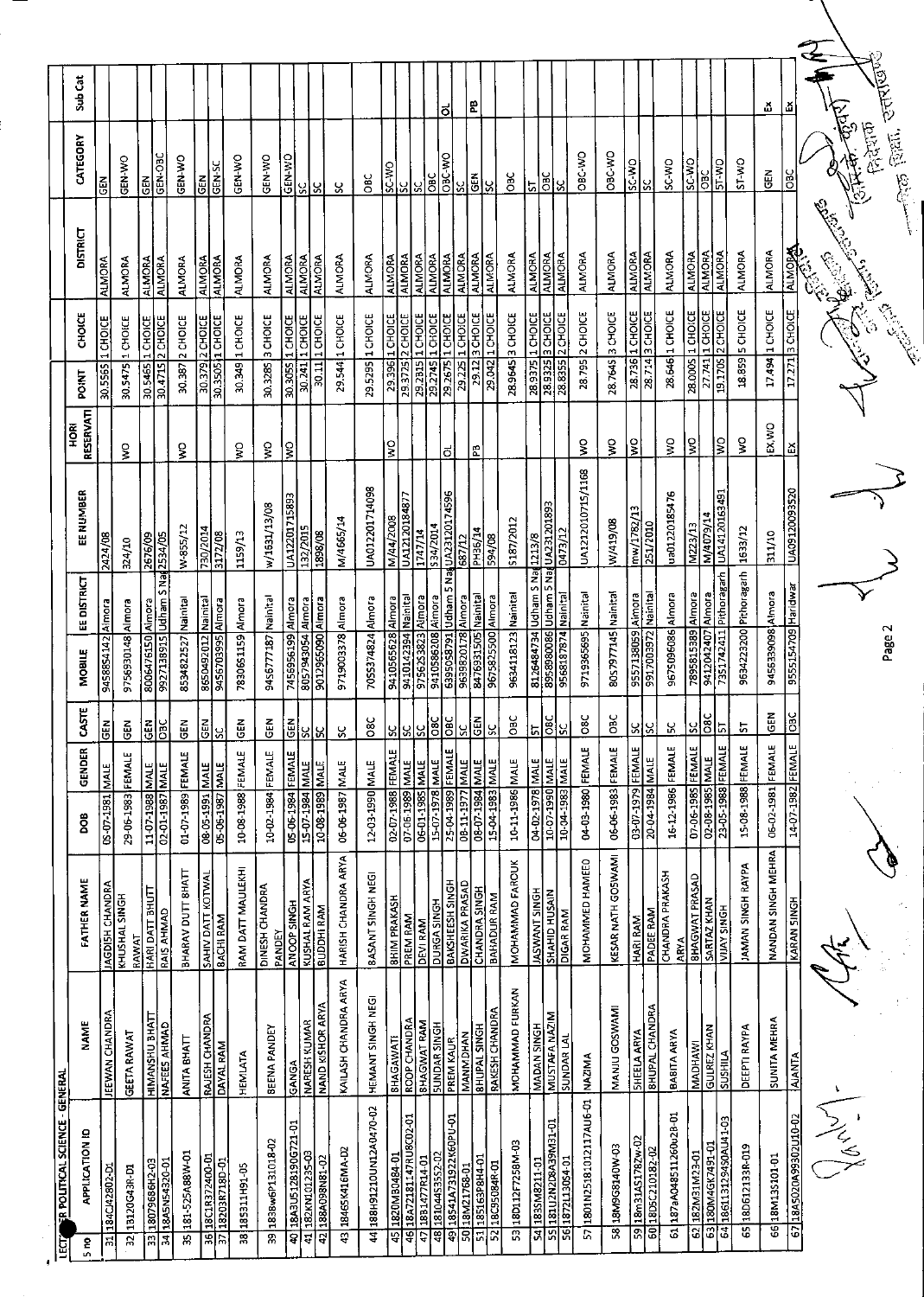|                                                    | Sub Cat                  |                            |                                 |                                         |                      |                           |                           |                      |                           |                        |                           |                                      |                              |                                        |                         |                                    |                                         |                          |                                |                                               |                                        |                                |                   |                         |                   |                                           |                                      |                                     |                                                 |                                       |                       |                                    | <b>ASSE</b> |                   |
|----------------------------------------------------|--------------------------|----------------------------|---------------------------------|-----------------------------------------|----------------------|---------------------------|---------------------------|----------------------|---------------------------|------------------------|---------------------------|--------------------------------------|------------------------------|----------------------------------------|-------------------------|------------------------------------|-----------------------------------------|--------------------------|--------------------------------|-----------------------------------------------|----------------------------------------|--------------------------------|-------------------|-------------------------|-------------------|-------------------------------------------|--------------------------------------|-------------------------------------|-------------------------------------------------|---------------------------------------|-----------------------|------------------------------------|-------------|-------------------|
|                                                    |                          |                            |                                 |                                         |                      |                           |                           |                      |                           |                        |                           |                                      |                              |                                        |                         |                                    |                                         |                          |                                |                                               |                                        |                                |                   |                         |                   |                                           |                                      |                                     |                                                 | ä                                     | œ                     |                                    |             |                   |
|                                                    | CATEGORY                 | GEN-WO                     | GEN-WO                          | GEN WO                                  | GEN-OBC              | GEN-SC                    | <b>GEN WO</b>             | GEN OBC-WO           | <b>CEN WO</b>             | $\tilde{e}$            | GEN-SC                    | GEN                                  | GEN-WO                       | $rac{2}{5}$                            | GEN                     | GEN-SC-WO                          | 군<br>대                                  | GEN-WO                   | GEN-SC                         | χ                                             | <b>OBC</b>                             | $\frac{1}{2}$                  | <u>ូ</u>          | ă                       | SI.               | ပြွ                                       | <b>ORC-V/D</b><br>ON-3S              | SC-WO                               | <b>BC</b>                                       | <b>GEN</b>                            | <b>GEN</b>            |                                    |             |                   |
|                                                    | <b>DISTRICT</b>          | <b>BAGESHWAR</b>           | BAGESHWAR                       | BAGESHWAR                               | <b>BAGESHWAR</b>     | <b>BAGESHWAR</b>          | BAGESHWAR                 | <b>BAGESHWAR</b>     | BAGESHWAR                 | BAGESHWAR              | <b>BAGESHWAR</b>          |                                      | <b>BAGESHWAR</b>             | BAGESHWAR                              | <b>BAGESHWAR</b>        | <b>BAGESHWAR</b>                   | <b>BAGESHWAR</b>                        | BAGESHWAR                | BAGESHWAR                      | <b>BAGESHWAR</b>                              | <b>BAGESHWAR</b>                       | <b>BAGESHWAR</b>               | <b>BAGESHWAR</b>  | BAGESHWAR               | <b>BAGESHWAR</b>  | <b>BAGESHWAR</b>                          | <b>BAGESHWAR</b><br><b>BAGESHWAR</b> | <b>BAGESHWAR</b>                    | <b>BAGESHWAR</b>                                | <b>BAGESHWAR</b>                      | <b>BAGESHWAR</b>      |                                    |             |                   |
|                                                    | CHOICE                   | 1 CHOICE                   | 32.58 1 CHOICE                  | 1 CHOICE                                | 1 CHOICE             | 30.9785 1 CHOICE          | 1 CHOICE                  | 1 CHOICE             | 30.655 1 CHOICE           | 30.6465 1 CHOICE       | 30.617 1 СНОІСЕ           | $30.2645$ <sup>5</sup> CHOICE        | $30.221$ <sub>3</sub> CHOICE | 30.168 2 CHOICE                        |                         | 30.148 3 CHOICE<br>30.109 1 CHOICE | 1 CHOICE                                | 30.022 4 CHOICE          | 29.983 1 CHOICE                | <u>29.67   1 СНОІСЕ</u><br>29.5305   1 СНОІСЕ |                                        | 29.364 1 CHOICE                | 29.0225 1 CHOICE  | 28.B975 1 CHOICE        | $28.669$ 3 CHOICE | 28.6065 S CHOICE                          | 28.029 1 CHOICE                      | 27.9365 2 CHOICE<br>27.787 4 CHOICE | $27.2455$ <sup>4</sup> CHOICE                   | 18.719 B CHOICE                       | 17.3415 1 CHOICE      |                                    |             | Ę                 |
|                                                    | <b>POINT</b>             | 32.655                     |                                 | 31.71                                   | 31.521S              |                           | 30.851                    | 30.7365              |                           |                        |                           |                                      |                              |                                        |                         |                                    | 30.038                                  |                          |                                |                                               |                                        |                                |                   |                         |                   |                                           |                                      |                                     |                                                 |                                       |                       |                                    |             |                   |
|                                                    | RESERVATI<br><b>HORI</b> | ş                          | $\frac{1}{2}$                   | ş                                       |                      |                           | $\frac{8}{3}$             | ş                    | ş                         |                        |                           |                                      | ş                            |                                        |                         | ls.                                |                                         | ş                        |                                |                                               |                                        |                                |                   |                         |                   |                                           | $\frac{0}{5}$                        | <b>OM</b> PZZZ<br>2724 MO           |                                                 | <b>DFF,WO</b>                         | $\boldsymbol{\omega}$ |                                    |             | <b>BASE 1 DES</b> |
|                                                    | <b>EE NUMBER</b>         | UA021201511408             | UA021201510993                  | UA0212017T2132                          | 3753/2013            | UA02120174000             | UA02120173196             | UK02120183346        | UA02120101516             | UA021201511899         | 0A02120116909             | 9837243915 Udham S NadM/P/10014/2012 | 36/2009                      | M/1259/14                              | UA01220181620           | 1762/2014                          | UA021201511281                          | F1069509                 | 2869/2005                      | 2230/2001                                     | UA02120117023                          | 1743/2016                      | 3873/2014         | UA02120183800           | 2136              | 223/2013                                  | 1247/18                              | UA01120102444                       | £1/26                                           | w113/14                               |                       | 9410307674 Bageshwar UA02120185201 |             |                   |
|                                                    | <b>EE DISTRICT</b>       |                            |                                 |                                         |                      |                           |                           |                      |                           |                        |                           |                                      |                              |                                        |                         | <b>Bageshwar</b>                   | 9012680413 Bageshwar                    |                          | 7579456771 Bageshwar           | 9756917492 Bageshwar                          | <b>TS00914838</b> Bageshwar            | 945670S070 Bageshwar           | Bageshwar         | 9458115256 Bageshwar    |                   |                                           | 9411079503 Bageshwar                 |                                     | 9012447904 Udham S Na<br>9410587376 Pithoragarh |                                       |                       |                                    |             |                   |
|                                                    | MOBILE                   | 9012S15678 Bageshwar       | 8476017817 Bageshwar            | 9720549677 Bageshwar                    | 73S1660421 Bageshwar | 9720815862 Bageshwar      | 8192943512 Bageshwar      | 746S010100 Bageshwar | 9639645356 Bageshwar      | 8941049153 Bageshwar   | 9917762S36 Bageshwar      |                                      | 9411131105 Almora            | 9411776507 Almora                      | 8057068454 Almora       | 7351974310                         |                                         | 7055877781 Nainital      |                                |                                               |                                        |                                | 7454978249        |                         | 7500908702 Almora | 9719491086 Nainital                       |                                      | 7579268779 Almora                   |                                                 | 8218854796 Nainital                   |                       |                                    |             |                   |
|                                                    | <b>CASTE</b>             | $\tilde{d}$                | る<br>U                          | $\tilde{\mathbb{E}}$                    | lsc                  | S                         | $\frac{2}{9}$             | OBC                  | $rac{8}{9}$               | GEN                    | <u>lsc</u>                | $\overline{G}$                       | $rac{E}{C}$                  | GEN                                    | GEN                     | ပ္တ                                | GEN                                     | <b>GEN</b>               | <u>ប្ត</u>                     | ပြ                                            | <b>OBC</b>                             | 5                              | <u>ပ</u>          | <b>CBC</b>              | 5C                | $\frac{5}{5}$                             | Говс                                 | 3S                                  | <b>BC</b><br><u>ូ</u>                           | $rac{1}{5}$                           |                       | $rac{2}{5}$                        |             |                   |
|                                                    | GENDER                   | FEMALE                     |                                 |                                         |                      |                           |                           |                      |                           |                        |                           |                                      |                              |                                        |                         | FEMALE                             |                                         |                          |                                |                                               |                                        |                                |                   |                         |                   |                                           | <b>EMAN</b>                          |                                     |                                                 |                                       |                       |                                    |             |                   |
|                                                    | DOB                      | 1661-20-80                 | 10-06-1991 FEMALE               | 05-09-1987 FEMALE                       | 02-01-1991 MALE      | 10-06-1989 MALE           | 06-09-1979 FEMALE         | 05-07-1990 FEMALE    | 07-05-1985 FEMALE         | 39-06-1991 MALE        | 06-07-1987 MALE           | 13-06-1989 MALE                      | 01-07-1987 FEMALE            | 19-04-1986 MALE                        | 05-04-1987 MALE         | 16.07.1988                         | 12-08-1978 MALE                         | 13-07-1983 FEMALE        | 20-06-1984 MALE                | 05-07-1977 MALE                               | 15-05-1988 MALE                        | 25-05-1989 MALE                | 03-06-1984 MALE   | 05-11-1985 MALE         | 25-07-1988 MALE   | 02-04-1982 MALE                           | 07-02-1979                           | 20-09-1984 FEMALE                   | 01-07-1986 FEMALE<br>08-01-1986 MALE            | 12-05-1989 FEMALE                     |                       | 12-03-1979 MALE                    |             |                   |
|                                                    | <b>FATHER NAME</b>       | SURESH CHANDRA OLI         | BASANT BALLABH<br><b>LOHANI</b> | GRISH CHANDRA JOSHI                     | RAJENDRA SINGH       | <b>JAGDISH RAM</b>        | DEEWAN SINGH KAIRA        | HIMMAT SINGH THAPA   | KUNDAN SINGH BISHT        | KRISHNA SINGH GARIYA   | KHIM RAM                  | <b>NASRUDDIN</b>                     | MOHAN SINGH NEGI             | <b>GIRISH CHANDRA</b><br><b>TIWARI</b> | <b>CHANDAN SINGH</b>    | <b>DIVAN RAM</b>                   | KHADAK SINGH KHATI                      | KALYAN SINGH<br>BHANDARI | KUSH RAM TAMTA                 | <b>LAXMAN RAM</b>                             | KHEEM SINGH                            | DAYAN SINGH<br><b>MARTOLIA</b> | AN RAM            | GOPAL PURI GOSWAMI      | BALWANT RAM ARYA  | <b>GOVIND RAM</b>                         | HIMMAT NATH                          | <b>ARUN CHANDRA</b>                 | DEEWAN SINGH<br>BHAWANI RAM                     | SHRI MATHURA DATT                     | <b>JOSHI</b>          | <b>BACHE SINGH</b>                 |             |                   |
| <b>ER POLITICAL SCIENCE - GENERAL - BAGESH UAR</b> | <b>NAME</b>              | <b>YOGITA OLI</b>          | HEMLATA LOHANI                  | KM BHAWANA JOSHI                        | SANTOSH SINGH        | MANOJ KUMAR               | BHAWANI JOSHI             | BHAWANA              | NEELAM KIRMOLIYA          | DEVENDRA SINGH GARIYA  | <b>LALIT PRASAD</b>       | RASHID                               | <b>UMA NEGI</b>              | MADAN MOHAN TIWARI                     | <b>ARJUN SINGH</b>      | REKHA ARYA                         | HEMRAJ SINGH KHATI                      | <b><i>BHAWANA</i></b>    | MAHESH CHANDRA<br><b>TAMTA</b> | CHANDAN RAM                                   | <b>SOHAN SINGH</b>                     | DINESH SINGH MARTOLIA          | <b>HEMANT LAL</b> | PRADEEP PURI GOSWAMI    | DEEP CHANDRA      | <b>ASHOK KUMAR</b>                        | NEEMA                                | SHWETA ARYA                         | SARASWATI                                       | <b>GOVIND SINGH</b><br>NEHAJOSHI      |                       | <b>LAXMAN SINGH</b>                |             |                   |
|                                                    | <b>APPLICATION ID</b>    | 181154200UO8011AY2-03<br>1 | 189U01151HL09302A2-D3<br>2      | 180321T2A2K21U0711-01<br>$\overline{3}$ | 418507213533-04      | 180040700UA121MK2-03<br>5 | 181013A8796U20112-03<br>ত | 18400U313B26821K-01  | 182U11A00S112NK60-04<br>8 | 9181289A0G1201D91U5-04 | 18191260A201L9U0P-04<br>ਬ | 181P0M42R10210-01<br>ਜ਼              | Z0-NO0ENZ968I<br>日           | 131819T4M521M-02                       | 14 18115A0220A812U06-03 | 15 18R61A472102-02                 | 185112UD12A12H18KO-01<br>$\overline{5}$ | 1810065F899-01<br>E      | 18 1822T080965M-01             | 1918C102R03220-01                             | 18503U12A17S2012D-02<br>$\overline{a}$ | 21 1816M204D137-01             | 22181L723830H4-01 | 23 180008382PA12G1U0-01 | 24 180 6213-02    | 1832K123A20-02<br>$\overline{\mathbf{z}}$ | 26 182N11784-02                      | 27 BU11A0244 10SA204-04             | 28 18742 25-01                                  | 30 18413wNJ11-01<br>29 18 G49 5231-01 |                       | 31 182A015UD1L2S8120-01            |             | لمپر<br>ڪ         |
| Q                                                  | ဍ                        |                            |                                 |                                         |                      |                           |                           |                      |                           |                        |                           |                                      |                              |                                        |                         |                                    |                                         |                          |                                |                                               |                                        |                                |                   |                         |                   |                                           |                                      |                                     |                                                 |                                       |                       |                                    |             |                   |

 $\begin{array}{c} 1 \\ 1 \\ 2 \end{array}$ 

**Contract of Contract of Contract of Contract of Contract of Contract of Contract of Contract of Contract of Co** s<br>Po

गायकिक शिक्षा, उत्तराखण्ड

(आर.के. कुंवर)<br><sub>निर्देशक</sub>

Leb

Page 1 ď

 $\overline{\mathcal{A}}$ 

Charles Change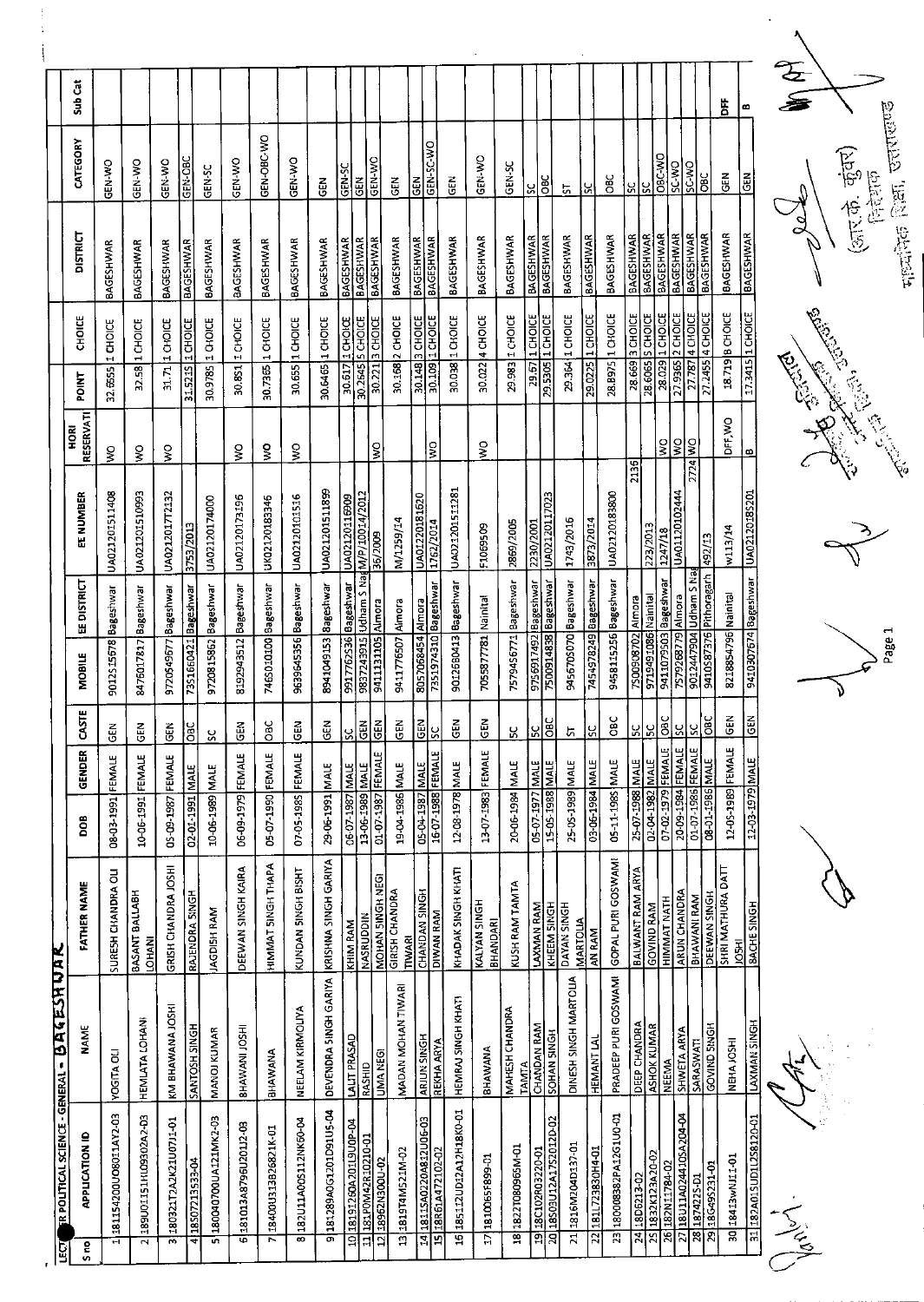|                               | LECTRER POLITICAL SCIENCE - GENERAL - CHAMDLI       |                                  |                                       |                                      |                          |                         |                                          |                   |                                       |                            |                               |                                  |                   |                                 |         |
|-------------------------------|-----------------------------------------------------|----------------------------------|---------------------------------------|--------------------------------------|--------------------------|-------------------------|------------------------------------------|-------------------|---------------------------------------|----------------------------|-------------------------------|----------------------------------|-------------------|---------------------------------|---------|
| S no                          | <b>APPLICATION ID</b>                               | NAME                             | FATHER NAME                           | 80g                                  | e,<br>GENDE              | <b>SSTE</b>             | <b>MOBILE</b>                            | EE DISTRICT       | EE NUMBER                             | <b>RESERVATI</b><br>Й<br>Р | POINT                         | <b>CHOICE</b>                    | DISTRICT          | CATEGORY                        | Sub Cat |
|                               | 18391U5A30B20AN12-01                                | ARVIND NEGI                      | KALAM SINGH NEG                       | 31-07-1991 MALE                      |                          | <b>SC</b>               | 9760394901                               | Chamoli           | UA03120159832                         |                            | 32.938                        | 1 CHOICE                         | CHAMDL            | GEN-OBC                         |         |
| 2                             | 186V3S407201-D                                      | <b>VIRENDRA SINGH</b>            | <b>GOVIND SINGH</b>                   | 10-05-1989                           | <b>MALE</b>              | <b>GEN</b>              | 9897463588                               | Chamoli           | 7603/2014                             |                            | 32.7885                       | 1 CHDICE                         | <b>CHAMOL</b>     | 忌                               |         |
| 3                             | 181710901232G8AU-01                                 | GEETA                            | RAGHUVEER SINGH                       | 08-08-1987                           | FEMALE                   | <b>GEN</b>              | 8191014278                               | Chamoli           | <b>6ZIZ8TOZTEOVN</b>                  | ΙŠ                         | 32.2905                       | 1CHOICE                          | CHAMOLI           | GEN-WO                          |         |
| ৰ                             | 182C1D50973-02                                      | DINESH CHANDRA                   | MADAN MOHAN                           | 03-07-1989 MALE                      |                          | <b>GEN</b>              | 7310760122                               | Champii           | 597/2013                              |                            |                               | 31.9715 1 CHOICE                 | CHAMOL            | る                               |         |
|                               | 5 281315016DU1A1452-08                              | <b>SARITA SATI</b>               | GOVIND PRASAD<br>PUROHIT              | 06-05-1988 FEMAL                     |                          | 65                      | 7351313737 Chamoli                       |                   | UA03120164111                         | $\frac{1}{3}$              |                               | 31.788 1 CHOICE                  | CHAMOL            | <b>CEN WO</b>                   |         |
| G                             | 70-869M871-0M8T<br>0-859 <del>y</del> 8TZ40YT0N8T8T | MAHENDRA SINGH                   | <b>GOPAL DUTT PANT</b>                | 11-06-1989 MALE                      |                          | <b>GEN</b>              | 9927090023                               | Chamol            | UA0312018684                          |                            |                               | 31.6485 1 CHOICE                 | CHAMOLI           | <b>GEN</b>                      |         |
| ᇙ                             |                                                     |                                  | BALWANT SINGH                         | 05-06-1986 MALE<br>21-06-1991 FEMALE |                          | EN<br>5                 | 8941049661                               | Chamoli           | M-6889/012                            |                            |                               | 31.643 L CHOICE                  | CHAMOL            | GEN-WO<br>Ğ                     |         |
| $\overline{\mathbf{5}}$       | 182-4W51B0S12-01                                    | <b>BINITA</b>                    | <b>BHAJAN SINGH</b>                   | 20-03-1987 MALE                      |                          | <u>GEN</u>              | 997255051                                | Champli           | W-1552/2014                           | ş                          | 31.5635                       | 1 CHDICE<br>$\frac{1}{2}$ CHOICE | CHAMDLI           | 즶                               |         |
| 9<br>$\overline{a}$           | 1870K85843-01                                       | <b>SANTOSH KUMAR</b>             | JAYBIR SINGH<br>RAM PRASAD            | 08-05-1988 MALE                      |                          | មី<br>Ğ                 | 9761111336<br>9557749005                 | Chamoli           | 0A03120181900<br>4837/08              | ٥                          | 31.5045<br>31.485             | 1 CHOICE                         | CHAMOL<br>CHAMOL  | 증                               |         |
| $\overline{1}$                | 1809S23U011AV0081-02<br>E0-TPMZNDTE8T               | <b>VIMALSATI</b><br>KAVITA       | <b>DARSHAN SINGH</b>                  | 11-06-1986 FEMAL                     |                          | <b>GEN</b>              | 9411368557                               | Chamoli<br>Chanol | W1417/013                             | Ş                          | 31.4235                       | 1 CHOICE                         | <b>CHAMOLI</b>    | <b>CEN WO</b>                   |         |
| 12                            | 20-6010105VSX2692871                                | KULDEEP SINGH                    | HARENDRA SINGH                        | 30-06-1990 MALE                      |                          | $\tilde{a}$             | 9719939469 Chamoli                       |                   | UA03120186799                         |                            |                               | 31.418S 1 CHOICE                 | CHAMOLI           | $\tilde{5}$                     |         |
| 13                            | <b>TO-POSTOTEONSRZOTV8T</b>                         | <u>DEVENDRA SINGH</u>            | <b>NANDA SINGH</b>                    | 01-06-1987                           | <b>MALE</b>              | <b>GEN</b>              | 8006471711                               | Chamoli           | UA03120104815                         |                            | 31.418                        | 1 CHOICE                         | <b>CHAMOL</b>     | 테                               |         |
| ਤੁ                            | 180K3898S-01                                        | SUSHIL KUMAR                     | LATE.SHAMBHU<br>PRASAD                | 05-07-1982 MALE                      |                          | GEN                     | 9675446618 Chamoli                       |                   | 83/08                                 |                            | 31.4135                       | 1 CHOICE                         | CHAMDL            | <b>GEN</b>                      |         |
|                               | 1518213013D9-01                                     | <b>DIGPAL SINGH</b>              | <b>TRILOK SINGH</b>                   | 02-02-1986 MALE                      |                          | <b>GEN</b>              | 9411330037 Chamoli                       |                   | 319/2013                              |                            |                               | 31.368 1 CHOICE                  | CHAMOLI           | <b>GEN</b>                      |         |
|                               | 16 182-06129N4P4W-010                               | PRATIMA NEGI                     | BALLA8H SINGH NEGI                    | 01-02-1990 FEMAL                     | بت                       | $\tilde{e}$             | 7579038911 Chamoli                       |                   | W-4692/2014                           |                            |                               | 31.3605 1 CHOICE                 | CHAMOLI           | GEN-WO                          |         |
| Ξ                             | 18836A0R251102U0-01                                 | RAMESHWARI RAWAT                 | JEET SINGH                            | 25-06-1985 FEMALE                    |                          | $rac{5}{9}$             | 9557213553 Chamol                        |                   | 9502810ZTE0VN                         | Ş                          |                               | 31.349 1 CHOICE                  | CHAMOL            | GEN-WO                          |         |
|                               | 1818P0394412R-02                                    | PRASHAT RAWAI                    | MAHENDRA SINGH                        | 09-05-1992 MALE                      |                          | 즚<br>GEN                | 9897688032 Chamoli                       |                   | 493/2014                              |                            |                               | 31.3085 1 CHOICE                 | CHAMOU            | 덡                               |         |
| $\overline{19}$               | 18D890914-03                                        | DHEER SINGH                      | RAJENDRA SINGH<br>RAWAT               | 07-03-1988 MALE                      |                          | 군<br>대                  | 8936928853                               | Chamoll           | 1948/09                               |                            | 31.0505                       | 1 CHOICE                         | <b>CHAMOL</b>     | $\widetilde{\mathbf{G}}$        |         |
| $\overline{\mathbf{z}}$       | 18R75-w3214-01                                      | <b>SUMAN RANI</b>                | <b>RATAN SINGH</b>                    | 27-03-1983 FEMAL                     | ш                        | S.                      | 9557639880 Chamoli                       |                   | w-327/14                              | ş                          | 30.9585                       | 1 CHOICE                         | CHAMOLI           | GEN-SC-WO                       |         |
| $\overline{z}$                | 18639181AKU00246-07                                 | KM REKHA                         | <b>UMED SINGH DANU</b>                | 10-03-1984                           | $\mathbf{u}$<br>FEMALI   | <b>GEN</b>              | 8755889891                               | Chamoli           | UA03120186649                         | DFF, WO                    | 30.7605                       | 1 CHOICE                         | <b>CHAMOL</b>     | <b>GEN-WO</b>                   | ä       |
| $\overline{2}$                | 1818UA9103521205G-01                                | GAJENDRA SINGH                   | INDRA SINGH                           | 06-05-1984 MALE                      |                          | Ļ,                      | 7895078841 Chamoli                       |                   | UA03120181592                         |                            | 30744                         | 1 CHOICE                         | CHAMDLI           | GEN-5T                          |         |
| 23                            | 18U09H200045231A-08                                 | HEMA                             | <b>NADAN SINGH</b>                    | 15 12 1990                           | ωI<br><b>FEMAL</b>       | $rac{1}{2}$             | 7302076372                               | Chamoli           | UA03120092540                         | ੂ                          | $\frac{5}{30.65}$             | 1 CHOICE                         | CHAMOLI           | <b>OK-N3D</b>                   |         |
| $\overline{z}$                | 183126054G7-01                                      | GABAR SINGH                      | <b>SHRI DIWAN SINGH</b>               | 29-06-1986 MALE                      |                          | こと<br>この                | 9634298689 Chamoli                       |                   | 2674/013                              |                            | 30.6475                       | 1 CHOICE                         | CHAMDLI           | $\frac{2}{5}$                   |         |
| ম                             | L0-13282W58261-01                                   | SEETA                            | MOHAN SINGH                           | 03-05-1989 FEMAL                     | այ∣ա                     | $rac{1}{2}$             | 9568128080 Chamoli<br>9639655340 Chamoli |                   | W3836/2014                            | <u>의3</u>                  | 30.6445                       | 1 CHOICE                         | CHAMOL            | <b>CEN-WO</b>                   |         |
| 92<br>$\overline{\mathbf{z}}$ | 188A1J702U034610-01                                 | <b>IAYANT</b>                    | SHIVRAJ SINGH                         | 18-09-1979 FEMAL                     |                          | <b>GEN</b>              |                                          |                   | UA03120186740                         |                            | 30.6165                       | 1 CHDICE                         | CHAMOLI           | <b>GEN-WO</b>                   |         |
| 28                            | 18330141N37ARU620-05<br>18234KS321W-01              | <b>SHANTI KOTWA</b><br>RUBY NEGI | PAR SINGH NEGI<br>KEDAR SINGH         | 21-06-1986 FEMAL<br>01-01-1989       | щj<br>بى<br><b>FEMAL</b> | $rac{1}{9}$<br>준<br>GEN | 9458143011 Chamoli<br>7618212826         | Chamoli           | UA03120176343<br>W3232/14             | ş                          | 30.563<br>$\frac{1}{30.5235}$ | 1 CHOICE<br>1 CHOICE             | CHAMOLI<br>CHAMOI | <b>GEN-VIO</b><br><b>GEN-WO</b> |         |
|                               |                                                     |                                  |                                       |                                      |                          |                         |                                          |                   |                                       |                            |                               |                                  |                   |                                 |         |
| ह                             | 18021391K09UA06R-02                                 | KM RAJESHWARI                    | JAIPAL SINGH CHALIHAN                 | 30-12-1982 FEMAL                     | щ                        | <b>DBC</b>              | 8006575075 Chamoli                       |                   | UA0312009169                          | ş                          |                               | 30.347 1 CHOICE                  | CHAMOLI           | GEN-OBC-WO                      |         |
| ਫ਼                            | 1813310578AU020P1-02                                | PRAM LAL                         | <b>HARCK RAM</b>                      | 20-06-1978 MALE                      |                          | ں<br>ن                  | 8126197932 Chamoli                       |                   | UA03120051783                         |                            |                               | 30.1035 1 CHOICE                 | CHAMOL            | GEN-5C                          |         |
| प्त                           | 18U0RL211240A8737-01                                | <b>RAJESH LA</b> I               | <b>NODHI LAI</b>                      | 06-06-1988 MALE                      |                          | ں<br>ا                  | 9675165759 Chamol                        |                   | UA03120172784                         |                            | 29.921                        | 1 CHOICE                         | CHAMOL            | GEN-SC                          |         |
|                               | 32 184K4-70W4116-01                                 | <b>IYOTI KAPRUWAN</b>            | KISHAN CHANDRA<br>TIWAR               | 28-04-1984 FEMAI                     | щ                        | $rac{1}{9}$             | 8755097639 Rudraprayag W-4764/014        |                   |                                       | ş                          |                               | 29.916 2 CHOICE                  | CHAMOL            | GEN-WO                          |         |
| 33                            | TO-089TEZ2E8T                                       | RAJNEESH KLIMAR                  | MAHABEER PRASAD                       | 20-05-1989 MALE                      |                          | 딙                       | 9917087036 Tehri                         |                   | 3263/012                              |                            | 29.9055                       | <b>4 CHOICE</b>                  | CHAMOL            | GEN                             |         |
|                               | 34 181510M2DBL1-01                                  | BHAGAT LAI                       | DHANI LAI                             | 10-03-1978 MALE                      |                          | ¥,                      | 7060330755 Chamoli                       |                   | M1105/012                             |                            | 29,823                        | 1 CHDICE                         | CHAMOLI           | GEN-5C                          |         |
| 55                            | 1873M95-01                                          | SAROIINI                         | PREM BALLABH                          | 25-06-1987                           | щ<br><b>FEMAL</b>        | GEN                     | 9536807038                               | Almora            | 4/397                                 | ş                          | 29.80SS                       | 3 CHDICE                         | <b>CHAMOL</b>     | GEN-WO                          |         |
| ूड                            | 18803E00D050142PM228U<br>K0506-03                   | SUSHMA DEVI                      | NAND LAL                              | 02-01-1989 FEMAI                     | ۳Ļ                       | ပ္က                     | 7895224202 Chamoli                       |                   | LIKOSEMPO045/201800 WD                |                            | 29.6905                       | 1 CHOICE                         | CHAMOLI           | <b>DA-25</b>                    |         |
|                               | 37 18P25113K7-01                                    | <b>PRADEEP KUMAR</b>             | NAND LAL                              | 15-08-1988 MALE                      |                          | $\mathbf{S}$            | 9557371929 Nainital                      |                   | 3571/12                               |                            |                               | 29.416 1 CHOICE                  | CHAMDLI           | <u>ي</u>                        |         |
| $\overline{\mathbf{38}}$      | 18YUA10314090204-01                                 | <b>YUNUSH ANSARI</b>             | <b>GAMAHA RIBBAHS</b>                 | 10-06-1976                           | <b>MALE</b>              | <b>BC</b>               | 7409336760                               | Chamoli           | UA03120104409                         |                            | 29.233                        | 1 CHOICE                         | <b>CHAMOLI</b>    | <b>DBC</b>                      |         |
|                               | 39 18508146RD24-01                                  | DIWAN RAM                        | <u>GANGA RAM</u>                      | 07-06-1987 MALE                      |                          | <u>្ល</u>               | 8979349314 Chamoli                       |                   | 4685/2014                             |                            |                               | 28.9155 1 CHDICE                 | CHAMOL            | X                               |         |
| g<br>9                        | 181R1002U3951AL712-02                               | RAKESH LAL                       | SHYALKU LAI                           | 15-05-1983                           | MALE                     | χ                       |                                          |                   | 9536591011 Rudraprayag LA191201510732 |                            | 28.7705                       | 2 CHOICE                         | <b>CHAMOLI</b>    | ૪                               |         |
| ਜ਼                            | 18A6411292031P8GU-01                                | PUSHPA GUSAIN                    | <b>MAHABIR SINGH</b><br><b>GUSAIN</b> | 10-09-1981 FEMALE                    |                          | $rac{6}{5}$             |                                          |                   | 9758343963 Rudraprayag UA19120184362  | š                          |                               | 28.7395 CHOICE                   | CHAMDLI           | OBC-WO                          |         |
|                               | 42 181208 58 W 21 13-01                             | <b>SHASHI BUTOLA</b>             | KISHAN 5INGH                          | 01-01-1981 FEMALE                    |                          | $rac{8}{2}$             | 9720284133 Chamoli                       |                   | W3821/2011                            | े<br>इ                     |                               | 28.5965 1 CHOME                  | <b>CHAMDLI</b>    | ORC-VO                          |         |
|                               |                                                     |                                  |                                       |                                      |                          |                         |                                          |                   |                                       |                            | した。<br>さら                     | in 19.<br>Ngjarje                |                   |                                 |         |
|                               |                                                     |                                  |                                       |                                      |                          |                         |                                          |                   | ্ব                                    |                            |                               |                                  |                   |                                 |         |
|                               |                                                     |                                  |                                       |                                      |                          |                         | Page 1                                   |                   |                                       |                            |                               |                                  | 恰                 |                                 |         |
|                               |                                                     |                                  |                                       |                                      |                          |                         |                                          |                   |                                       |                            |                               |                                  |                   | निदेशक                          |         |
|                               |                                                     |                                  |                                       |                                      |                          |                         |                                          |                   |                                       |                            |                               |                                  |                   | <b>Sabatch</b>                  |         |

 $\bar{\gamma}$ 

 $\overrightarrow{C}$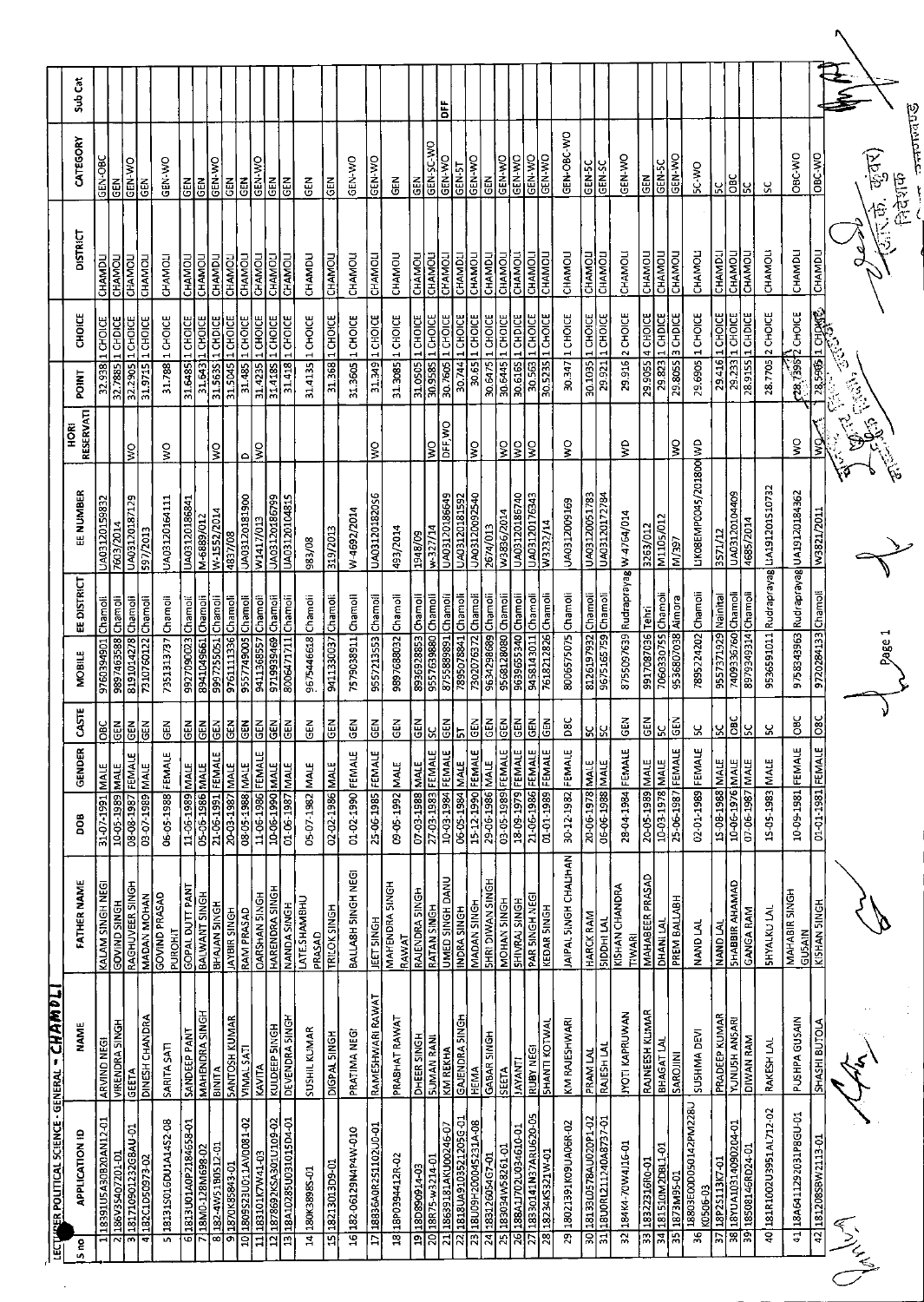|                                       | Suh Cat               |                        |                                |                         |                        |                          |                     | <u>ಕ</u>               |                           |                          |                                  |                                |                         | ă                     | ă                   | ۵                      | æ                        |
|---------------------------------------|-----------------------|------------------------|--------------------------------|-------------------------|------------------------|--------------------------|---------------------|------------------------|---------------------------|--------------------------|----------------------------------|--------------------------------|-------------------------|-----------------------|---------------------|------------------------|--------------------------|
|                                       | CATEGORY              | X                      | S                              | <u>v</u>                | ON-3S                  | ORC-VVO                  | Э                   | <u>ي</u>               | <b>CAY-380</b>            | OR-VRO                   | OM.3                             | 5                              | <b>ST-WO</b>            | 뜮                     | OBC                 | Š,                     | 돉                        |
|                                       | <b>DISTRICT</b>       | CHAMOLI                | CHAMOL                         | CHAMOL                  | <b>CHAMOL</b>          | <b>CHAMOLI</b>           | CHAMOL              | CHAMOL                 | <b>CHAMOL</b>             | CHAMOL                   | CHAMOL                           | CHAMOLI                        | CHAMOLI                 | CHAMOL                | <b>CHAMOLI</b>      | CHAMOL                 | CHAMOU                   |
|                                       | <b>CHOICE</b>         | 28.5825 1 CHOICE       | 28.58 8 CHOICE                 | 28.518 4 CHOICE         | 28.0725 4 CHOICE       | 27.4795 2 CHOICE         | 26.624 S CHOICE     | 24.9515   9 CHOICE     | 22.9215 1 CHOICE          | 22.0955 1 CHOICE         | 20.263 8 CHOICE                  | 19.9165 S CHOICE               | 18.928 7 CHOICE         | 18.1295 2 CHOCE       | 17.6535 1 CHOICE    | 17.033 1 CHOICE        | 16.886 1 CHOICE          |
|                                       | <b>TNICA</b>          |                        |                                |                         |                        |                          |                     |                        |                           |                          |                                  |                                |                         |                       |                     |                        |                          |
|                                       | RESERVATI<br>혼<br>모   |                        |                                |                         | $\frac{8}{5}$          | $\frac{8}{5}$            |                     | õ                      | Ş                         | $\frac{1}{2}$            | $\frac{8}{5}$                    |                                | $\frac{8}{2}$           | ద                     | Z                   | ř                      | NQ,PB                    |
|                                       | EE NUMBER             | UA03120172059          |                                | UA152200901792          | UA2412009340           | UA2112007W1097           | 459/10              | UA04220104402          | UA0312014W4428            | UA031201516805           |                                  | 2275/2014                      | UA2412010T4774          | UA939/2017            | $25$ UK             | UA12420182093          | ua0312007PHW9            |
|                                       | <b>EE DISTRICT</b>    |                        | 9837409196 Champawat 1821/2012 |                         |                        |                          |                     |                        |                           |                          | 9536360254 Udham S NadF/265/2013 |                                |                         |                       |                     |                        |                          |
|                                       | <b>MOBILE</b>         | 9761865914 Chamoli     |                                | 7251824739 Pauri        | 9412922752 Uttarkashi  | 9410105316 Tehri         | 9927531889 Haridwar | 8392896140 Champawat   | 8979380112 Chamoli        | 7500572231 Chamoli       |                                  | 9410711718 Dehradun            | 7895222973 Uttarkashi   | 9410986935   Dehradun | 9759335605 Chamoli  | 7534845464 Nainital    | 7500302777 Chamoli       |
|                                       | 55<br>3               | <u>sc</u>              | <u>ន</u>                       | <u>ន</u>                | <u>s</u>               | 3io                      | OBC                 | <u>ی</u>               | $rac{6}{5}$               | $rac{1}{2}$              | <u>ა</u>                         | ᇅ                              | <u>5</u>                | $rac{1}{10}$          | <b>CBC</b>          | š                      | $rac{2}{5}$              |
|                                       | ē<br><b>GENDE</b>     |                        |                                |                         |                        | щ                        |                     |                        |                           |                          | щ                                |                                | щ                       |                       |                     | щ                      | щ                        |
|                                       | e<br>S                | 25-02-1974 MALE        | 12-05-1986 MALE                | 05-04-1986 MALE         | 12-06-1981 FEMAL       | 20-08-1977 FEMAL         | 02-02-1982 MALE     | 14-06-1987 MALE        | 01-07-1993 FEMAL          | 12-10-1992 FEMALE        | 26-06-1989 FEMAI                 | 07-05-1989 MALE                | 23-07 1987 FEMAL        | 05-01-1980 MALE       | 10-09-1990 MALE     | 07-07-1986 FEMAI       | 15-03-1986 FEMAI         |
|                                       | <b>FATHER NAME</b>    | RAJU LAL               | DURGA RAM                      | <b>JEET RAM</b>         | MANGAL DAS SHAH        | <b>SHAILENDRA SINGH</b>  | RAMPAL SINGH        | PRATAP RAM             | <b>SHAY SINGH NEGI</b>    | <b>IAYLAL SINGH</b>      | <b>TEIVEER SINGH</b>             |                                | KAMAL SINGH             | GABAR SINGH           | SWAR SINGH FARSWAN  | DIWAN LAI JINGORHI     | NANDAN SINGH<br>PHARSWAN |
|                                       | <b>NAME</b>           | BHAG CHAND             | <b>PANI RAM</b>                | VINOD KUMAR             | VIJAY LAXMI            | ANAMIKA                  | KAPIL DEV           | <b>SUNDAR RAM</b>      | KIN PDOJA                 | NEELAM GUSAIN            | DEEPA                            | MUNNA SINGH CHAU KAN WAR SIGNH | KM ARTI                 | <b>CINESH SINGH</b>   | JAGAT SINGH FARSWAN | POOIA                  | <b>SUNITA PHARSWAN</b>   |
| LECTABLER POLITICAL SCIENCE - GENERAL | <b>APPLICATION ID</b> | 43 18203011BA7529U0-01 | 44 182R1821P021-02             | 45 182017UAD9225V190-02 | 46 18921LOVAU420043-05 | 47 18 W117002A079A21U-07 | 48 18051KD94-01     | 49 1802022014SU4A40-01 | 10-WA18424401230U481AW-01 | 51 3853A08165N11002GU-06 | 52 186235FD201-01                | 53 18 C2175M24D2-01            | 54 18AU1041047K422T7-05 | S5 18995A31DU207-03   | 56 1852 KUJF-D1     | 57 1820014U3AP28912-01 | 58 18u70P1Ha302W5P9D-011 |
|                                       | S <sub>no</sub>       |                        |                                |                         |                        |                          |                     |                        |                           |                          |                                  |                                |                         |                       |                     |                        |                          |



Arial Asia

Page 2

 $\frac{1}{2}$ J.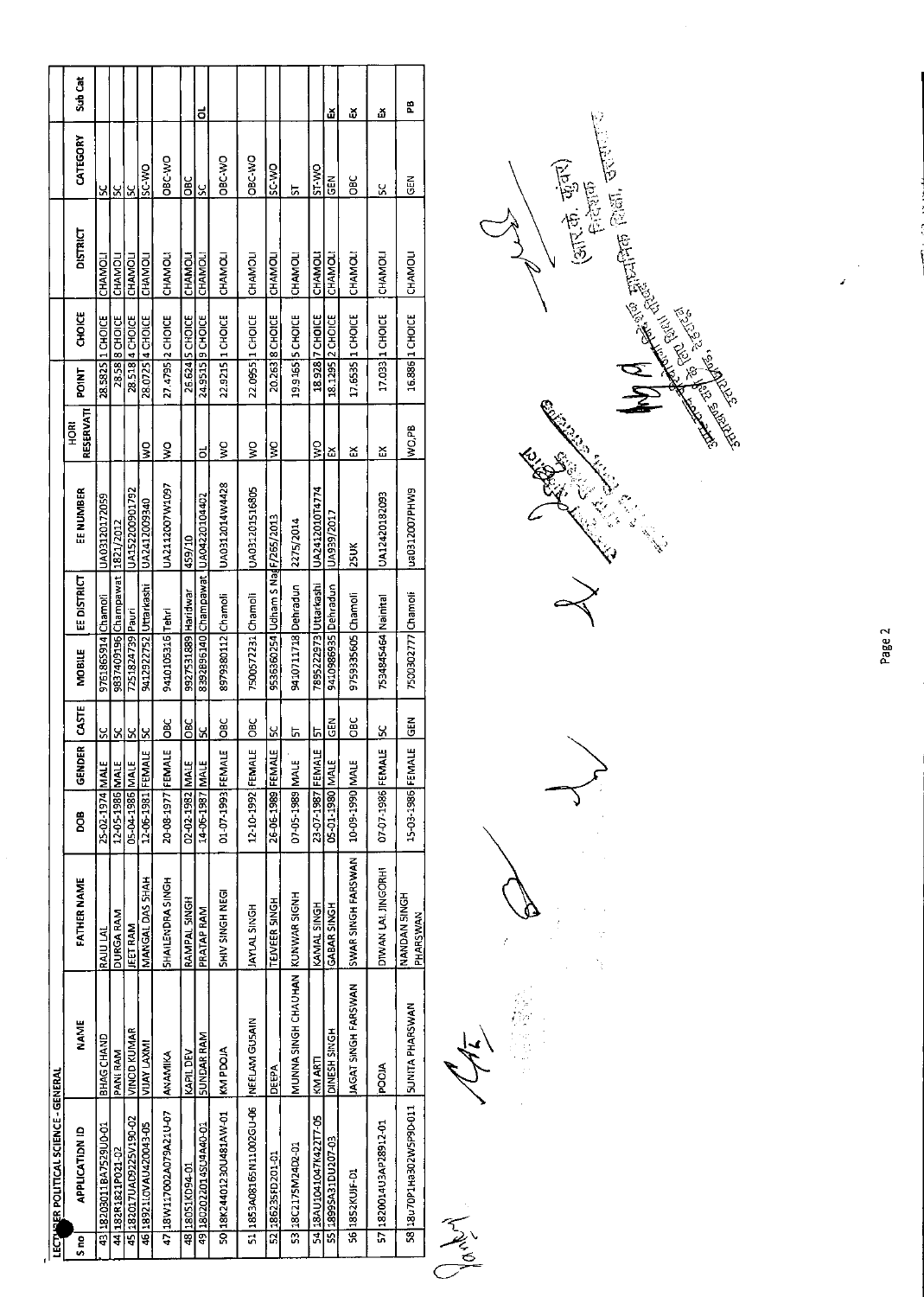| Ë   |                                           | <b>R POLITICAL SCIENCE - GENERAL - CHAMPANAA</b> |                                          |                   |             |               |                                 |             |                                        |                   |              |                   |                  |                 |               |         |
|-----|-------------------------------------------|--------------------------------------------------|------------------------------------------|-------------------|-------------|---------------|---------------------------------|-------------|----------------------------------------|-------------------|--------------|-------------------|------------------|-----------------|---------------|---------|
| នីក | <b>APPLICATION ID</b>                     | <b>NAME</b>                                      | FATHER NAME                              | <b>800</b>        | G.<br>GENDE | CASTE         | MOBILE                          | EE DISTRICT | EE NUMBER                              | RESERVATI<br>HORI | <b>POINT</b> | <b>CHOICE</b>     |                  | <b>DISTRICT</b> | CATEGORY      | Sub Cat |
|     | 182U203B205D1A843-01                      | DEEP PRAKASH BHATT                               | TRILOKMANI BHAT                          | 18-05-1985 MALE   |             | 區             |                                 |             | 9759692020 Champawat UA04220183532     |                   |              | 31.959 1 CHOICE   | CHAMPAWAT        |                 | $\tilde{5}$   |         |
|     | 2 18921322KJWD-01                         | KAVITA JOSHI                                     | AKHILESH KUMAR                           | 30-06-1990 FEMAL  |             | $rac{2}{3}$   | 9411471248 Champawat W/923/2012 |             |                                        | $\frac{1}{2}$     |              | 31.6155 1 CHOICE  | CHAMPAWAT        |                 | GEN-WO        |         |
|     | 186K7W308-02<br>$\overline{3}$            | KAVITA                                           | NARAYAN SINGH                            | 26-07-1984 FEMALE |             | <b>NBD</b>    | 7217314709 Udham 5 NaaW/376/08  |             |                                        |                   |              | 31.2485 2 CHOICE  | CHAMPAWAT        |                 | GEN-WO        |         |
|     | 4 183260964N13-01                         | NEERAJ NATH GOSWAMI                              | MOHAN NATH<br>GOSWAM                     | 05-07-1990 MALE   |             | СC<br>Ов      | 7500858808 Champawat 3369/2014  |             |                                        |                   |              | 31.217 1 CHOICE   | CHAMPAWAT        |                 | GEN-OBC       |         |
|     | 5182211204R64-01                          | RAKESH CHANDRA JOSHI                             | CHANDRASHEKHAR<br><b>IOSHI</b>           | 25-07-1990 MALE   |             | 즪             | 9568409603 Champawat 2644/2012  |             |                                        |                   |              | 31.1235 1 CHOICE  | CHAMPAWAT        |                 | $\tilde{5}$   |         |
|     | 6 18029102G23V-01                         | <b>GAURAV VERMA</b>                              | DEVI LAL VERMA                           | 11-10-1990 MALE   |             | 80<br>08      | 7D88373609 Champawat 2039/2012  |             |                                        |                   |              | 31.0625 1 CHOICE  | CHAMPAWAT        |                 | GEN-OBC       |         |
|     | 71874140713-01                            | DEEPAK SINGH TARAGI                              | LAXIMAN SINGH TARAGI                     | 05-08-1986 MALE   |             | 준<br>명        | 9997243521 Champawat 1374/14    |             |                                        |                   |              | 30.6825 1 CHOICE  | CHAMPAWAT        |                 | $\tilde{5}$   |         |
|     | 818721221K601-02                          | KISHOR JOSHI                                     | NARAYAN DATT JOSHI                       | 27-03-1985 MALE   |             | $\frac{2}{5}$ | 9458130756 Champawat 1672/2012  |             |                                        |                   |              | 30.5525 1 CHOICE  | CHAMPAWAT        |                 | $\tilde{a}$   |         |
|     | AYAUAM AAMUS OOMN [CO-A0SETSWAEEE1500251] |                                                  | DAYA RAM                                 | 10-04-1984 MALE   |             | ទី            |                                 |             | 7830174878 Udham S NaauA23 12017T23203 |                   |              | 30.469 2 CHOICE   | CHAMPAWAT        |                 | GEN-OBC       |         |
|     | 10 ATASONA11212                           | <b>YOGESH</b>                                    | CHANDRA SHEKHAR                          | 10-06-1991 MALE   |             | 준<br>영        |                                 |             | 8006662322 Champawat UA0422016741      |                   |              | 30.443 1 CHOICE   | <b>CHAMPAWAT</b> |                 | $rac{2}{5}$   |         |
|     | 11 18HA4 P1AZWOC800-01                    | <b>ZINAT AKHTAR</b>                              | <b>GULAM HUSAIN</b>                      | 24-02-1984 FEMALE |             | $rac{C}{C}$   |                                 |             | 9897729270 Udham S NadW/CHOPA0/80/14   |                   |              | 30.4195 2 CHOICE  | CHAMPAWAT        |                 | GEN-OBC-WO    |         |
|     | 12 1820 R920K64153-01                     | <b>RAJ KUMAR</b>                                 | NARRAM                                   | 06-03-1989 MALE   |             | ۶Ć            |                                 |             | 8954551918 Champawat 2539/2014/06      |                   |              | 30.2095 1 CHOICE  | CHAMPAWAT        |                 | 3S            |         |
|     | 13 184412R11-02                           | RAKHI                                            | INDRAJEET SINGH                          | 20-03-1979 FEMAL  | ω           | $\tilde{5}$   | 9927106661 Udham S Naa1241/14   |             |                                        | ş                 |              | 29.9895 3 CHOICE  | CHAMPAWAT        |                 | GEN-WO        |         |
|     | 14 18 US 280 2N 71 A 5 61 4 2-01          | <b>SMITANEGI</b>                                 | MAHIPAL SINGH NEGI                       | 02-07-1984 FEMALE |             | る<br>5        | 9456533899 Pauri                |             | UA15220187426                          | ş                 |              | 29.6895 9 CHOICE  | CHAMPAWAT        |                 | GEN-WO        |         |
|     | 15 18515M4P0K2212-02                      | SATYPAL KUMAR                                    | RAJENORA KUMAR<br><b><i>BHARTIYA</i></b> | 02-06-1988 MALE   |             | χ             |                                 |             | 9837447281 Udham S NagM/P/5412/2012    |                   |              | 29.508 1 CHOICE   | CHAMPAWAT        |                 | 5             |         |
|     | 16 180210820KA1K45U-02                    | KISHOR KUMAR                                     | UMEO RAM                                 | 23-12-1984 MALE   |             | S,            |                                 |             | 9410566418 Champawat UA0422010851      |                   |              | 29.036  1 CHOICE  | CHAMPAWAT        |                 | X             |         |
|     | 17 181512AU00830GP19-01                   | GIRISH CHANDRA PANDEY                            | KAILASH CHANDRA<br>PANDEY                | 07-06-1988 MALE   |             | 준<br>영        | 7251832439 Almora               |             | UA01120159083                          | Ś                 |              | 29.0015 3 CHOICE  | CHAMPAWAT        |                 | 돊             | Ś       |
|     | 18 18N2451090A69-02                       | ARJUN NATH                                       | HAYAT NATH                               | 3JAM 8861-01-80   |             | $rac{6}{1}$   | 8650949052 Champawat            |             | 695/2014/09                            |                   |              | 22.1045 1 CHOICE  | CHAMPAWAT        |                 | <b>DEC</b>    |         |
|     | 19181UA23R671N72010-01                    | NAVEEN SINGH RANGAR                              | <b>DEV SINGH RANGAR</b>                  | 2D-10-1992 MALE   |             | OBC           | 9897108839 Tehri                |             | UA21120107376                          |                   |              | 21.7335 10 CHOICE | CHAMPAWAT        |                 | Эвс           |         |
|     | 20 180147712UA108A-05                     | <b>ANITA</b>                                     | BAHADUR RAM                              | 25-08-1988 FEMAL  | щ           | <u>ین</u>     | 7579474089 Pithoragarh          |             | UA1412017870                           | ş                 |              | 21.004 4 CHOICE   | CHAMPAWAT        |                 | <b>OM 2S</b>  |         |
|     | 21 18807A5U41BW921231-01                  | SARASWATI BIST                                   | MANVEER SINGH                            | 15-06-1989 FEMAL  | щ           | 08C           | 7060737116 Uttarkashi           |             | UA2412013W1798                         | ş                 |              | 20.9105 13 CHOICE | CHAMPAWAT        |                 | OBC-WO        |         |
|     | 22 18292500BU119A4-01                     | <b>SAROIN</b>                                    | RAJENDRA SINGH                           | 01-08-1990 FEMAI  | щ           | 厉             | 9760458702 Uttarkashi           |             | UA2412009981                           | $\frac{8}{5}$     |              | 18.8355 3 CHOICE  | CHAMPAWAT        |                 | <b>DAM-15</b> |         |
|     | 23 181982M031K43UR-0-02                   | MAHESH SINGH RANSWAL RAM SINGH RANSWAL           |                                          | 30-06-1984 MALE   |             | 준<br>GEN      |                                 |             | 9425881640 Champawat UK-03/2018/1493   | റ്റ               |              | 18.0805 2 CHOICE  | CHAMPAWAT        |                 | EN<br>5       | ă       |
|     | Again                                     |                                                  |                                          |                   |             |               |                                 |             |                                        |                   |              |                   |                  |                 |               |         |

 $\frac{1}{2}$ (आर.के. कुंदर)<br>शिरले. कुंदरा Hyper Entre Paris, 1976  $\widetilde{\beta}$  $\setminus$ **CENTER** E. Company Change Co E)<br>V

 $\frac{1}{\sqrt{2}}$ 

Page 1

Ŷ,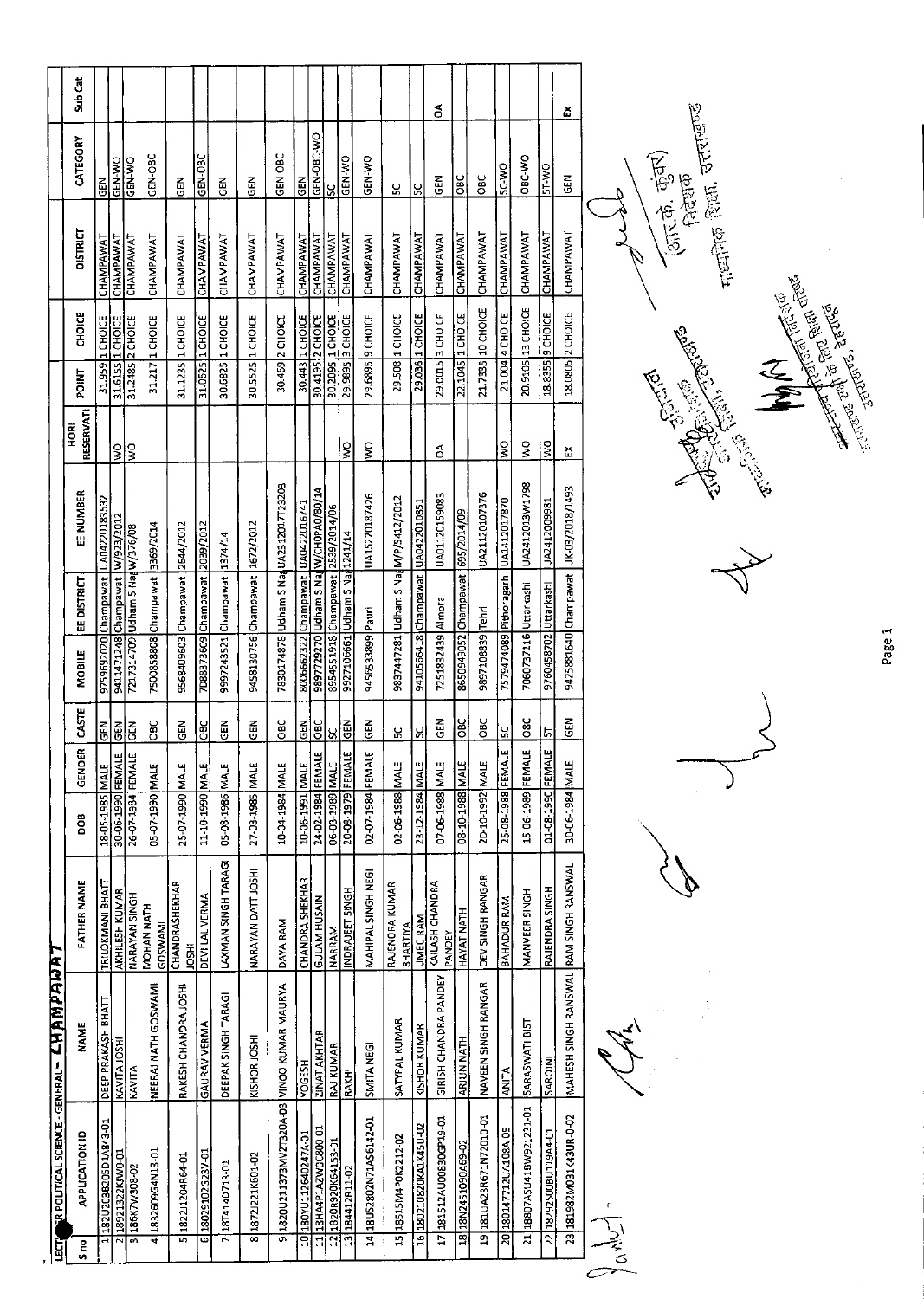|        | LECTURER POLITICAL SCIENCE - GENERAL - DE HRAPDUN |                        |                                |                   |                                      |                  |                       |                    |               |                     |       |                  |                 |               |         |
|--------|---------------------------------------------------|------------------------|--------------------------------|-------------------|--------------------------------------|------------------|-----------------------|--------------------|---------------|---------------------|-------|------------------|-----------------|---------------|---------|
| e<br>S | <b>APPLICATION ID</b>                             | <b>NAME</b>            | FATHER NAME                    | e<br>S            | $\overline{\mathbf{r}}$<br>e<br>Seid | <b>CASTE</b>     | <b>MOBILE</b>         | <b>EE DISTRICT</b> | EE NUMBER     | RESERVATI<br>혼<br>모 | POINT | <b>CHOICE</b>    | <b>DISTRICT</b> | CATEGORY      | Sub Cat |
|        | 14840251703-01                                    | <b>SARIKA</b>          | <b>DHYAN SINGH</b>             | 26-09-1989 FEMAL  |                                      | 35D              | 7351684844 Dehradun   |                    | 32047/10      | $\frac{8}{2}$       |       | 32.3325 1 CHOICE | <b>DEHRADUN</b> | GEN-V/O       |         |
|        | 2 185011064213-01                                 | <b>SURESH CHAND</b>    | <b>PADAM CHAND</b>             | 10-03-1990 MALE   |                                      | 51               | 9456565548 Dehradun   |                    | 1613/2014     | Š                   |       | 31.8885 1 CHOICE | <b>DEHRADUN</b> | GEN-ST        | š       |
|        | 3 180050315261K-01                                | <b>DEEPAK KUMAR</b>    | NARENDRA PRAKASH               | 05-04-1988 MALE   |                                      | <b>SSC</b>       | 9917429591 Dehradun   |                    | 15506/2013    |                     |       | 31.7255 1 CHOICE | <b>DEHRADUN</b> | GEN-OBC       |         |
|        | 4 18 SN01064K6U2851A-03                           | INEERAJ KUMAR          | <b>SURESH KUMAR</b>            | 02-04-1990 MALE   |                                      | GEN              | 8909646400 Dehradun   |                    | UA0512016485  |                     |       | 31.698 1 CHOICE  | <b>DEHRADUN</b> | GEN           |         |
|        | 5 18 K11950-02                                    | <b>DINESH KUMAR</b>    | KUNWAR SINGH<br>CHAUHAN        | 30-09-1988 MALE   |                                      | ᠄                | 7906702254 Dehradun   |                    | 1519          |                     |       | 31.6735 1 CHOICE | <b>DEHRADUN</b> | <b>GEN-ST</b> |         |
|        | 6 1857152-W09B-01                                 | <b>BABITASAT</b>       | SRI SUBHASH CHANDRA<br>$5$ ATI | 28-07-1989 FEMALE |                                      | Ğ                | 9536346715 Chamoli    |                    | W-7905/12     | g                   |       | 31.516 1 CHOICE  | DEHRADUN        | GEN-VO        |         |
|        | 180471V52515-02                                   | <b>SEETU RAM VERMA</b> | RUNIA VERMA                    | 25-06-1988 MALE   |                                      | š                | 9410101067 Dehradun   |                    | 1575/2014     |                     |       | 30.906S 1 CHOICE | <b>DEHRADUN</b> | <u>ي</u>      |         |
|        | IQ-MOTOZC1081 8                                   | <b>CEEM</b>            | BALESHWAR KUMAR                | 30-04-1986 FEMAL  |                                      | <u>پ</u>         | 9639910255 Haridwar   |                    | 10030/12      | ş                   |       | 30.598 1 CHOICE  | DEHRADUN        | <b>DW-2S</b>  |         |
|        | 9 1895aM125846120u-01                             | MEENAKSHEE             | DAYARAM SEMWAL                 | 06-07-1989 FEMAL  |                                      | $rac{c}{\sigma}$ | 8126205511 Uttarkashi |                    | ua24120185965 | $\frac{1}{2}$       |       | 29.424 4 CHOICE  | DEHRADUN        | OBC-WO        |         |
|        | T<br>Particle                                     |                        |                                |                   |                                      |                  |                       |                    |               |                     |       |                  |                 |               |         |

医心脏 化反应

 $\label{eq:2} \frac{1}{\sqrt{2}}\sum_{i=1}^n\frac{1}{\sqrt{2}}\sum_{i=1}^n\frac{1}{\sqrt{2}}\sum_{i=1}^n\frac{1}{\sqrt{2}}\sum_{i=1}^n\frac{1}{\sqrt{2}}\sum_{i=1}^n\frac{1}{\sqrt{2}}\sum_{i=1}^n\frac{1}{\sqrt{2}}\sum_{i=1}^n\frac{1}{\sqrt{2}}\sum_{i=1}^n\frac{1}{\sqrt{2}}\sum_{i=1}^n\frac{1}{\sqrt{2}}\sum_{i=1}^n\frac{1}{\sqrt{2}}\sum_{i=1}^n\frac{1$ 

Company Report  $\gtrless$ 

 $-\frac{1}{2}$ 



Page 1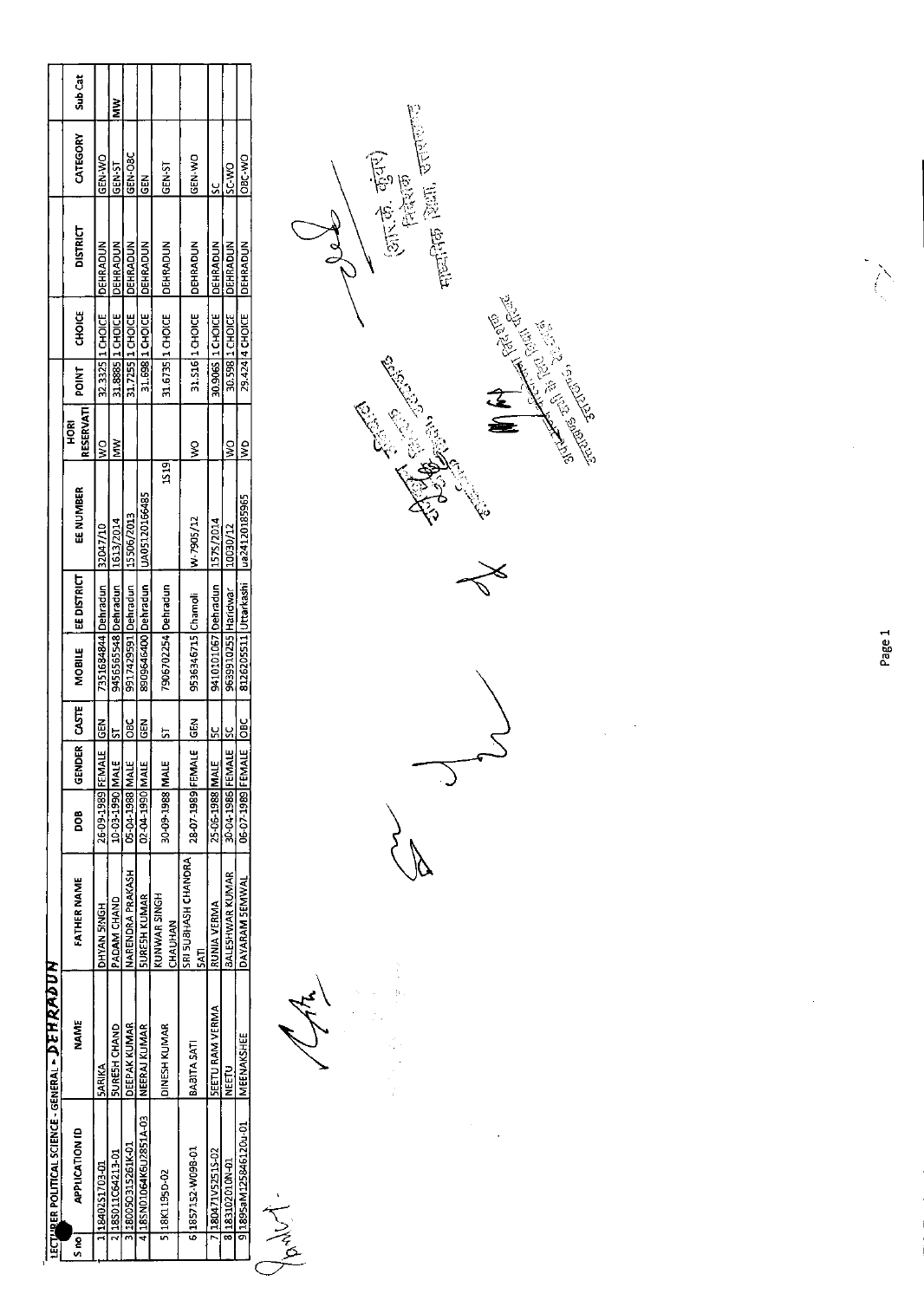| <b>IECTURER POLITICAL SCIENCE - GENERAL - [V AI N I T AI</b> |                     |                                      |                                    |            |                                              |                                            |                    |                        |                                |              |                  |                 |               |         |
|--------------------------------------------------------------|---------------------|--------------------------------------|------------------------------------|------------|----------------------------------------------|--------------------------------------------|--------------------|------------------------|--------------------------------|--------------|------------------|-----------------|---------------|---------|
| <b>APPLICATION ID</b><br>S <sub>ng</sub>                     | <b>NAME</b>         | FATHER NAME                          | <b>BOO</b>                         | œ<br>GENDE | <b>CASTE</b>                                 | <b>MOBILE</b>                              | <b>EE DISTRICT</b> | EE NUMBER              | <b>RESERVATI</b><br><b>FOR</b> | <b>POINT</b> | <b>CHOICE</b>    | <b>DISTRICT</b> | CATEGORY      | Sub Cat |
| 187W2J3G12093-03<br>Ħ                                        | GEETA JOSHI         | <b>MAHESH CHANDRA</b><br><b>HSOL</b> | 31-07-1988 FEMALI                  |            | <b>GEN</b>                                   | 9458136038 Nainital                        |                    | W/2739/2013            | ş                              |              | 32.451 1 CHOICE  | <b>NAINITAL</b> | GEN-WO        |         |
| 21860010285-01                                               | SANJAY JOSHI        | UMESH CHANORA JOSHI                  | 07-06-1983 MALE                    |            | <b>GEN</b>                                   | 9759255282 Almora                          |                    | 610/2008               |                                |              | 31.3085 1 CHOICE | NAINITAL        | GEN           |         |
| 3 1808012P23B3-02                                            | PURAN SINGH BISHT   | JAGAT SINGH 8ISHT                    | 22-05-1988 MALE<br>01-04-1989 MALE |            | $rac{1}{2}$                                  | 9012135037 Nainital<br>9410941886 Nainital |                    |                        |                                | 31.2705      | 1 CHOICE         | NAINITAL        | 군<br>영        |         |
| 4 181229CU8200-01                                            | UMESH CHANDRA       | <b>BACHI RAM</b>                     |                                    |            | ١X                                           |                                            |                    | 3802/2013<br>2089/2012 |                                | 30.909       | <b>1 CHOICE</b>  | NAINITAL        | GEN-SC        |         |
| S 38N12924501-01                                             | NIRMAL CHANDRA      | <b>MAHESH CHANDRA</b><br>TIWARI      | 31AM 1265-20-80                    |            | <b>GEN</b>                                   | 9760211566 Nainital                        |                    | 4259/2011              |                                | 30.907       | 1 CHOICE         | NAINITAL        | 준<br>연        |         |
| 188110P2982-01<br>6                                          | PANKAJ KUMAR BHATT  | CHANDRA BALLABH<br><b>ENATT</b>      | 10-05-1988 MALE                    |            | <b>GEN</b>                                   | 9528406183 Nainital                        |                    | 819/2012               |                                |              | 30.8495 1 CHOICE | NAINITAL        | $\tilde{5}$   |         |
| 7 1820815 W512M-03                                           | MANU SUNORI         | PREM PRAKASH BHATT                   | 10-06-1983 FEMAL                   |            | <b>GEN</b>                                   | s719529670 Nainital                        |                    | W/182/2015             | ş                              |              | 30.8365 1 CHOICE | NAINITAL        | <b>GIN WO</b> |         |
| 818622K6101K1-04                                             | <b>KIRAN KUMAR</b>  | CHANI RAM                            | 10-05-1985 MALE                    |            | <u>្ហ</u>                                    | 9105707791 Nainital                        |                    | 1661/2012              |                                |              | 30.781 1 CHOICE  | NAINITAL        | GEN-SC        |         |
| 318H101102032AU1-01                                          | <b>HEMA</b>         | <b>BISHAN SINGH</b>                  | 10-05-1977 FEMALE                  |            | $rac{2}{3}$                                  | 9411562968 Nainital                        |                    | UA1212010103           | ş                              |              | 30.751 1 CHOICE  | NAINITAL        | GEN-WO        |         |
| 10182M7UPA852980211-01                                       | MUNNI PANDEY        | KRISHNANANO                          | 06-05-1984 FEMALE                  |            | GEN                                          | 9027164783 Nainital                        |                    | UA12220158978          | ş                              |              | 30.629 1 CHOICE  | NAINITAL        | GEN-WO        |         |
| 11 18P942C21-04                                              | PRAKASH CHANDRA     | BHAWANI RAM                          | 03-05-1989 MALE                    |            | χ                                            | 8449952334 Nainital                        |                    | 492/12                 |                                |              | 30.5295 1 CHOICE | NAINITAL        | SEN-SC        |         |
| 12 1825 L10 S1 A1 786 U20-01                                 | LALIT MOHAN SINGH   | DURGA SINGH BISHT                    | 25-07-1984 MALE                    |            | $\frac{2}{5}$                                | 8192061111 Nainital                        |                    | UA12120185706          |                                |              | 30.4745 1 CHOICE | NAINITAL        | $\tilde{a}$   |         |
| 13 18125S9WD14-05                                            | <b>SUNITA DEVI</b>  | <b>DHANESH CHANDRA</b>               | 10-06-1987 FEMALE                  |            | <u>ვ</u>                                     | 8006007386 Nainital                        |                    | W/2951/14              | š                              | 30.452       | 1 CHOICE         | NAINITAL        | GEN-SC-WO     |         |
| 14 18M0120854T-03                                            | SWEETY TEWARI       | JAGOISH CHANDRA<br>TEWARI            | 14-07-1980 FEMAL                   |            | $\tilde{G}$                                  | 9456567661 Almora                          |                    | M/14/2008              | ş                              |              | 30.4205 1 CHOICE | NAINITAL        | GEN-WO        |         |
| 15 18P5013632-05                                             | PANKAJ NAGDAU       | CHANDAN SINGH<br>NAGDALI             | 3JAM 3861-40-60                    |            | $\frac{2}{5}$                                | 9456172486 Nainital                        |                    | 356/2013               |                                |              | 30.4015 1 CHOICE | NAINITAL        | <b>GEN</b>    |         |
|                                                              | <b>KAMLESH ARYA</b> | SHIV RAM ARYA                        | 22-07-1985 MALE                    |            |                                              | 9012477934 Nainital                        |                    | 3881/2013              |                                |              | 30.3105 1 CHOICE | NAINITAL        | S.            |         |
| 1718D12GW2S0221-03                                           | SAVITA GOSWAM       | <b>IAGDISH GOSWAM</b>                | 01-08-1987 FEMAL                   |            |                                              | 9568298707 Nainital                        |                    | W/2021/2012            | ş                              |              | 29.732 1 CHOICE  | NAINITAL        | OBC-WO        |         |
| 18 18K9P1M09V22-03                                           | VINOD KUMAR         | CHANDRA SEN                          | 03-06-1989 MALE                    |            |                                              | 9927400334 Udham 5 NadM/P/2299/10          |                    |                        |                                | 29.6975      | 2 CHOICE         | NAINITAL        |               |         |
| 19 186149A1B-02                                              | BIPIN CHANDRA ARYA  | <b>JAY PRAKASH ARYA</b>              | 25-06-1987 MALE                    |            |                                              | 8958053681 Nainital                        |                    | 961/14                 |                                |              | 29 5895 1 CHOICE | NAINITAL        | <u>၂၂၁၉</u>   |         |
| 2018US0AS120214101-01                                        | SUNIL KUMAR         | <b>GIRISH CHANDRA</b>                | 16-05-1983 MALE                    |            |                                              | 9759153027 Nainital                        |                    | UA12120105410          |                                |              | 29.5585 1 CHOICE | NAINITAI        |               |         |
| 21 1811G60D5A1U2712-01                                       | DEV GIRI            | HIRA GIRI                            | 19-01-1982 MALE                    |            | <u>នន្ទ្រីន្ទ្រីន្ទ្រីន្ទ្រីន្ទ្រីន្ទ្រី</u> | 9639131238 Nainital                        |                    | UA1212017165           |                                |              | 29.0635 1 CHOICE | NAINITAL        | <b>DBC</b>    |         |
| 22 182W44380R1-04                                            | RENUKA 8ALA         | KISHORI LAL ARYA                     | 20-06-1981 FEMAL                   |            |                                              | 9717234776 Nainital                        |                    | N/384/2014             | <u>ମ୍ମୃ</u>                    |              | 28.5005 1 CHOICE | NAINITAL        | $rac{90}{56}$ |         |
| 23 1813A66212BA2U803-01                                      | BARAKHA ARYA        | MADAN RAM ARYA                       | 27-10-1980 FEMAL                   |            |                                              | 9927772450 Nainital                        |                    | UA12220183636          |                                |              | 28.355 1 CHOICE  | <b>NAINITAL</b> |               |         |
| 1820H1G1SPD1-01<br>24                                        | GOPESH SINGH        | PRAYAG SINGH                         | 21-03-1980 MALE                    |            |                                              | 9410585284 Pithoragarh                     |                    | PH/11/2010             | $\delta$                       |              | 26.8965 7 CHOICE | NAINITAL        | $\frac{1}{2}$ | Ś       |
| Ventural                                                     |                     |                                      |                                    |            |                                              |                                            |                    |                        |                                |              |                  |                 |               |         |
|                                                              |                     |                                      |                                    |            |                                              |                                            |                    | $\subset$              |                                |              |                  |                 |               |         |



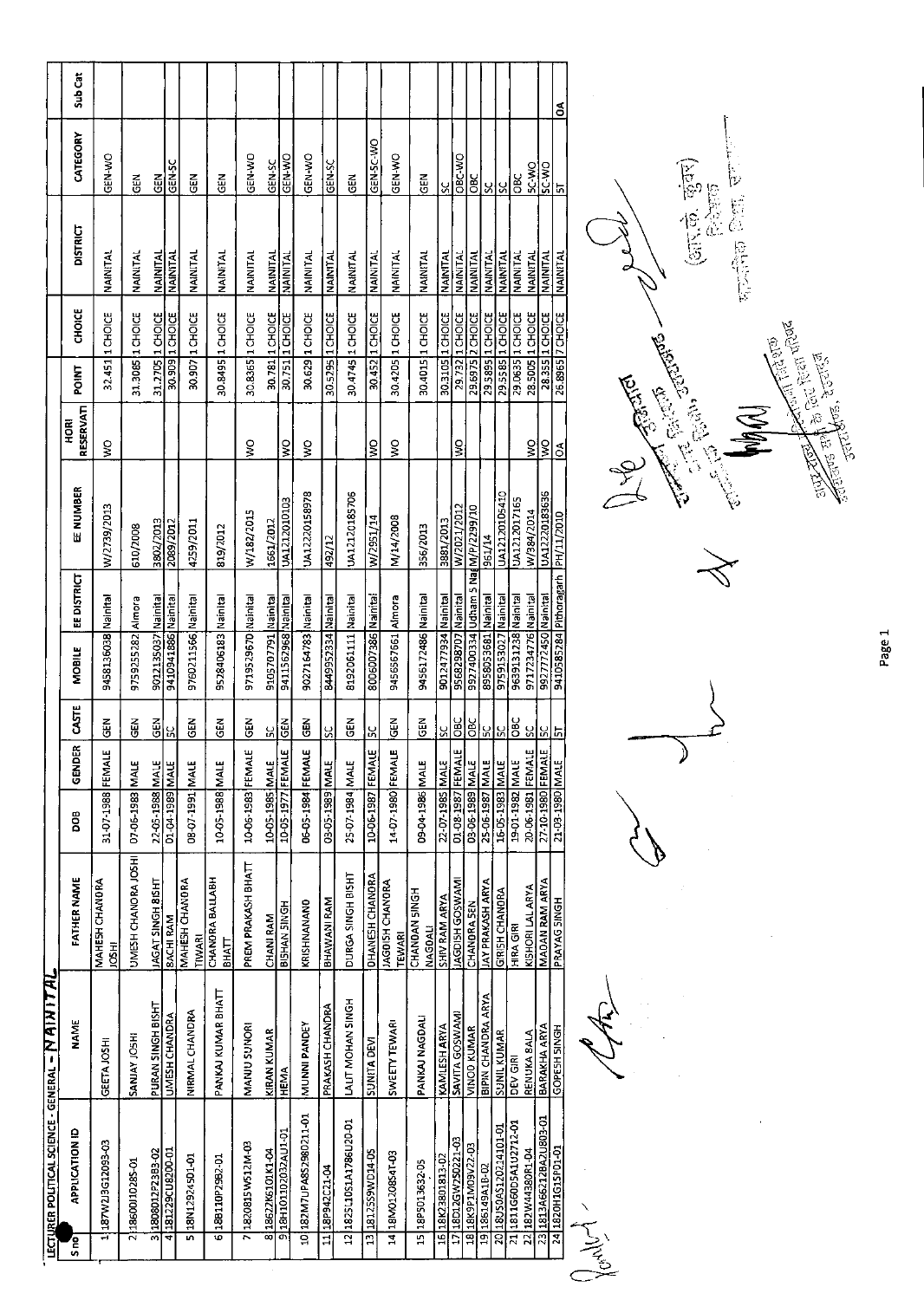|            | LECTURER POLITICAL SCIENCE - GENERAL - PAUR                               |                                  |                                            |                                 |                              |                      |                                      |                    |                               |                          |                    |                                   |                                     |                       |         |
|------------|---------------------------------------------------------------------------|----------------------------------|--------------------------------------------|---------------------------------|------------------------------|----------------------|--------------------------------------|--------------------|-------------------------------|--------------------------|--------------------|-----------------------------------|-------------------------------------|-----------------------|---------|
|            | <b>APPLICATION ID</b><br>S no                                             | <b>NAME</b>                      | FATHER NAME                                | ខ្លី                            | <b>GENDER</b>                | CASTE                | <b>MOBILE</b>                        | <b>EE DISTRICT</b> | EE NUMBER                     | RESERVATI<br><b>HORI</b> | POINT              | 변<br>공                            | <b>DISTRICT</b>                     | CATEGORY              | Sub Cat |
|            | 18U01P615529A41-01<br>÷                                                   | <b>NAMIA</b>                     | BHARAT SINGH RAWAT                         | 26-02-1989 FEMAL                |                              | 준<br>영               | 9852995282                           | <u>l</u><br>Pauri  | UA1512014956                  | Š                        | 32.6225            | 1 CHOICE                          | PAURI                               | <b>GEN-WO</b>         |         |
|            | 18280909A12UA011-03<br>2                                                  | ANAMIKA BAJPAI                   | DINESH KUMAR BAJPAI                        | 0661-40-80                      | FEMAL                        | GEN                  | 7533859168 Haridwar                  |                    | UA1912009102                  | Š                        | 31.9515            | 1 CHOICE                          | PAURI                               | <b>GEN-WO</b>         |         |
|            | 183135P72U11A0S3-02<br>$\overline{m}$                                     | PREM SINGH                       | MOHAN SINGH                                | 15-03-1983                      | MALE                         | ă                    | 9917067258                           | Pauri              | UA1512013337                  |                          | 31.4965            | 1 CHOICE                          | PAURI                               | GEN-OBC               |         |
|            | 181A13581002R2U5R-06<br>ᠯ                                                 | RAVENDRA SINGH RAWAT             | AMAR SINGH RAWAT                           | 03-07-1987 MALE                 |                              | $\frac{z}{\sigma}$   | 9917454845 Pauri                     |                    | UA15220131085                 |                          |                    | 31.4385 1 CHOICE                  | PAURI                               | έē                    |         |
|            | 1851381U11PO592A-02<br>18U14A1S1750402-01<br>Ō<br>5                       | <b>SHILPI</b>                    | SUDHAMA PRA5AD<br>PRITAM SINGH             | 15-06-1985 FEMALE               |                              | $rac{1}{2}$          | 8126409029 Pauri<br>9837746644 Pauri |                    | UA15120183915<br>UA1512017404 | ΙŞ<br>ş                  | 31.3415<br>31.3205 | 1 CHOICE<br>1 CHOICE              | PAURI<br>PAURI                      | GEN-WO<br>GEN-WO      |         |
|            | 1898S12S13206UA55-01                                                      | <b>HDNIS JING</b><br><b>MANU</b> | DEV CHAND                                  | 01-07-1983 FEMALE               |                              | $rac{2}{3}$          | 9536220592 Pauri                     |                    | UA15220183596                 |                          | 31.3095            | 1 CHOICE                          | PAURI                               | <b>SS-N3D</b>         |         |
|            | 18U24V180A072115-02<br>ळ                                                  | VINOD KUMAR                      | SOHAN LAL                                  | 03-04-1988 MALE                 |                              | SC                   | 9456342183 Pauri                     |                    | UA15220187140                 |                          |                    | 31.096 1 CHOICE                   | <b>PAURI</b>                        | GEN-SC                |         |
|            | 18S90W6-212L-03<br>o                                                      | <b>LAXMI SHARMA</b>              | <b>RAJPAL SHARMA</b>                       | 02-02-1989                      | <b>FEMALE</b>                | GEN                  | 8394832011                           | Haridwar           | W-9026/12                     | $\frac{1}{2}$            | 30.997             | 2 CHOICE                          | PAURI                               | GEN-WO                |         |
|            | IG-128U55A90021181<br>1820W-69920S-05<br>व्र<br>류                         | <b>SHEELA</b><br>IVOTI           | RAM PRSAD KOTIYAL<br>RAJENDRA SINGH        | 01-08-1976 FEMALE<br>15-10-1982 | <b>FEMALE</b>                | 준<br>영<br><b>GEN</b> | 9897932984 Pauri<br>7060628448 Pauri |                    | UA1512018935<br>W-629/2009    |                          | 30.9655            | 30.9885 1 CHOICE<br>1 CHOICE      | PAURI<br>PAURI                      | GEN-WO<br>GEN-WO      |         |
|            | 184U5S225OS13121A2-02<br>$\overline{z}$                                   | SANDEEP SINGH                    | <b>SANGRAM SINGH</b><br>RAWAT              | 01-01-1992 MALE                 |                              | $\frac{2}{3}$        | 9758226146 Pauri                     |                    | UA152201514223                |                          |                    | 30.961 1 CHOICE                   | PAURI                               | る<br>GEI              |         |
|            | 18611330254A8UA2-01<br>$\frac{3}{2}$                                      | ANUSUYA                          | BALAM SINGH                                | 20-06-1981 FEMALE               |                              | <b>GEN</b>           | 9927932942 Pauri                     |                    | UA15220148336                 | Ş                        |                    | 30.8735 1 CHOICE                  | PAURI                               | GEN-WO                |         |
|            | 18KK27400A12009U501-03<br>₹                                               | KULDEEP SINGH KHETWAL            | SHIVRATAN KHETWAL                          | 12-09-1990 MALE                 |                              | ςS                   | 9756527445 Pauri                     |                    | UA1522010000479               |                          |                    | 30.8045 1 CHOICE                  | PAURI                               | GEN-SC                |         |
|            | 15 18S081V223-01                                                          | VINOD SINGH                      | KUNDAN SINGH                               | 20-07-1989 MALE                 |                              | $rac{c}{\sqrt{2}}$   | 7500264049 Pauri                     |                    | 2380/12                       |                          |                    | 30.695 1 CHOICE                   | <b>BAURI</b>                        | GEN-OBC               |         |
|            | 180A8U1852261D10-01<br>$\frac{6}{1}$                                      | DEEPIKA SARTHWAL                 | SATISH CHANDRA<br>BARTHWA                  | 02-05-1983 FEMAL                | ш                            | Ğ                    | 9458334433                           | Pauri              | UA1522008161                  | š                        |                    | 30.672 1 CHOICE                   | PAURI                               | GEN-WO                |         |
|            | 18U2014121785B2RA-01<br>ς,                                                | RAVI SINGH BAIDIK                | AJAD SINGH BAIDIK                          | 05-01-1981                      | MALE                         | PS.                  | 7409148912                           | Pauri              | UA15220124871                 |                          | 30.643             | 1 CHOICE                          | $\frac{ \mathbf{F} }{ \mathbf{F} }$ | GEN-50                |         |
|            | 18S01AOS21309137U-02<br>$\overline{3}$                                    | SANDEEP KUMAR SINGH              | VEER SINGH                                 | 22-05-1988 MALE                 |                              | ပ္ပ                  | 9639776243                           | Pauri              | UA13120091073                 |                          | 30.6295            | 1 CHOICE                          | PAURI                               | GEN-SC                |         |
|            | 18228AV21005122U-01<br>$\overline{19}$                                    | <b>VIVEK</b>                     | NAVEEN CHANDRA<br>UNIYAL                   | 314M 03-1399 MALE               |                              | GEN                  | 7248448229 Pauri                     |                    | UA15220182022                 |                          | 30.5935            | 1 CHOICE                          | PAURI                               | <b>GEN</b>            |         |
|            | 20 188218AR70U90213-01                                                    | <b>BEENA RAWAT</b>               | MAKAN SINGH RAWAT                          | 16-06-1978 FEMAL                | щ                            | GEN                  | 9456348147 Pauri                     |                    | UA1312009782                  | ş                        |                    | 30.569 1 CHOICE                   | PAURI                               | GEN-WO                |         |
|            | 18A353U1P2058B811-01<br>$\overline{21}$                                   | PRITI <u>81SHT</u>               | LHSIB HONIS QONIA                          | 01-07-1990 FEMAL                | إينا                         | <b>GEN</b>           | 7060831632 Pauri                     |                    | UA15120183835                 | ļ§                       | 30.565             | <b>I CHOICE</b>                   | PAURI                               | GEN-V/O               |         |
|            | 22 181215A359R130KU-01<br>1851A220211U01T8-01<br>$\overline{23}$          | RAJESH KUMAR<br><b>LEUNI</b>     | <b>CHANDRAMOHAN</b><br>VILOCHAN PRASAD     | 31AM 886T-60-TD<br>05-04-1989   | $\mathbf{u}$<br><b>FEMAL</b> | <b>GEN</b><br>ಜ      | 9012666126 Pauri<br>aned a&8381866   |                    | UA15220121108<br>UA1512013395 | ls.                      | 30.469<br>30.382   | $\frac{120000}{100000}$           | <b>PAURI</b><br>PAURI               | OA-N3D<br>GEN-SC      |         |
|            | 24 1851 88UA0281266A-01                                                   | <b>AFTI</b>                      | MANBER 5INGH                               | 31-12-1986 FEMAL                | щ                            | $rac{2}{3}$          | 7409382607 Pauri                     |                    | UA15220186868                 | ş                        | 30.34              | 1 CHOICE                          | PAURI                               | GEN-VIO               |         |
|            | 1809UA10K2127151-01<br>$\overline{25}$                                    | KAILASH CHANDRA                  | <b>SHAMBHOO PRASAD</b>                     | 31VW 2861-90-22                 |                              | $\overline{8}$       | 7500282469                           | $P_{\text{null}}$  | UA15120101279                 |                          | 30.2325            | <b>I CHOICE</b>                   | PAURI                               | GEN-OBC               |         |
|            | 18122A17U31501A4-01<br>1820120U50AP021-03<br>ত্ন<br>$\overline{N}$        | <b>PRADEEP SINGH</b><br>ĄĒ       | BALWANT SINGH<br>TOTA RAM                  | 15-07-1989 FEMAL                | ш                            | ទី<br>ă              | 8941026046 Pauri<br>9568832764 Pauri |                    | UA15120141327<br>UA1522010020 | ş                        | 30.0795            | 30.1095 1 CHOICE<br>1 CHOICE      | PAURI<br>PAURI                      | GEN-OBC-WO<br>ğ       |         |
|            | 18U501D02A03270102-01<br>28                                               | DEEPAK CHANDRA                   | DINESH CHANDRA                             | 3JAM 6861-00-91                 |                              | x                    | 9568405758 Pauri                     |                    | UA1522013000207               |                          | 30.0615            | 1 CHOICE                          | PAURI                               | GEN-SC                |         |
|            | 29 1831R2A283P2105U0-01                                                   | PANKAJ SINGH RAWAT               | SOBAN SINGH RAWAT                          | 26-03-1986 MALE                 |                              | 군<br>영               | 9568839300 Pauri                     |                    | UA15220182033                 |                          |                    | 30.0505 1 CHOICE                  | PAURI                               | 군<br>연                |         |
|            | 18U019KA0570112-01<br>ड़                                                  | KUSUM LATA                       | <b>SHAMBHU PRASAD</b>                      | 01-09-1983                      | إينا<br><b>FEMAL</b>         | <b>SEN</b>           | 8958291576                           | <b>Dehradun</b>    | UA0512010197                  |                          | 29.996             | 1 CHOICE                          | <b>PAURI</b>                        | <b>ON-N30</b>         |         |
|            | 18U6A2141N514R908-04<br>$\overline{31}$                                   | NAGENDRA SINGH RAWAT             | MANWAR SINGH<br>RAWAT                      | 17-07-1987 MALE                 |                              | δc                   | 9761475969                           | Pauri              | UA15120146894                 |                          | 29.969             | 1 CHOICE                          | PAURI                               | <b>GEN-OBC</b>        |         |
|            | 18PW111B0230-01<br>32                                                     | POOJA BHARTI                     | <b>SHYAM BHROSAY</b>                       | 25-10-1987 FEMAL                | ۳                            | <b>SEN</b>           | z060339266 Haridwar                  |                    | W-110/2013                    | $\frac{8}{5}$            | 29.9675            | 1 CHOICE                          | PAURI                               | GEN-WO                |         |
|            | 182KP1821A67U0528-01<br>त्र                                               | PANKAJ KUMAR                     | <b>BHAGWAN SINGH</b><br>POORNA CHAND       | 01-06-1978                      | MALE                         | GEN                  | 955799D749 Pauri                     |                    | UA15220187268                 |                          | 29.9385            | 1 CHOICE                          | PAURI                               | <b>GEN</b>            |         |
|            | 1855402K31-01                                                             | KULDEEP CHAND                    | <b>RAMOLA</b>                              | 01-10-1984 MALE                 |                              | ă                    | 9012723366 Uttarkashi                |                    | 5253/014                      |                          | 29.865             | 3 CHOICE                          | PAURI                               | GEN-OBC               |         |
|            | 182158160G2A2U-01<br>Ж                                                    | GEETA                            | HARGYAN SINGH                              | 07-04-1977                      | щ<br>FEMAL                   | ŏ                    | 8126700487 Pauri                     |                    | UA152201268                   |                          |                    | 29.85 1 CHOICE                    | PAURI                               | GEN-OBC-WO            |         |
|            | <b>TO-BESOTISOGITALISTICS</b><br>TO-BESOTISOGITAGINATSIL <mark>ISE</mark> | NARESH PRASAD<br>RAJPAL SINGH    | ROHILLA<br>SURENDRA SINGH<br>SURENDRA OUTT | 04-03-1981 MALE<br>10-02-1987   | MALE                         | GEN<br>DBC           | 9410180075 Tehri<br>9837293969       | <b>Kainital</b>    | UA12420161730<br>UA2112018860 |                          | 29.8205            | <b>ВСНОІСЕ</b><br>29.804 2 CHOICE | PAURI<br>PAURI                      | GEN-OBC<br><b>GEN</b> |         |
| $\sqrt{2}$ |                                                                           |                                  |                                            |                                 |                              |                      |                                      |                    |                               |                          |                    |                                   |                                     |                       |         |
|            |                                                                           |                                  |                                            |                                 |                              |                      |                                      |                    |                               |                          |                    |                                   |                                     |                       |         |
|            |                                                                           |                                  |                                            |                                 |                              |                      | Page 1                               |                    |                               |                          |                    |                                   | (अर.के. कुंक्प)                     |                       |         |
|            |                                                                           |                                  |                                            |                                 |                              |                      |                                      |                    |                               |                          |                    |                                   | )<br>Compare                        |                       |         |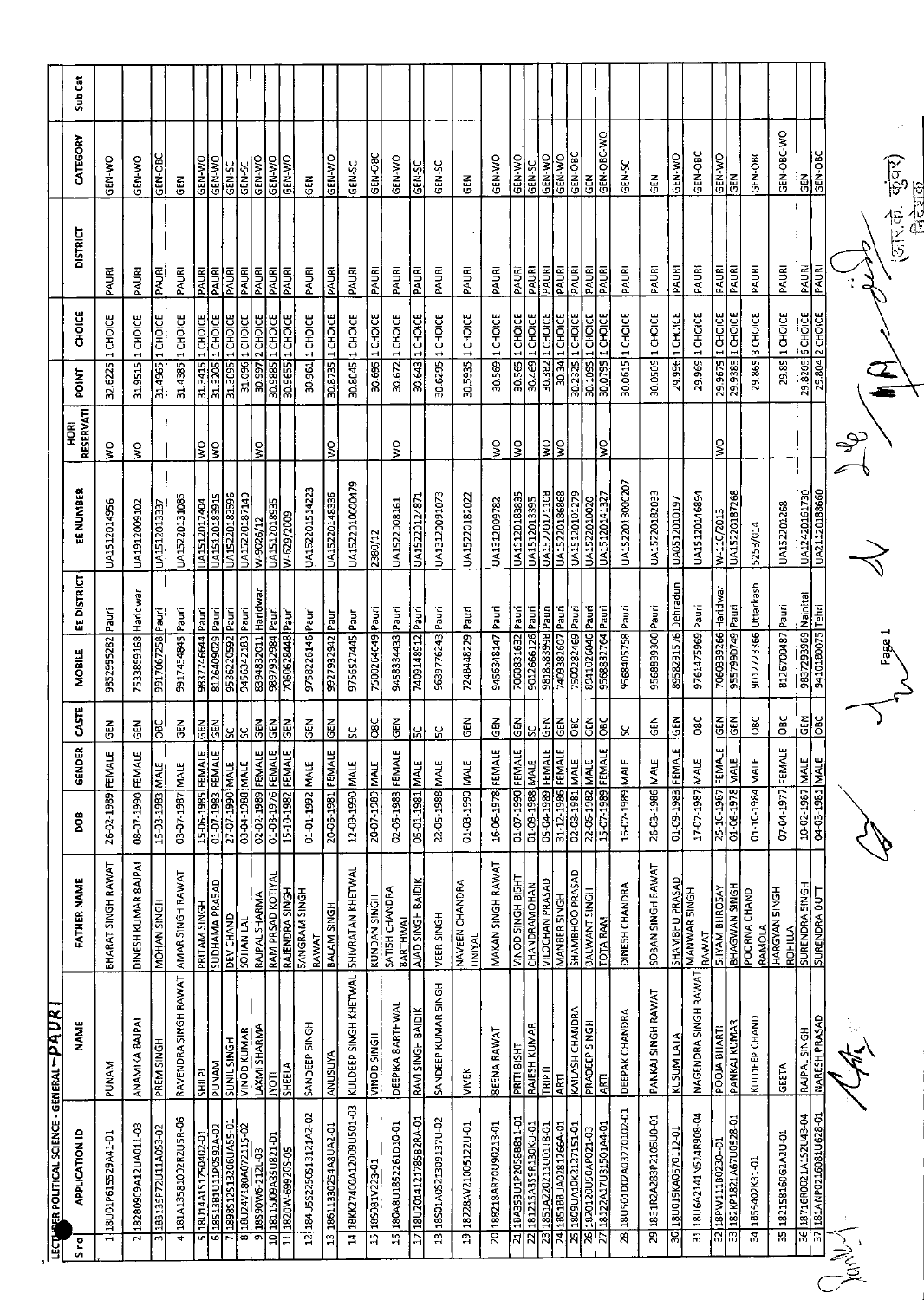|                                                                           | LECTURER POLITICAL SCIENCE - GENERAL                        |                      |                                       |                                                            |                    |                 |                       |             |                       |                          |              |                  |                 |                 |         |
|---------------------------------------------------------------------------|-------------------------------------------------------------|----------------------|---------------------------------------|------------------------------------------------------------|--------------------|-----------------|-----------------------|-------------|-----------------------|--------------------------|--------------|------------------|-----------------|-----------------|---------|
| S ne?                                                                     | <b>APPUCATION ID</b>                                        | <b>NAME</b>          | <b>FATHER NAME</b>                    | BOO                                                        | $\approx$<br>GENDE | CASTE           | MOBILE                | EE DISTRICT | EE NUMBER             | <b>RESERVATI</b><br>HDRI | <b>POINT</b> | CHDICE           | <b>DISTRICT</b> | CATEGORY        | Sub Cat |
|                                                                           | 1829U7160N02A1417C-01<br>ૹॢ                                 | CHANDAN 5INGH NEGI   | UMARAW SINGH NEGI                     | 01-06-1986 MALE                                            |                    | EN<br>35        | 7351565157 Almora     |             | LA012201716497        |                          | Part 6       | 10 CHOICE        | PAURI           | <b>GEN</b>      |         |
|                                                                           | 18631K8433-01<br>ā                                          | KULDEEP SINGH        | <b>HUKAM SINGH</b><br><b>BHANDARI</b> | 01-01-1987 MALE                                            |                    | ÖВC             | 9557966674 Dehradun   |             | 33386/14              |                          | 29.761       | 1 CHOICE         | PAURI           | <b>DBC</b>      |         |
|                                                                           | 40 18 AWW059-02                                             | <b>ALKA</b>          | <b>SURENDRA SINGH</b>                 | 11-05-1986 FEMALE                                          |                    | <b>DBC</b>      | 9456578859 Pauri      |             | W90S/W                | ş                        | 29.5105      | <b>I</b> CHOICE  | PAURI           | <b>CAR-AND</b>  |         |
|                                                                           | 41 1841520711A0U83K-01                                      | KM SUMEELA           | <b>GAMBHIR SINGH</b>                  | D1-04-1980 FEMALE                                          |                    | $\mathbf{g}$    | 8126781122 Pauri      |             | UA15120170483         | $\frac{1}{2}$            |              | 29.4395 1 CHOICE | PAURI           | <b>Dring</b>    |         |
|                                                                           | 42 1881K113326UAR905-03                                     | <b>KANCHAN RAWAT</b> | <b>SHER SINGH RAWAT</b>               | 26-07-1989 FEMALE                                          |                    | $rac{1}{2}$     | 8979472989 Pauri      |             | UA15120183639         | $\frac{1}{2}$            |              | 29.3745 1 CHOICE | PAURI           | <b>ORC-WO</b>   |         |
|                                                                           | 43 180658832K-01                                            | <b>SANTOSH KUMAR</b> | <b>GOVIND RAM</b>                     |                                                            |                    |                 | 7534032145 Pauri      |             | 3286/08               |                          |              | 29.3445 1 CHOICE | <b>PAURI</b>    |                 |         |
|                                                                           | 44 1835H61U50171A25-02                                      | <b>HARI PRAKASH</b>  | <b>RAJENDRA</b>                       | 31 MW 06-17-59<br>1988 - 07-07-592 MALE<br>1997 - 07-07-59 |                    | <u> 위로</u>      | 9917874837 Pauri      |             | <b>UA15120175365</b>  |                          |              | 29.111 1 CHOICE  | PAURI           | ပြင်္ပ          |         |
|                                                                           | 45 18150229164R285UA-02                                     | RAMLAL BHATT         | <b>MUSHYA RAM</b>                     |                                                            |                    | 3               | 9557003219 Uttarkashi |             | UA24120125695         |                          |              | 29.0215 3 CHOICE | PAURI           | ЭEO             |         |
|                                                                           | 46 18-8W41225AG0-01                                         | ARTI GIRI            | DAYARAM GOSWAMI                       | 02-04-1981 FEMALE                                          |                    | ăС              | 9720093905 Tehri      |             | W-5282/014            | $\frac{1}{2}$            |              | 28.9435 4 CHOICE | PAURI           | OBC-WO          |         |
|                                                                           | 47 18215ADA01U401-02                                        | ASHEESH DHAUNDIYAL   | PREM DHAUNDIYAL                       | 01-07-1988 MALE                                            |                    | OBC             | 9758448159 Pauri      |             | UA15120104            |                          |              | 28.8975 1 CHOICE | PAURI           | OBC             |         |
|                                                                           | 48 18110 (4270275-01                                        | <b>SATISH KUMAR</b>  | <b>SATYA PRAKASH</b>                  | 26-06-1981 MALE                                            |                    |                 | 7060377185 Dehradun   |             | 241772010             |                          | 28.8555      | 3 CHOICE         | PAURI           |                 |         |
|                                                                           | 49 1817 U 2M8AS 01C121-03                                   | MAHESH CHANDRA       | <b>GINDI RAM</b>                      | 12-01-1983 MALE                                            |                    | 이정              | 7830016926 Pauri      |             | UA1522018711          |                          |              | 28.671 1 CHOICE  | PAURI           | ងន្ត្រ          |         |
|                                                                           | 5018S1MK0211211A01U3-01                                     | MANIEET KAUR         | DARSHAN SINGH                         | 03-09-1976 FEMALE                                          |                    | ပ္က             | 9458970119 Tehri      |             | UA211201011351        | Š                        |              | 28.6635 2 CHOICE | PAURI           | <b>SC-VIC</b>   |         |
|                                                                           | 182D7521A5131U11P5100D   PADAM DA5<br>G<br>흙                |                      | BHAGWAN DAS                           | 06-01-1981 MALE                                            |                    | ပ္က             | 9759764099 Tehri      |             | UA211201011051/3575   |                          |              | 28.64B 3 CHOICE  | PAURI           | ς,              |         |
|                                                                           | $\frac{52}{23}$ 1818A72-01<br>53 185 01A2560U321013-01      | <b>ANIL KUMAR</b>    | SANT LAL                              | 10-04-1984 MALE                                            |                    | $\frac{6}{2}$   | 8449250730 Pauri      |             | 87/12                 |                          |              | 28.626 1 CHOICE  | PAURI           | ٦,              |         |
|                                                                           |                                                             | UMRAW SINGH          | MADAN 5INGH                           | 15-06-1983 MALE                                            |                    | 58 <sup>C</sup> | 9917565744 Pauri      |             | UA15120132603         |                          |              | 27.86 1 CHOICE   | PAURI           | СP <sub>C</sub> |         |
|                                                                           | 54 180089PNH-M-07                                           | MAHESH SINGH NEGI    | <b>RAY 5INGH NEGI</b>                 | 18-05-1972 MALE                                            |                    | 9EC             | 8449351787 Tehri      |             | <b>PH-90/08</b>       | ಹ                        |              | 27 4385 2 CHOICE | PAURI           | ояс             |         |
|                                                                           | 55 181C501ASIU2014121-01                                    | INDU CHAUHAN         | BHAGWAN 5INGH<br>CHAUHAN              | 05-08-1986 FEMALE                                          |                    | ОBC             | 7253989567 Tehri      |             | UA211201011455        | VO, OL                   |              | 27.211 2 CHOICE  | PAURI           | <b>OBC-WO</b>   | ă       |
|                                                                           | S6 18231BR088A15142U-02                                     | REKHA BHARTI         | GUNDRU LAL SHARTI                     | 20-06-1986 FEMALE                                          |                    | Χ               | 7060587700 Uttarkashi |             | UA24120181583         | Š                        |              | 22.377 3 CHOICE  | PAURI           | SC-WO           |         |
|                                                                           | 57 1844N6147P-01                                            | PANKAJ NEGI          | PUSHKAR SINGH NEGI                    | 22-05-1985 MALE                                            |                    | る<br>5          | 7895030155 Chamoli    |             | 7445/14               | Ë                        |              | 22.0895 3 CHOICE | PAURI           | ទី<br>ច         | ă       |
|                                                                           | 18014358EU0140K2MP1520<br>K01-01<br>$\overline{\mathbf{3}}$ | KALPANA              | DHEERSEN SINGH                        | 01-01-1990 FEMALE                                          |                    | ος.             | 8445745702 Haridwar   |             | UK13EMP0145/201800 WO |                          |              | 21.0625 3 CHOICE | PAURI           | SC-WO           |         |
|                                                                           | 59 18001590U5A5M2020-03                                     | <b>NAN SINGH</b>     | BHAGWAN SINGH                         | 05-06-1977 MALE                                            |                    | 'n,             | 8193989167            | Dehradun    | UA05120002095         |                          |              | 20.185 1 CHOICE  | PAURI           | 5               |         |
|                                                                           | 60 1811 M640C25-01                                          | <b>MEERA CHAUHAN</b> | <b>SURAT SINGH</b>                    | 10-06-1991 FEMALE                                          |                    | 5               | 7060609042 Dehradun   |             | 2540116 WO            |                          |              | 19.532 1 CHOICE  | PAURI           | ST-WO           |         |
|                                                                           | 61 18260AU5707551721-01                                     | SANDEEP SINGH        | DARSHAN LAL                           | 02-08-1980 MALE                                            |                    | k               | 9634038481 Pauri      |             | UA1522017760          | ω                        |              | 18.0465 1 CHOICE | PAURI           | $\mathbf{S}$    | œ       |
|                                                                           | 62 18M-PJW312810R-04                                        | <b>JYOTI RAJ</b>     | RAMESH CHANDRA RAJ                    | 10-04-1990 FEMALE                                          |                    | š               | 9917183033 Pauri      |             | MPW-2830/11           | డ                        |              | 17.1805 1 CHOICE | <b>PAURI</b>    | ς.              | ň       |
| $\bigvee_{\mathsf{A}}\bigvee_{\mathsf{A}}\mathsf{A} \bigvee_{\mathsf{A}}$ |                                                             |                      |                                       |                                                            |                    |                 |                       |             |                       |                          |              |                  |                 |                 |         |

 $\hat{\mathcal{A}}$ 

 $\rightsquigarrow$ 

Page 2

**CAR PERIODE CARL BEACH** 

(आर.के. कुंवर)<br>निर्देशक

 $\ddot{\phantom{0}}$ 

मार्जानेक शिक्षा, उत्तराष्ट<sup>ः</sup>

.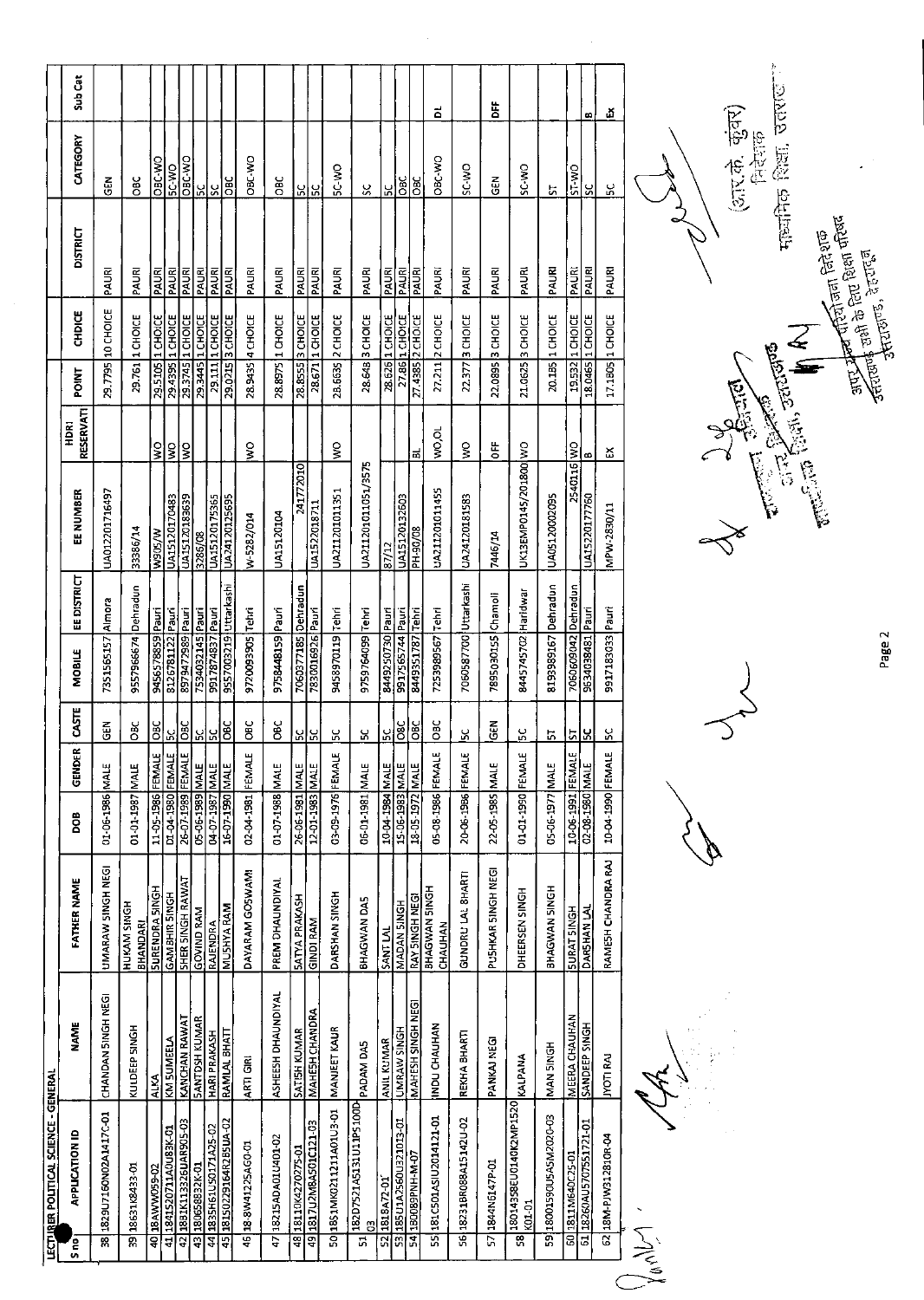|                      | LECTRER POLITICAL SCIENCE - GENERAL - PITH DICALAR RH             |                                              |                                         |                                      |                             |                             |                                              |                      |                       |                                       |                      |                            |                      |         |
|----------------------|-------------------------------------------------------------------|----------------------------------------------|-----------------------------------------|--------------------------------------|-----------------------------|-----------------------------|----------------------------------------------|----------------------|-----------------------|---------------------------------------|----------------------|----------------------------|----------------------|---------|
| S <sub>no</sub>      | APPLICATION ID                                                    | <b>NAME</b>                                  | <b>FATHER NAME</b>                      | poe                                  | GENOFR                      | <b>MOBILE</b><br><b>SSE</b> | <b>EE DISTRICT</b>                           | EE NUMBER            | RESE<br><b>RORI</b>   | <b>POINT</b>                          | <b>CHOICE</b>        | DISTRICT                   | CATEGORY             | Sub Cat |
|                      | 181M347K1-01                                                      | <b>KAVITA MEHRA</b>                          | ROOP SINGH MEHRA                        | 19-07-1991 FE                        | <b>GEN</b><br><b>MALE</b>   | 0E0208/2568                 | <b>Pithoragarh</b>                           | 137/14               | ş                     | ÷<br>32.1775                          | CHOICE               | PITHORAGARH                | GEN-WO               |         |
|                      | 1893CR940012-0                                                    | <b>RAJENDRA CHANDRA</b>                      | PURNANAND                               | 01-02-1983                           | <b>GEN</b><br>$\frac{1}{2}$ | 9756636796                  | Pithoragarh                                  | 4099/2013            |                       | 31.9435                               | 1 CHOICE             | PITHORAGARH                | چ<br>9               |         |
|                      | 18D3P1041A42U7189-01                                              | DINESH CHANDRA PATHAK GOPAL DATT PATHAK      |                                         | 30-09-1987 MALE                      | 군<br>5                      |                             | 9012330187 Pithoragarh                       | UA14120178934        |                       | 31.9295                               | 1 CHOICE             | PITHORAGARH                | 즎                    |         |
|                      | to-zrvoo6MEdET8T<br>च                                             | PRATIBHA VERMA                               | <b>UDAY LAL VERMA</b>                   | 23-07-1990 FEMALE                    | <b>Dac</b>                  |                             | 8191033833 Pithoragarh                       | W/3910/2013          | ş                     | 31.8605                               | 1 CHOICE             | PITHDRAGARH                | GEN-OBC-WO           |         |
|                      | 181V4046P-02<br>ū٦                                                | VIMAL KUMAR PANT                             | MAYA PRASAD PANT                        | 13-11-1988 MALE<br>07-07-1990 FEMALE | GEN                         | 9456557096                  | <b>Pithoragarh</b>                           | 46/014               |                       | 31.3145                               | 1 CHOICE             | PITHORAGARH                | 줂                    |         |
|                      | 18FR21R844-03<br>6                                                | RENU RAWAT                                   | JOGA SINGH RAWAT                        |                                      | <b>GEN</b>                  | 9997687583                  | Pithoragarh                                  | F/248/14             | ş                     | 31.06B5                               | 1 CHDICE             | PITHDRAGARH                | GEN-WO               |         |
|                      | 18M04R3716-02                                                     | MANOJ SINGH RANA                             | LAXMAN SINGH RANA                       | 21-06-1989 MALE                      | ŏ                           | 8477051714                  | Pithoragarh                                  | 6730/14              |                       | 31.064                                | 1 CHDICE             | PITHORAGARH                | GEN-OBC              |         |
|                      | 1894A21U7V70181SA-06<br>Ξä                                        | <b>AASHA VERMA</b>                           | BASANT LAL VERMA                        | 06-09-1986 FEMALE                    | OBC                         |                             | 9719862421 Pithoragarh                       | UA14120187597        | Ş                     | 30.9895                               | 1 CHDICE             | PITHORAGARH                | GEN-OBC-WO           |         |
|                      | 185239530-02<br>آه                                                | <b>SIKANDER SINGH</b>                        | <b>DIWAN SINGH</b>                      | 07-06-1988 MALE                      | <b>GEN</b>                  | 9410740060                  | Pithoragarh                                  | 5332/09              |                       | 30.9825                               | 1 CHDICE             | PITH DRAGARH               | 준<br>영               |         |
|                      | 183332C105-02<br>$\overline{a}$                                   | <b>SUNIL CHAWLA</b>                          | <b>RAJENDRA CHAWLA</b>                  | 15-06-1990 MALE<br>26-10-1986 FEMALE | إي                          |                             | 9410590280 Pithoragarh                       | 3033/12              |                       | <b>20893</b>                          | 1 CHDICE             | PITHORAGARH                | GEN-SC               |         |
|                      | 11 18620a1u1S0421D69-D1                                           | SHARMILA DEVI                                | <b>TRILOK SINGH</b>                     |                                      | နိ                          |                             | 9927260491 Pithoragarh                       | ua14120162906        | ş                     | 30.8745                               | 1 CHDICE             | PITHORAGARH                | GEN-OBC-WO           |         |
|                      | 18631134KJA02U122-02<br>ੇ                                         | KAMAL KISHORE JOSHI                          | VINOD KUMAR JOSHI                       | 01-07-1991 MALE                      | មី<br>ច                     |                             | 7302251525 Pithoragarh                       | UA14120162332        |                       |                                       | 30.7B 1 CHOICE       | PITHORAGARH                | 즚<br>5               |         |
|                      | 184090CK-02<br>$\overline{a}$                                     | KAILASH CHAND                                | <b>DIWAN CHAND</b>                      | 20-06-1980 MALE                      | <b>DBC</b>                  |                             | 9410156197 Pithoragarh                       | Q4-Sep               |                       | 30.725                                | 1 CHOICE             | PITHORAGARH                | GEN-OBC              |         |
|                      | 1888H91212W-04<br>$\overline{4}$                                  | HARSHA JOSHI                                 | KAUSTUBHANAND<br><b>HSOL</b>            | 22-05-1989 FEMALE                    | <b>GEN</b>                  |                             | 7500120868 Pithoragarh                       | W/2898/12            | ş                     | 30.6465 1 CH DICE                     |                      | PITHORAGARH                | GEN-WO               |         |
|                      | 18351711420BA1N5U-01<br>ŋ                                         | NIRMAL KUMAR<br><b>BHANDARI</b>              | JAGAT SINGH                             | 01-01-1987                           | 군<br>연<br>MALE              |                             | 7409483119 Pithoragarh                       | UA14120153517        |                       | 30.6445 1 CHOICE                      |                      | PITHORAGARH                | 릆                    |         |
|                      | 16 18P2104522-01                                                  | <b>SALMA PARVIN</b>                          | HASHMAT ULLAH<br><b>BHANDARI</b>        | 01-07-1987 FEMALE                    | <b>DBC</b>                  |                             | 8192981630 Pithoragarh                       | 177202               |                       |                                       |                      |                            |                      |         |
|                      | E0-41AA0CE8Z441D2881<br>$\overline{17}$                           | POOJA PANT                                   | RAMESH CHANDRA                          | 05-02-1989 FEMALE                    | 뎡                           |                             | 9456369883 Pithoragarh                       | UA14120188477        | š<br>Ş                | 30.3235 1 CHOICE<br>30.47B            | 1 CHDICE             | PITHDRAGARH<br>PITHORAGARH | GEN-DBC-WO<br>GEN-WE |         |
|                      |                                                                   |                                              | PANT                                    |                                      |                             |                             |                                              |                      |                       |                                       |                      |                            |                      |         |
|                      | 18 18149757BA-02                                                  | ANIL SINGH BOHRA                             | LAXMAN SINGH BOHRA                      | 15-07-1989 MALE                      | ζEΝ                         |                             | 9690149436 Pithoragarh                       | 5779/14              |                       | 30 316 1 CHOICE                       |                      | PITHORAGARH                | Ğ                    |         |
|                      | 19 1821A7U101485J148-01                                           | <b>HSOLINGS</b>                              | <b>CD UPADHYAY</b>                      | 30-06-1987 FEMALE                    | GEN                         |                             | 9410913151 Pithoragarh                       | UA14120178841        | $\frac{1}{2}$         | 30.2915                               | 1 CHOICE             | PITHORAGARH                | GEN-WD               |         |
|                      | 20 180211564B56-01                                                | SHER SINGH BHANDARI                          | PRAHLAD SINGH                           | 22-05-1986 MALE                      | <b>GEN</b>                  |                             | 7535910830 Champawat                         | 1656/2014            |                       | 30.264 2 CHOICE                       |                      | PITHORAGARH                | 즈<br>이               |         |
|                      | 182151038CG2-01<br>$\vec{v}$                                      | GANESH CHANDRA                               | <b>MDHAN CHANDRA</b>                    | 05-07-1988                           | GEN<br>MALE                 |                             | 9720606375 Pithoragarh                       | 3185/2012            |                       | 30.259 1 СНОСЕ                        |                      | PITHORAGARH                | る<br>ほ               |         |
|                      | 18V311175M-03<br>$\overline{2}$                                   | VANDANA MAULEKHI                             | RAM DATT MAULEKHI                       | 03-05-1984 FEMALE                    | 픊                           | 9410349068                  | Almora                                       | 1157/13              | $\frac{1}{3}$         | 30.2385                               | 2 CHOICE             | PITHORAGARH                | GEN-WD               |         |
|                      | 23 18 T16 JS 40 11 1 2 U 2 1 A-01                                 | <b>JITENDRA SINGH</b>                        | HAYAT SINGH                             | 04-05-1988 MALE                      | ă                           |                             | 7351152020 Pithoragarh                       | UA1412016T1231       |                       | 30.2075   1 CHOICE                    |                      | PITHORAGARH                | GEN-OBC              |         |
|                      | 18UC0582100A5D211-01<br>ह                                         | <b>DINESH CHANDRA</b>                        | <b>RAM DATTA</b>                        | 17-03-1983 MALE                      | <b>GEN</b>                  |                             | 9756944796 Nainital                          | UA12120185050        |                       | 30.1325 S CHOICE                      |                      | PITHORAGARH                | Ğ                    |         |
|                      | 25 182230R18943P11-01                                             | RAVINDRA PRASAD                              | KALU RAM                                |                                      | မ္တု                        | 8958419051                  | <b>Pithoragarh</b>                           | 14120182339          |                       | 30.1155                               | 1 CHOICE             | PITHORAGARH                | GEN-SC               |         |
|                      | 181828T0AA11UU851-01<br>1813L6145AU16020-01<br>$\frac{26}{27}$    | USHA TAMTA                                   | TULA RAM                                | 04-09-1987 MALE<br>25-05-1987 FEMALE | χ                           | 8477944891                  | Pithoragarh                                  | UA14120188158        | Ş                     | 30.1125 1 CHOICE                      |                      | PITHORAGARH                | GEN-SC-WO            |         |
|                      |                                                                   | LACHAM SINGH                                 | <b>BAHADUR SINGH</b>                    | 01-04-1976 MALE                      | ă                           |                             | 9639488764 Pithoragarh                       | UA14120156063        |                       | 30.07                                 | 1 CHOICE             | PITHORAGARH                | ă                    |         |
|                      | 181290612920-03<br>28                                             | CHANDRA MOHAN JOSHI                          | GANESH DUTT JOSHI                       | 10-05-1984 MALE                      | る<br>GEO                    |                             | 9627157822 Champawat                         | 2969/2012            |                       | 30.0615 4 CHOICE                      |                      | PITHORAGARH                | ە<br>تە              |         |
|                      | 18K4536217-03<br>1802621BG011-01<br>$\overline{3}$                | KUNDAN SINGH<br>GDVIND SINGH BORA            | <b>LAL SINGH</b>                        | $05 - 03 - 1987$                     | <b>DBC</b><br>MATE          |                             | 9411130231 Pithoragarh                       | 3746/12              |                       | 29.978 1 CHDICE                       |                      | PITHORAGARH                | GEN-DBC              |         |
|                      | 1811684532-01<br>ब्रि<br>$\overline{5}$                           | SURENDRA LAI                                 | HARI SINGH BORA<br>DHANI RAM            | 01-07-1987 MALE<br>01-01-1975 MALE   | $\frac{5}{5}$<br>SS.        | 750064392                   | 8191074914 Pithoragarh                       | 6101/2012            |                       | 29,9645                               | 1 CHOICE             | PITHORAGARH                | $rac{2}{9}$          |         |
|                      | 1861P1042D01-01<br>$\overline{\Xi}$                               | DILBAG SINGH PAL                             | KALYAN SINGH PAL                        | 09-09-1983 MALE                      | <b>OBC</b>                  |                             | 8006598933 Pithoragarh<br><b>Pithoragarh</b> | 4601/2011<br>6438/12 |                       | 29.9525 1 СН DICE<br>29.8935 1 CHDICE |                      | PITHORAGARH<br>PITHDRAGARH | GEN-DBC<br>వ         |         |
|                      | 13 180715113H20-01                                                | HEM CHANDRA JOSH                             | <b>MURALIDHAR JOSH</b>                  | 19-08-1985 MALE                      | <b>SO</b>                   | 9457532535                  | Pithoragarh                                  | 1375/2010            |                       | 29.8735   1 CHDICE                    |                      | PITHORAGARH                | GEN-OBC              |         |
|                      | 34 18102132810D0A03B-02                                           | DEEPTI BORA                                  | GANESH SINGH BORA                       | 11-06-1986 FEMALE                    | 즶                           |                             | 9634144123 Nainital                          | UA12120103803        | $\mathop{\mathbb{S}}$ | 29.855 3 CHDICE                       |                      | PITHORAGARH                | GEN-WO               |         |
|                      | 35 182A51U11200V04060-01                                          | <b>HISGLAYOIN</b>                            | <b>HARISH CHANDRA</b><br><b>BUDHORI</b> | 15-05-1983 FEMALE                    | <b>GEN</b>                  |                             | 8126886388 Nainital                          | 00UA12170105460      | Ş                     | 29 803 8 CHOICE                       |                      | PITHDRAGARH                | GEN-WO               |         |
|                      |                                                                   |                                              |                                         |                                      | ∣৯∣                         |                             | 9456503020 Pithoragarh                       | M/327/12             | $\frac{1}{5}$         | 29.6965 1 CHDICE                      |                      | PITHDRAGARH                | CM-IS                |         |
|                      | 36 1872GM13D27-01<br> -<br> 37 187P3351-01<br> - 38 1823J515L1-01 | <u>GAYATRI DARIYAL</u><br>PRAKASH RAM LDHIYA | <b>DIWAN SINGH</b><br>HOMAN DIRAM       | 18-07-1988 FEMALE                    | 55                          |                             | 8449368645 Pithoragarh                       | 53/13                |                       | 29.6705                               | <b>1 CHOICE</b>      | PITHDRAGARH                |                      |         |
|                      |                                                                   | <b>JEEWAN LAL</b>                            | <b>JUNDAR LAL</b>                       |                                      | IЯ                          |                             | 8126205030 Pithoragarh                       | 2.55/13              |                       | $\overline{z}$                        | $\frac{1}{2}$ choice | PITHDRAGARH                | မွုမွ                |         |
| $\frac{1}{\sqrt{2}}$ |                                                                   |                                              |                                         |                                      |                             |                             |                                              |                      | $\tilde{r}$           | ច្រូ                                  |                      |                            |                      |         |
|                      |                                                                   |                                              |                                         |                                      |                             |                             |                                              |                      |                       |                                       |                      |                            | (अर.के. कुंक्)       |         |
|                      |                                                                   |                                              | 计图<br>$\frac{1}{2}$                     | <b>売り</b>                            |                             |                             |                                              | 這些思想                 |                       |                                       |                      |                            | Geography            | r<br>R  |

 $\left($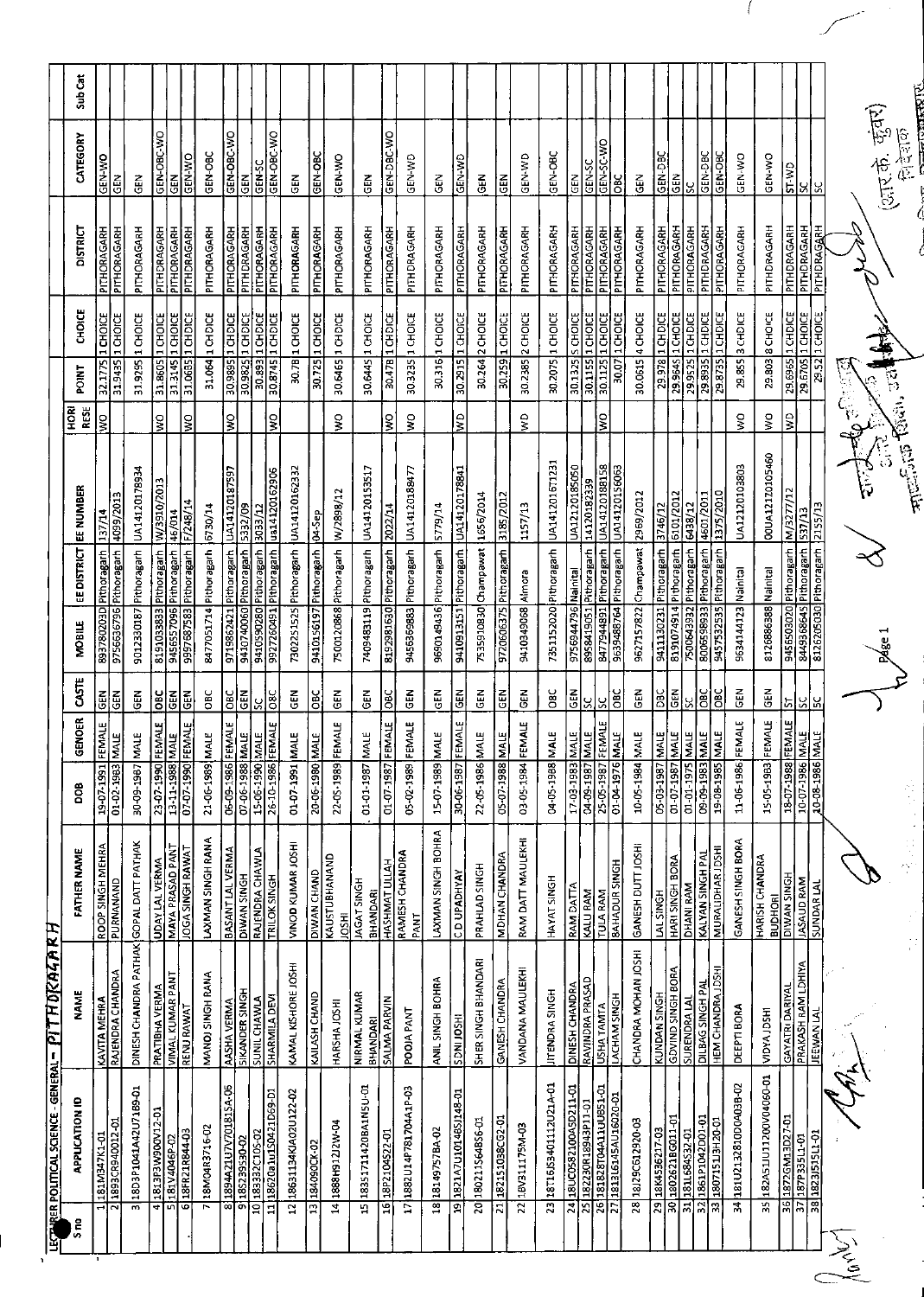| S <sub>no</sub><br>å | <b>INER POLITICAL SCIENCE - GENERAL</b><br><b>APPLICATION ID</b>       | <b>NAME</b>              | FATHER NAME       | e<br>S            | GENDER       | <b>STE</b>    | <b>MOBILE</b>                     | EE DISTRICT EE NUMBER        |                                        | RESE<br>호<br>모 | POINT            | <b>CHOICE</b>    | <b>DISTRICT</b> | CATEGORY      | Sub Cat  |
|----------------------|------------------------------------------------------------------------|--------------------------|-------------------|-------------------|--------------|---------------|-----------------------------------|------------------------------|----------------------------------------|----------------|------------------|------------------|-----------------|---------------|----------|
|                      | 39 18K199B43-02                                                        | <b>BALDEV KUMAR</b>      | LACHAM RAM        | 21-07-1990 MALE   |              | š             | 9690655996 Pithoragarh            |                              | 399/14                                 |                | 29.5185 1 CHOICE |                  | PITHORAGARH     | $\frac{6}{5}$ |          |
|                      | 40 181V298700T03                                                       | VANDNA TAMTA             | BAHADUR RAM TAMTA | 25-01-1988 FEMALE |              | <u>يي</u>     | 8474909775 Pithoragarh            |                              | 978/2010                               | $\frac{8}{3}$  | 29 4705 1 CHOICE |                  | PITHORAGARH     | ON-3S         |          |
|                      | 41 18941N-03                                                           | <b>NIRMALA</b>           | DAN SINGH         | 08-07-1989 FE     | <b>INALE</b> | З             | 9012527273 Pithoragarh            |                              | 194                                    | ş              | 29.2405 1 CHOICE |                  | PITHORAGARH     | ORC-VIO       |          |
|                      | 42 188M30001P546UE30200K4 DEEPAK KUMAR KALAKOTI DHARM RAM<br>DK4801-02 |                          |                   | 15-07-1990 MALE   |              | ႕             | 9690574S73 Champawat              |                              | UK03EMP054/2018184000034               |                | 28.8975 2 CHOICE |                  | PITHORAGARH     | š             |          |
|                      | 43 180K685294-04                                                       | <b>SUNIL KUMAR</b>       | RAMESH RAM        | 12-10-1984 MALE   |              | $\frac{2}{5}$ | 9058066862 Champawat 2948/06      |                              |                                        |                | 28.8495 2 CHOICE |                  | PITHORAGARH     | š             |          |
|                      | 44 18HP 1312K-02                                                       | KHASHTI BALLABH          | HERA BALLABH      | 3JAM 3861-A0-90   |              | $rac{2}{3}$   | 9758844108 Almora                 |                              | PH/13/12                               | ಠ              |                  | 28.7815 3 CHOICE | PITHORAGARH     | $\frac{2}{3}$ | <u>ರ</u> |
|                      | 45 18D2544KAM41-01                                                     | <b>KAMLA ARYA</b>        | MANI RAM          | 10-12-1983 FEMALE |              | š             | 8191036367 Pithoragarh M0/2445/14 |                              |                                        | ş              | 28.6925 1 CHOICE |                  | PITHORAGARH     | <b>OW-3S</b>  |          |
|                      | 46 187G313P6M1-07                                                      | GANESH PRASAD            | KISHAN RAM        | 01-07-1984 MALE   |              | <u>50</u>     | 9536568024 Almora                 |                              | M/1637/13                              |                |                  | 28.654 2 CHOICE  | PITHORAGARH     | š             |          |
|                      | 47 18034N11K-01                                                        | NAVEEN KUMAR             | SHANKAR RAM       | 10-07-1984 MALE   |              | ሄ             | 86S0950408 Champawat 431/10       |                              |                                        |                |                  | 28.619 2 CHOICE  | PITHORAGARH     | <u>ي</u>      |          |
|                      | 48 1831 F4B242-02                                                      | BHAGWATI                 | KEDAR SINGH       | 04-04-1987 FEMALE |              | 57            | 9837211688 Pithoragarh            |                              | F/3442/12                              | $\frac{8}{2}$  |                  | 28.495 1 CHOICE  | PITHORAGARH     | ST-WO         |          |
|                      | 49 181614 U0027R12MA-03                                                | MANISHA RANI             | ARUN CHANDRA      | 02-03-1981 FEMALE |              | š             | 97199S0927 Almora                 |                              | UA0112016274                           | $\frac{1}{2}$  |                  | 27.383 4 CHOICE  | PITHORAGARH     | SC-WO         |          |
|                      | 50 1852 71 40 0 4 A 0 110 5-01                                         | <b>JASWANT SINGH</b>     | BISHAN SINGH      | 04-07-1987 MALE   |              | $rac{6}{2}$   |                                   |                              | 9917609238 Pithoragarh   UA14120157040 |                |                  | 26.4125 1 CHOICE | PITHORAGARH     | $rac{C}{D}$   |          |
|                      | 51 181304P33-01                                                        | PRASHANT MOHAN           | <b>HORI LAI</b>   | 18-10-1987 MALE   |              | OBC           | 9536212847 Udham S Nad 3034/13    |                              |                                        |                | 25.9805 2 CHOICE |                  | PITHORAGARH     | OBC           |          |
|                      | 52 1814034M21H-01                                                      | MOHAMMAD HASIM           | MOHAMMAD HANIF    | 05-04-1992 MALE   |              | <b>DBC</b>    | 9012812348 Nainital               |                              | 13-04-2014                             |                |                  | 24.9255 7 CHOICE | PITHORAGARH     | <b>SC</b>     |          |
|                      | 53 183 uSKBa030210V112-01                                              | <b>VIPIN KUMAR</b>       | PRAMAL SINGH      | 12-04-1991 MALE   |              | ăQ            | 6396331632 Dehradun               |                              | ua051201813203                         |                |                  | 21.446 12 CHOICE | PITHORAGARH     | <b>SEC</b>    |          |
|                      | 54 18R2153K27U1480P-03                                                 | RIJVANA PARVEEN          | SHIFATUL HASUN    | 20-07-1986 FEMALE |              | $rac{1}{2}$   | 7895468202 Almora                 |                              | UK1220185437                           | g              |                  | 21.0505 5 CHOICE | PITHORAGARH     | OBC-VVO       |          |
|                      | 5S 18A0G9028361012U-03                                                 | GAGANDEEP                | SUKHDEV SINGH     | 30-06-1992 FE     | EMALE        | $rac{2}{5}$   |                                   |                              | 9837586352 Udham S Naa UA23120189006   | 호<br>마트        |                  | 20.056 10 CHOICE | PITHORAGARH     | <b>GEN</b>    | Ë        |
|                      | 10-UET3A1268581052146730                                               | <b>ANIL KUMAR MOURYA</b> | <b>SHRINATH</b>   | 20-05-1990 M      | <b>ALE</b>   | ăo            |                                   |                              | 9720932093 Udham S NajUA2312016T8856   | æ              |                  | 18.444 6 CHOICE  | PITHORAGARH     | g             | 쮪        |
|                      | 57 18208886-02                                                         | GAURI SHANKAR BHATT      | DAMODAR BHATT     | 15-06-1969 M      | <b>ALE</b>   | Ğ.            |                                   | 8126399056 Pithoragarh 12088 |                                        | EX, OR         |                  | 17.1645 1 CHOICE | PITHORAGARH     | 준<br>영        | ă        |
| January<br>Roman     |                                                                        |                          |                   |                   |              |               |                                   |                              |                                        |                |                  |                  |                 |               |          |

 $\tilde{\mathcal{X}}$ 



ł,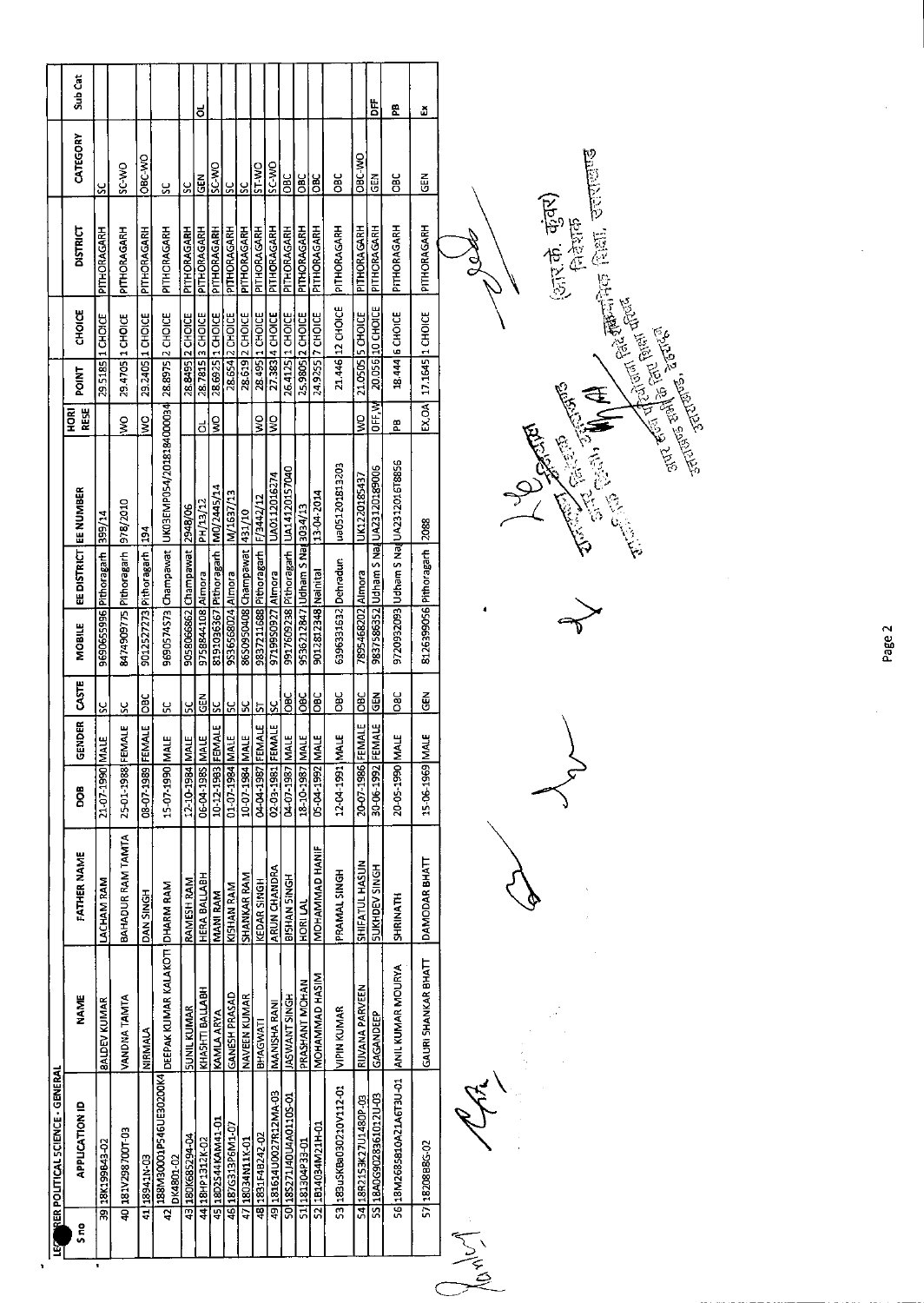| S <sub>no</sub>  | <b>APPLICATION ID</b>                       | NAME                  | <b>FATHER NAME</b>        | BOO               | GENDER      | 5g                      | MOBILE                |                                 | EE DISTRICT EE NUMBER                | RESE<br>HORI              | <b>TKID</b>            | <b>UNOIE</b>      | <b>DISTRICT</b>    | CATEGORY    | Sub Cat |
|------------------|---------------------------------------------|-----------------------|---------------------------|-------------------|-------------|-------------------------|-----------------------|---------------------------------|--------------------------------------|---------------------------|------------------------|-------------------|--------------------|-------------|---------|
|                  | 1890312UP151A658D-02                        | <b>OM PRAKASH</b>     | JAGNNATH SHAIV            | 02-02-1982 N      | E<br>NE     | <b>GEN</b>              |                       |                                 | 8006132127 Rudraprayag UA19120185365 |                           |                        | 32.735 1 CHOICE   | RUGRAPRAYAG        | $rac{1}{3}$ |         |
|                  | 2 18671 S29 P61310UA2-03                    | SONAM PANWAR          | BRIJENDER PANWAR          | 15-03-1991 FEMALE |             | $rac{2}{3}$             |                       |                                 | 7248464631 Rudraprayag UA19120163627 | Š                         |                        | 32.257 1 CHOICE   | <b>RUGRAPRAYAG</b> | GEN-WO      |         |
|                  | 3 1816101102-01                             | DHANNI LAI            | PANCHAM LAL               | 06-05-1988 MALE   |             | $\overline{\mathbf{S}}$ |                       | 9690365178 Rudraprayag 1601/12  |                                      |                           |                        | 31.5355 1 CHOICE  | RUGRAPRAYAG        | GEN-SC      |         |
|                  | 41890S1351AU2S17S-02                        | SONAM                 | YASHWANT SINGH            | 25-03-1991 FEMALE |             | $rac{1}{6}$             |                       |                                 | 9759220936 Rudraprayag UA19120157535 | $\frac{8}{3}$             |                        | 31.3975 1 CHOICE  | RUGRAPRAYAG        | GEN-WO      |         |
|                  | 5 181113A2U86380V9-03                       | VANDANA               | <b>OHAN SINGH CHAUHAN</b> | 08-06-1987 FEMALE |             | GEN                     |                       |                                 | 8006651875 Rudraprayag UA19120183386 | ş                         |                        | 31.3915 11 CHOICE | RUGRAPRAYAG        | GEN-WO      |         |
|                  | 6 18T0148M1U291A086-05                      | MUNNI TRIVEDI         | RAM PRASAO TRIVEDI        | 05-01-1991 FEMALE |             | <b>SEN</b>              |                       |                                 | 8006596598 Rudraprayag UA19120184680 | Ş                         |                        | 31.391 1 CHOICE   | RUGRAPRAYAG        | GEN-WO      |         |
|                  | 7188A39310701U1812-01                       | DWARIKA PRASAD BHATT  | PUSHPA NAND BHATT         | 10-06-1988 M      | <b>MLE</b>  | 군<br>5                  |                       |                                 | 9411727438 Rudrapravag UA19120183371 |                           |                        | 31.2995 1 CHOICE  | RUGRAPRAYAG        | M<br>こ      |         |
|                  | 8 18514P182-04                              | POONAM                | TRILOK SINGH              | 01-05-1990 FEMALE |             | $rac{2}{3}$             |                       | 9759912634 Rudraprayag 1852/14  |                                      | $\boldsymbol{\mathsf{S}}$ |                        | 31.13 1 CHOICE    | RUGRAPRAYAG        | GEN-WO      |         |
|                  | 91804210915A411K0-04                        | KAVINDRA SINGH        | VIJENDRA SINGH            | 20-10-1986 MALE   |             | MB<br>0                 |                       |                                 | 9758157289 Rudraprayag UA19120104541 |                           |                        | 31.1295 1 CHOICE  | RUGRAPRAYAG        | 즶           |         |
|                  | 10 IBL3PM3U2D1R37-01                        | PANKAI LAI            | <b>MAHBEER LAI</b>        | 06-06-1988 MALE   |             | ပ္တ                     |                       |                                 | 289S963807 Rudraprayag RUDM3373/12   |                           | 30.726                 | 1 CHOICE          | RUGRAPRAYAG        | GEN-SC      |         |
|                  | 11 1814ADW0478-03                           | <b>DEEPA AGRI</b>     | <b>GAJPALLAL</b>          | 20-09-1989 FEMALE |             | ပ္တ                     | 9758504369 Chamoli    |                                 | W784/014                             | š                         |                        | 30.3955 1 CHOICE  | RUGRAPRAYAG        | GEN-SC-WO   |         |
|                  | 12 1871NRM476-02                            | NEHA RAWAT            | BALWANT SINGH<br>RAWAT    | 01-01-1989 FEMALE |             | ē                       |                       | 9675759030 Rudraprayag M767/14  |                                      | š                         |                        | 30.231 1 CHOICE   | RUGRAPRAYAG        | GEN-WO      |         |
|                  | 13 181S06A149D9UL217-01                     | DHANI LAI             | SARDAL MISTRI             | 07-12-1987 MALE   |             | X                       |                       |                                 | 9458165953 Rudraprayag UA19120157649 |                           |                        | 30.1955 1 CHOICE  | RUGRAPRAYAG        | χ           |         |
|                  | 14 180P5U4A1226S721-03                      | SANDEEP PRASAD        | KAMLESHWAR PRASAD         | 15-09-1991        | <b>ALE</b>  | ă                       | 8126488530 Uttarkashi |                                 | UA2412012567                         |                           |                        | 29.6535 3 CHOICE  | RUGRAPRAYAG        | Эяс         |         |
|                  | 15 18D21V400URM-01                          | <b>VIRENDRA LAI</b>   | <b>GABRU LAI</b>          | 20-02-1981 MALE   |             | ႘ၟ႞                     |                       |                                 | 9027026941 Rudraprayag RUDM/204/10   |                           |                        | 29.5385 1 CHOICE  | RUGRAPRAYAG        | <u>ઝ</u>    |         |
|                  | 16 1801 S33 U412 A2891 03                   | <b>SUNAINA BUTOLA</b> | DAYAL SINGH               | 20-03-1989 FEMALE |             | <b>DBC</b>              |                       |                                 | 9756225971 Rudraprayag UA19120183342 | $\frac{1}{2}$             |                        | 29.205 1 CHOICE   | RUGRAPRAYAG        | OBC-WO      |         |
|                  | 17 18053A1UUS1243189-02                     | UMED SINGH            | SHISHUPAL 5INGH           | 26-12-1988 MALE   |             | $rac{C}{C}$             |                       |                                 | 9639340433 Rudraprayag UA19120184335 |                           |                        | 29.1345 1 CHOICE  | RUGRAPRAYAG        | <b>BC</b>   |         |
|                  | 18 18092V208-01                             | VIJAY PRAKASH         | <b>FITA LAL</b>           | 04-02-1984 MALE   |             | မ္ဘ                     | 7830097882 Tehri      |                                 | 2082/09                              |                           |                        | 29.0055 2 CHOICE  | RUGRAPRAYAG        | l×          |         |
|                  | 19 18206TA40A01719UR1-01                    | <b>ARVIN RANI</b>     | VINOD KUMAR               | 15-08-199D FEMALE |             | χ                       | 9368193242 Haridwar   |                                 | UA0912016T1407                       | ş                         |                        | 20.2265 11 CHOICE | RUGRAPRAYAG        | SC-WO       |         |
|                  | 2018S7R701612-03                            | SATENDRA KUMAR RANA   | ATAR SINGH RANA           | 06-06-1995        | <b>MALE</b> | 5                       | 8006991444 Dehradun   |                                 | 167/2017                             |                           |                        | 19.0105 S CHOICE  | RUGRAPRAYAG        | 5           |         |
|                  | 21 1826SO8021-03<br>22 18A642 1025SU1SO2-01 | <b>SAB SINGH</b>      | SOHAN SINGH               | 04-05-1981 MALE   |             | GEN                     |                       | 9911269817 Rudraprayag 062/2018 |                                      | డ                         |                        | 18.6645 2 CHOICE  | RUGRAPRAYAG        | $rac{2}{3}$ | ă       |
| Johnson<br>Chang |                                             | SANGITA               | SAOANAND                  | 10-03-1982 FEMALE |             | <b>GEN</b>              | 8057410718 Pauri      |                                 | UA15220164205                        |                           | WO.PE 16.8615 6 CHOICE |                   | RUGRAPRAYAG        | មិន<br>ប    | æ       |

 $\frac{1}{\sqrt{2}}$ 



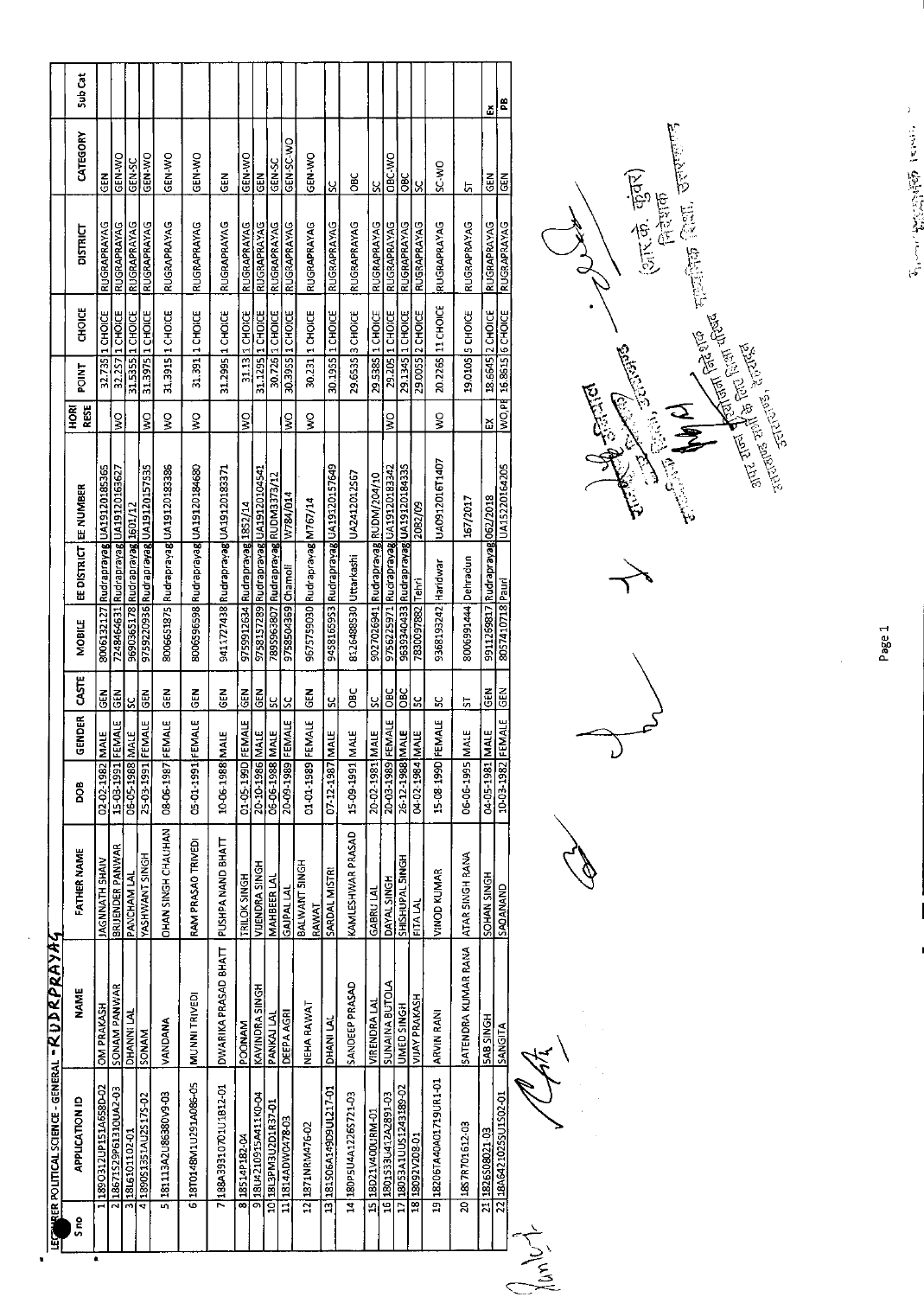| g     |                          | RER POLITICAL SCIENCE - GENERAL        | EHR<br>٣<br>Т.                            |                                                |                                       |                        |                                  |                                      |                       |                             |                |                                      |                          |                              |                                                          |         |
|-------|--------------------------|----------------------------------------|-------------------------------------------|------------------------------------------------|---------------------------------------|------------------------|----------------------------------|--------------------------------------|-----------------------|-----------------------------|----------------|--------------------------------------|--------------------------|------------------------------|----------------------------------------------------------|---------|
|       | S <sub>no</sub>          | <b>APPLICATION ID</b>                  | NAME                                      | <b>FATHER NAME</b>                             | ខ្លី                                  | GENDER                 | CASTE                            | MOBILE                               | <b>EE DISTRICT</b>    | EE NUMBER                   | RESE<br>Й<br>Р | POINT                                | CHOICE                   | <b>DISTRICT</b>              | CATEGORY                                                 | Sub Cat |
|       |                          | 181a21D7R22010171u-05                  | OEEPALI RAWAT                             | SHAMBHU NATH SINGH<br>RAWAT                    | 05-01-1984                            | <b>EMALE</b>           | ă                                | 7617457234 Tehri                     |                       | ua211201011277              | Š              | 33.2365                              | 1 CHOICE                 | <b>TEHRI</b>                 | GEN-OBC-WO                                               |         |
|       |                          | 2 18 U16 G2235 A021125-01              | GODAMBAR                                  | BHUDHI SINGH<br><b>BHANOARI</b>                | 11-07-1989                            | EMALE                  | 듮                                | 7579486525 Tehri                     |                       | UA211201523562              | Š              | 32.436 1 CHOICE                      |                          | TÊHRI                        | <b>GEN-WO</b>                                            |         |
|       | $\overline{\phantom{1}}$ | 18w1R5C062283-02                       | RAJBALA CHAUHAN                           | JAGAT SINGH CHAUHAN                            | 1803-1980                             | FEMALE                 | មី<br>ច                          | 7830257092                           | Tehri                 | w2685/2013                  | š              | 31,8835                              | 1 CHOICE                 | <b>TEHRI</b>                 | <b>GEN-WO</b>                                            |         |
|       | च                        | 18409713K-01                           | KAMALESHWAR                               | RAMDAYAL                                       | 02-07-1990                            | MALE                   | GEN                              | 66/9/1266                            | Tehri                 | 9703/14                     |                | 31.843                               | 1 CHOICE                 | <b>TEHRI</b>                 | 료<br>9                                                   |         |
|       | ᅲ<br>ō                   | 1826W04152K-01<br>18W1639401N-01       | KM MAMTA<br><b>NOOTAN</b>                 | <b>MOHAN LAL RATURI</b>                        | 17-06-1988<br>20-05-1989              | FEMALE<br><b>EMALE</b> | <b>GEN</b><br>ă                  | 8477970504 Tehri<br>9690274456       | Tenri                 | W-5264/012<br>W196/3/014    | ş              | 31.6905<br>31.6325                   | 1 CHOICE<br>1 CHOICE     | <b>TEHRI</b><br>TEHRI        | GEN-OBC-WO<br>GEN-WO                                     |         |
|       |                          | 7 183-17020152AW-01                    | AARTI THAPLIYAL                           | QVSVAJ VYONJIVY<br>HDNIS LNVMHSVA<br>THAPLIYAL | 08-17-1989                            | FEMALE                 | $rac{1}{2}$                      | 757908405B Tehri                     |                       | W-5103/2012                 | š              | 31.5775 1 CHOICE                     |                          | TEHRI                        | <b>GEN-WO</b>                                            |         |
|       |                          | 8 1809122511R-01                       | SUBHASH SINGH RANA                        | BEN SINGH RANA                                 | 30-06-1989                            | MALE                   | <b>GEN</b>                       | 9761161690 Tehri                     |                       | 2129/011                    |                | 31.567 1 CHOICE                      |                          | <b>TEHRI</b>                 | <b>GEN</b>                                               |         |
|       | g                        | 1851202V03-01                          | <b>VINEETA SEMWA</b>                      | JAGAT RAM SEMWAI                               | 17-07-1989                            | FEMALE                 | GEN                              | 6012179103                           | Tehri                 | <b>OM</b> 0T0ZEZ            |                | 31.4715                              | 1 CHOICE                 | <b>TEHRI</b>                 | <b>OM-N39</b>                                            |         |
|       |                          | 10 181P552600K-05                      | PRADEEP KUMAR                             | <b>BACHAN LAL</b>                              | 02-07-1988                            | $\frac{1}{2}$          | SC                               | 9897109213 Tehri                     |                       | 5650/012                    |                | 31.4035 1 CHOICE                     |                          | TEHRI                        | GEN-SC                                                   |         |
|       |                          | 18U614040212JA115-01                   | SURENDRA DUTT JUGRAN                      | RAM PRASAD JUGRAN                              | 08-07-1977                            | MALE                   | 즩                                | 8869815974 Tehri                     |                       | UA21120101464               |                | 31.097 1 CHOICE                      |                          | <b>TEHRI</b>                 | 픦                                                        |         |
|       | đ                        | 18V88201U121A8701-07                   | VINEETA BALONI                            | CHANDRAMOHAN<br><b>BALON!</b>                  | 15-07-1988                            | FEMALE                 | άΕλ                              | 7830949203                           | lienri                | UA21120188170               |                | 31.095 1 CHOICE                      |                          | <b>TEHRI</b>                 | GEN-WO                                                   |         |
|       | $\mathbf{u}$             | 189067DB1326-01                        | <b>DEEPA BISHT</b>                        | GOVIND SINGH 8ISHT                             | 03-04-1979                            | FEMALE                 | <b>GEN</b>                       | 8057502800 Dehradun                  |                       | 9667/2013                   | ş              | 31.072 1 CHOICE                      |                          | TEHRI                        | <b>ON-NED</b>                                            |         |
|       | $\frac{1}{4}$            | 1B81U2318652N11A0-01                   | SEEMA NAKOT                               | <b>LOKENDRA SINGH</b><br><b>NAKOTI</b>         | 11-04-1989                            | FEMALE                 | ă                                | 7500951854                           | Tehri                 | UA21120188631               | ş              | 31.0665                              | 1 CHOICE                 | <b>TEHRI</b>                 | GEN-OBC-WO                                               |         |
|       | य़ऻॾ                     | 18102121154AU257-01<br>18371920SOW2-03 | SANGETA<br>SALDUNI                        | <b>BALBEER SINGH</b><br>THEP SINGH             | 10-07-1989<br>06-1990                 | FEMALE<br>FEMALE       | <b>GEN</b><br>즎                  | 9927475263<br>7409279980             | in Balli<br>$ $ Tehri | UA15120142172<br>W2097/2013 | <u> 읽</u>      | 30.929<br>30.7215                    | $1$ CHOICE<br>$1$ CHOICE | <b>LEHKI</b><br><b>TEHRI</b> | GEN-WO<br>OM-N9                                          |         |
|       | Ę                        | 185112A01862U481-01                    | SUBHASH CHANDRA                           | <b>JAGDAMBA PRASAO</b>                         | 08-05-1983                            | MALE                   | GEN                              | 7300835156 Tehri                     |                       | UA2112018B164               |                | 30.586                               | 1 CHOICE                 | <b>TEHRI</b>                 | $\frac{2}{9}$                                            |         |
|       | $\overline{a}$           | 181A751K911UD222-01                    | KUSUMLATA                                 | RAGHUNATH SINGH<br><b>LAKHERA</b><br>RAWAT     | 25-06-1984                            | FEMALE                 | еEN                              | 9205084450 Tehri                     |                       | UA21120172915               | ş              | 30.566 1 CHOICE                      |                          | <b>TEHRI</b>                 | GEN-WO                                                   |         |
|       |                          | 19 1882RUA20P0116011-02                | RAKESH PANWAR                             | ABBAL SINGH PANWAR                             | 27-09-1982                            | MALE                   | $\mathbf{G}\mathbf{E}\mathbf{N}$ | 8923664666 Tehri                     |                       | UA21120081061               |                | 30.5585 1 CHOICE                     |                          | TEHRI                        | 군<br>5                                                   |         |
|       | য়                       | LO-MONTZY0ET6ZNI8T                     | <b>NANJU BALA</b>                         | <b>KISHAN SINGH</b>                            | <b>1821</b><br>1941-1950<br>1941-1950 | <b>FEMALE</b>          | Ιã                               | 9411772826 Tehri                     |                       | UA2112009403                | ş              | 30.5325                              | 1 CHOICE                 | E                            | GEN-V/O                                                  |         |
|       | ਸ਼ਿ                      | 184U2R601A300129-01                    | <b>RAJNEE</b>                             | SHOORBEER SINGH                                |                                       | FEMALE                 | DBC                              | 9719669066 Uttarkashi                |                       | UA24120103690               | š              | 30.5115                              | 2 CHOICE                 | TEHRI                        | GEN-OBC-WO                                               |         |
|       | $\overline{2}$           | 18418890AR253U1W2M-07                  | SUMAN BARTHWAL                            | <b>MANOHAR SINGH</b>                           | 16-06-1989                            | FEMALE                 | O8C                              | 9897166989 Uttarkashi                |                       | UA2412013WMRB9              | ş              | 30.5105 2 CHOICE                     |                          | <b>TEHRI</b>                 | GEN-OBC-WO                                               |         |
|       | 23                       | 18228515716A0581U-02                   | SHYAM MURTI SEMWAL                        | MAHIMA NANO<br><b>SEMWAL</b>                   | 05-02-1990                            | MALE                   | СC<br>Об                         | 9720225070 Tehri                     |                       | UA21120188675               |                | 30.4745 1 CHOICE                     |                          | TEHRI                        | GEN-OBC                                                  |         |
|       |                          | 24 18D14040Y13-01                      | DINESH PRATAP SINGH<br><b>YADAV</b>       | PRITHVI PAL YADAV                              | 26-01-1985                            | MALE                   | 모<br>55                          | 9839874337 Dehradun                  |                       | 13040/14                    |                | 30.413 4 CHOICE                      |                          | TEHRI                        | 즶                                                        |         |
|       |                          | 25 18AUS01271128G209-02                | <b>SUBHASH GAUR</b>                       | <b>BIRENDRA GAUR</b>                           | 05-12-1987                            | <b>MALE</b>            | OBC                              | 9758717226                           | Tehri                 | UA21120172089               |                | 30.3985 1 CHOICE                     |                          | TEHRI                        | GEN-OBC                                                  |         |
|       |                          | 186L88580R-02<br>26 182822-01          | <b>BINOD PRAKASH</b><br><b>RAJEEV LAL</b> | <b>BISAMBAR LAL</b><br><b>BHAOURAM</b>         | 08-06-1981                            | <b>MALE</b><br>MALE    | <u>ي</u><br>SC                   | 9536357083 Tehri<br>9557010244 Tehri |                       | 222<br>685/08               |                | 30.393 1 CHOICE                      |                          | <b>TEHRI</b><br>TEHRI        | <b>GEN-SC</b><br>GEN-SC                                  |         |
|       | $\frac{1}{2}$            | 1880A6LC26-01                          | AMIT LAL                                  | SHRUTI LAI                                     | $\frac{01-07-1985}{20-04-1989}$       | <b>MALE</b>            | አ                                | 9557818403                           | Tehri                 | 682/0/C                     |                | 30.3725 1 CHOICE<br>30.3425 1 CHOICE |                          | <b>TEHRI</b>                 | <b>GEN-SC</b>                                            |         |
|       | হ্ৰ                      | 181A1200892BUR161-04                   | RACHNA BHADRI                             | BHAJNANAND 8HAORI                              | 11-12-1990                            | FEMALE                 | ă                                | 7500610131                           | l'iehri               | UA21120189160               | ş              | 30.3                                 | $1$ CHOICE               | TEHRI                        | GEN-OBC-WO                                               |         |
|       | ਕ਼                       | 18A120U101KA186199-02                  | KALIM ALI                                 | MAH8OOB                                        | 01-03-1985                            | <b>MALE</b>            | DЕC                              | 9719451947 Haridwar                  |                       | UA091201811169              |                |                                      | 30.284 2 CHOICE          | TEHRI                        | GEN-OBC                                                  |         |
|       |                          | 31 185812A0B1S2U1986-03                | SARITA BANGARI                            | <b>SURAJ SINGH BANGARI</b>                     | 13-03-1984                            | FEMALE                 | DBC                              | 9917893328 Tehri                     |                       | UA2112018B956               | ş              | 30.2695 1 CHOICE                     |                          | TEHRI                        | GEN-OBC-WO                                               |         |
|       |                          | 32 180w331156-3-01                     | <b>SAVITRI</b>                            | DIWAKAR SEMWAI                                 | 04-07-1989                            | <b>FEMALE</b>          | <b>DBC</b>                       | 94129B7559 Tehri                     |                       | w-3163/013                  | $\frac{1}{2}$  |                                      | 30.238 1 CHOICE          | TEHRI                        | GEN-OBC-WO                                               |         |
| Jan J |                          |                                        |                                           |                                                |                                       |                        |                                  | Page 1                               |                       |                             |                |                                      |                          |                              | <sub>िसरा</sub> उत्तराखण्ड<br>्तर के. कुंवर)<br>Politico |         |
|       |                          |                                        |                                           |                                                |                                       |                        |                                  |                                      |                       |                             |                |                                      |                          |                              |                                                          |         |

 $\frac{1}{\sqrt{2}}\sum_{n=1}^{n} \frac{1}{n} \sum_{i=1}^{n} \frac{1}{n} \sum_{i=1}^{n} \frac{1}{n} \sum_{i=1}^{n} \frac{1}{n} \sum_{i=1}^{n} \frac{1}{n} \sum_{i=1}^{n} \frac{1}{n} \sum_{i=1}^{n} \frac{1}{n} \sum_{i=1}^{n} \frac{1}{n} \sum_{i=1}^{n} \frac{1}{n} \sum_{i=1}^{n} \frac{1}{n} \sum_{i=1}^{n} \frac{1}{n} \sum_{i=1}^{n} \frac{1}{n} \sum_{i=1$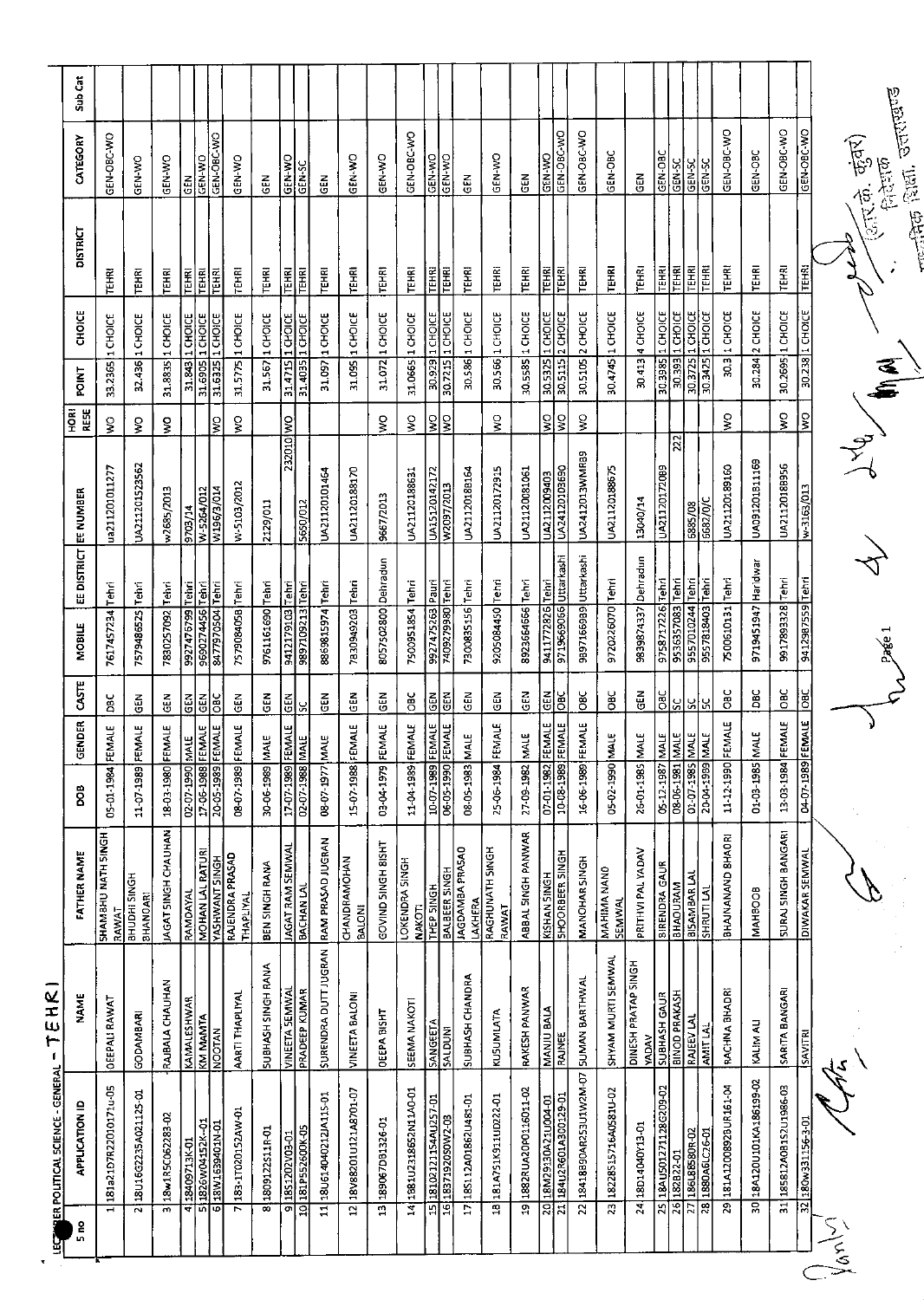|                | ន្លៃ | LECTLIRER POLITICAL SCIENCE - GENERA<br><b>APPLICATION ID</b>                                 | <b>NAME</b>             | <b>FATHER NAME</b>                        | <b>SCG</b>                                            | <b>GENDER</b> | CASTE          | <b>MOBILE</b>                        | EE DISTRICT EE NUMBER |                 | <b>RESE</b><br><b>ROH</b> | <b>POINT</b> | CHOICE             | DISTRICT     | CATEGORY      | Sub Car |
|----------------|------|-----------------------------------------------------------------------------------------------|-------------------------|-------------------------------------------|-------------------------------------------------------|---------------|----------------|--------------------------------------|-----------------------|-----------------|---------------------------|--------------|--------------------|--------------|---------------|---------|
| ¥              | 33   | 182201621YV40-01                                                                              | VIVEK KUMAR YADAV       | PURAN SINGH YADAV                         | 11-07-1986 M                                          | <b>HE</b>     | <b>GEN</b>     | 9897243257 Dehradun                  |                       | 26142/2010      |                           | 30.2375      | 4 CHOICE           | <b>TEHRI</b> | GEN           |         |
|                |      | 34 1827K1U370RSA11-01<br>35 181A3P155CL2U24001-05                                             | KIRAN BALA RATURI       | <b>SATYANAND RATURI</b>                   | 17-07-1983 FEMALE                                     |               | $\frac{2}{9}$  | 9760444961 Pauri                     |                       | UA153201771     | $\frac{1}{2}$             | 30.235S      | <b>I</b> CHOICE    | TEHRI        | <b>ON-N3D</b> |         |
|                |      |                                                                                               | LAXMI PANWAR            | <b>AKHILESH SINGH</b>                     | 14-09-1988 FEMALE                                     |               | $rac{1}{100}$  | 9627882829 Tehri                     |                       | UA21120103465   | ၃                         | 30.206       | 1 CHOICE           | TEHRI        | GEN-WO        |         |
|                |      | 36 180220D4N1U5084A0-01                                                                       | DARSHAN LAL NAUTIYAL    | BALAK RAM NAUTIYAL                        | 20-04-1978 MALE                                       |               | OBC            | 9675181762 Uttarkashi                |                       | UA24120080540   |                           |              | 30.1975 2 CHOICE   | <b>TEHRI</b> | GEN-OBC       |         |
|                |      | 182172R4A7KU81401-01<br>37 18217284A7KU814D1-01<br>38 181A88107260U812-01<br>39 18527W06MR-02 | KHUSHI RAM              | PITAMABER DUTI                            | 05-02-1984 MALE                                       |               | $rac{1}{280}$  |                                      |                       | UA21120178474   |                           |              | 30.156 1 CHOICE    | <b>TEHRI</b> | OBC           |         |
|                |      |                                                                                               | RANJANA<br>SHAKAMBRI    | LAKHI RAM                                 | 02-09-1978 FEMALE                                     |               | $rac{1}{0}$    | 9675330719 Tehri<br>8126297944 Tehri |                       | UA21120108867   | $\frac{1}{2}$             | 30.127       | 1 CHOICE           | <b>TEHRI</b> | ORC-WO        |         |
|                |      |                                                                                               |                         | <b>SUNDAR DAS</b>                         | 01-01-1988 FEMALE                                     |               | ΡS             | 9411519588 Tehri                     |                       | <b>MRW27/06</b> |                           |              | 30.0585 1 CHOICE   | <b>EHR</b>   | OW-35         |         |
|                |      | E0-IVZZZXPETE601001                                                                           | KM REKHA                | <b>UNB LAL</b>                            | 12-05-1990 FEMALE                                     |               | ΡS             | 8936988216 Tehri                     |                       | UA21120173918   | $\frac{1}{2}$             |              | 30.0325 1 CHOICE   | TEHRI        | SC-WO         |         |
|                |      | 41 187016A5U20KA31017-D11                                                                     | ATUL KUMAR              | MURARI LAL                                | 15-08-1984 MALE                                       |               | χ              | 9412483169 Oehradun                  |                       | UA051201617703  |                           |              | 30 0025 3 CHOICE   | <b>TEHRI</b> | ں<br>نا       |         |
|                |      | 42 1801K4G512-03                                                                              | KM KAVITA GUSAIN        | <b>VEER SINGH GUSAIN</b>                  | 02-07-1990 FEMALE                                     |               | <b>BC</b>      | 8979941766 Dehradun                  |                       | 5012/14         |                           | 29.99        | 1 CHOICE           | TEHRI        | <b>OBC-WO</b> |         |
|                |      | 43 1827 RO91 P12-01                                                                           | <b>RANJAN PANWAR</b>    | RAM SINGH PANWAR                          | 05-11-1988 MALE                                       |               | $rac{C}{C}$    | 9758156819 Tehri                     |                       | 2197/012        |                           |              | 29 9655 1 CHOICE   | TEHRI        | <b>DBC</b>    |         |
|                |      | 44 189071211P20201A-01                                                                        | <b>PURAN SINGH</b>      |                                           | 30-06-1990 MALE                                       |               | <b>DBC</b>     | 8449759354 Uttarkash                 |                       | UA21120171902   |                           | 29.9385      | 1 CHOICE           | TEHRI        | OBC           |         |
|                |      | 45 18-16P1AU0R1002128-01                                                                      | <b>RAKESH PANWAR</b>    | SOBAT SINGH<br>SHRI ABBAL SINGH<br>PANWAR | 27-09-1982 MALE                                       |               | ă              | 9634097192 Tehri                     |                       | UA-21120081061  |                           |              | 29.9045 1 CHOICE   | TEHRI        | <b>OBC</b>    |         |
|                |      | 46 1815AR71017U151221-01                                                                      | <b>SUNITA RANGARH</b>   | <b>OHAN SINGH</b>                         | 10-07-1990 FEMALE                                     |               | <b>SEC</b>     | 9917858070 Tehri                     |                       | UA211201115771  | $\frac{0}{5}$             |              | 29.8655 1 CHOICE   | TEHRI        | OBC-VIO       |         |
|                |      | 47 1811856325-01                                                                              | BHOOPAL SINGH           | DAULATOO                                  | 21-04-1982 MALE                                       |               | ပ္ပ            | 9456110303 Dehradun                  |                       | 1653/12         |                           |              | 29.8 2 CHOICE      | <b>TEHRI</b> | ι.            |         |
|                |      | 48 18RM1526216021U7A-01                                                                       | MUKESH RANA             | RATAN SINGH                               | 24-06-1988 MALE                                       |               | ŏ              | 7088021834 Tehri                     |                       | UA21120165726   | \$                        |              | 29.7585 1 CHOICE   | <b>TEHRI</b> | <b>BC</b>     | క       |
|                |      | 49 181M2151860AU822-01                                                                        | <b>MEERA</b>            | SURESH NIWAL                              | 17-07-1988 FEMALE                                     |               |                | 9740749471 Tehri                     |                       | UA21120186258   |                           |              | 29.7195 1 CHOICE   | TEHRI        | SC-WO         |         |
|                |      | 50 180183503-01                                                                               | OM PRAKASH              | <b>TOXL</b>                               | 31-03-1983 MALE<br>10-07-1986 MALE<br>13-02-1989 MALE |               | <u>ଜାଧାଧାର</u> | 7500450021 Tehri                     |                       | 538/013         |                           | 293695       | 1 CHOICE           | TEHRI        |               |         |
|                |      | IO-OEZE IOE ISSI   ZS<br>  22   1807 1218 132-01                                              | KLISHPAL SINGH SHAH     | KAMAL NAYAN                               |                                                       |               |                | 9837205998 Tehri                     |                       | 7747/012        |                           | 29.286       | 1 CHOICE           | <b>TEHRI</b> | 있어요           |         |
|                |      |                                                                                               | <b>GIRISH CHANORA</b>   | <b>DAYA DHAR</b>                          |                                                       |               |                | 8755548850 Tehri                     |                       | 3103/2013       |                           |              | 29.274 1 CHOICE    | <b>TEHRI</b> |               |         |
|                |      | 53 188950912U121M8A7-04                                                                       | MADAN SINGH             | SUNDER SINGH                              | 03-04-1985 MALE                                       |               | $\frac{6}{2}$  | 9568442926 Tehri                     |                       | UA21120188997   |                           |              | 29.131 1 CHOICE    | <b>TEHRI</b> | ပ္ပ           |         |
|                |      | 54 18018011A242LU03-03                                                                        | RAMESHWAR LA!           | <b>JAGDEESH LAI</b>                       | 10-06-1988 MALE                                       |               | ς,             | 9557645007 Tehri                     |                       | UA2112010403    |                           |              | 29.0855 1 CHOICE   | TEHRI        | <u>ម</u>      |         |
|                |      | 55 BS6A1U214W150K426-01                                                                       | KIRAN SHAH              | PREM LAL SHAH                             | 16-06-1991 FEMALE                                     |               | አ              | 9458358511 Uttarkashi                |                       | UA2412014W1656  | Ş                         |              | 28.BSOS 1 CHOICE   | <b>TEHRI</b> | SC-WO         |         |
|                |      | 56 18U22A109Y162W415-04                                                                       | <b>YOGITA</b>           | DHARAM PRAKASH                            | 01-06-1989                                            | FEMALE        | 5              | 8979042682 Uttarkashi                |                       | UA2412012W1569  | Ş                         |              | 18.9915 2 CHOICE   | TEHRI        | ST-WO         |         |
|                |      | 57 1831MPEchM2STe10-01                                                                        | MUNESH PAI              | AMAR SINGH PAI                            | 29-10-1976 MALE                                       |               | ă              | s979165050 Haridwar                  |                       | ESM/123/Tech/10 | ١ž                        |              | 18.9525 3 CHOICE   | TEHRI        | <b>Dac</b>    | ă       |
|                |      | 58 1857405UDTAS112217-01                                                                      | <b>DEEPAK THAPLIYAL</b> | NAVI KUMAR THAPLIYAL                      | 11-10-1983 MALE                                       |               | 준<br>영         | 9897932513 Pauri                     |                       | UA152201514577  | ۵Ë                        |              | 18.617 2 CHOICE    | TEHRI        | GEN           | ă       |
|                |      | 59 180128921-01                                                                               | RAJESH                  | <b>RAM KISHAN</b>                         | 02-05-1977 MALE                                       |               |                | 7579279380 Dehradun                  |                       | 19/2012         | EX,OL                     |              | 18.438 2 CHOICE    | TEHRI        | $rac{1}{5}$   | 픿       |
|                |      | ED-MRECOSTRI 09                                                                               | MOR SINGH               | BHAWAN SINGH                              | 08-09-1982 MALE                                       |               | <u>ឨូៀ⊨</u>    | 8057544766 Tehri                     |                       | 94/2015         | ΙR                        |              | $17.8635$ 2 CHOICE | <b>LEHRI</b> | <u> ula</u>   | lă.     |
|                |      | 61 181 Н U472 Р SAK2030-01                                                                    | <b>KISHAN SINGH</b>     | MADHOU SINGH                              |                                                       |               |                | 8958595656 Uttarkashi                |                       | UA2412007PH3    | æ                         |              | 17.0885 2 CHOICE   | <b>TEHRI</b> |               | £       |
| Jones<br>Jones |      |                                                                                               |                         |                                           |                                                       |               |                |                                      |                       |                 |                           |              |                    |              |               |         |

Control of the Control of Control of Control of Control of Control of Control of Control of Control of Control of Control of Control of Control of Control of Control of Control of Control of Control of Control of Control o

 $\frac{1}{2}$ 

Page 2

**Resident** 

अप योच प्रस्तुतिज्ञा बिरेशक<sup>न</sup>िक शिक्षा, उत्तराणाउँ<br>अपर योच प्रस्तुतिज्ञा बिरेशक<sup>न</sup>िक शिक्षा, उत्तराणाउँ<br>उत्तराख्ये पूर्वार्ज्यन्ड, देहराईने

(जाएके, कुंकर)<br>सिद्देशक

Roch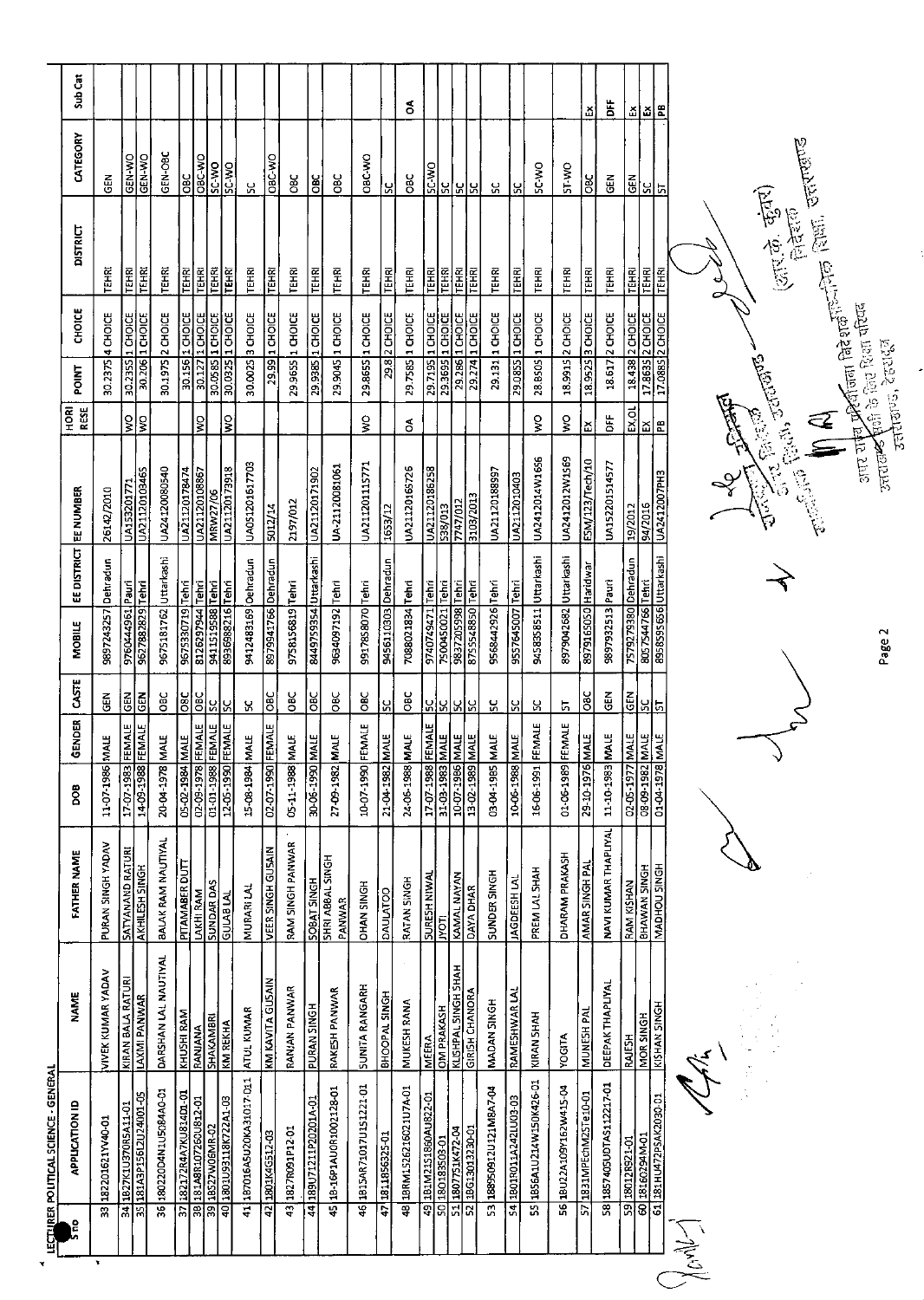|        | LEG ER POLITICAL SCIENCE - GENERAL U . S . NA 4 A K |           |                              |            |            |               |                                                   |                                        |               |       |                              |                 |                |         |
|--------|-----------------------------------------------------|-----------|------------------------------|------------|------------|---------------|---------------------------------------------------|----------------------------------------|---------------|-------|------------------------------|-----------------|----------------|---------|
| e<br>S | <b>APPLICATION ID</b>                               | NAME      | FATHER NAME                  | g          |            |               | GENDER   CASTE   MOBILE   EE DISTRICT   EE NUMBER |                                        | ESE I<br>HORI | POINT | CHOICE                       | <b>DISTRICT</b> | CATEGORY       | Sub Cat |
|        | 181A9UR2115102034-01 RAHUL                          |           | <b>GUGAN CHANDRA</b>         | 10-09-1993 | MALE       | $\frac{5}{2}$ |                                                   | 8126832204 Udham S NagUA231201514109   |               |       | 32.612 I1 CHOICE   US NAGAR  |                 | <b>IGEN</b>    |         |
|        | 2 18FM30ML5141-D6                                   | MANU LATA | KUSHWAHA<br><b>RAM DAYAL</b> | 10-05-1989 | EMALE OBC  |               |                                                   | 9536037185 Udham S Nag M/F/1045/13     | <u>ទ្ធ</u>    |       | 31.433 1 CHOICE US NAGAR     |                 | GEN-OBC-WO     |         |
|        | 3 18D10102UK1194062A-02 KM ANITA DEVI               |           | <b>DM PRAKASH</b>            | 15-12 1987 | FEMALE ISC |               |                                                   | 7409691965 Haridwar   UA091201011624   | $\frac{1}{2}$ |       | 30.551 SCHOICE US NAGAR      |                 | <b>DAC-NIC</b> |         |
|        | 4 18365220GUA210R21-02 RAJ KUMAR GUPTA              |           | BHOOP RAM GUPTA              | 15-07-1978 | MALE       | $\frac{6}{6}$ |                                                   | 9837102481   Udham S Nag UA23120105226 |               |       | 30.4935  1 CHOICE   US NAGAR |                 | <b>BC</b>      |         |
|        |                                                     |           |                              |            |            |               |                                                   |                                        |               |       |                              |                 |                |         |

 $\frac{1}{2}$ 



Ŷ,

Page 1

 $\frac{1}{2}$